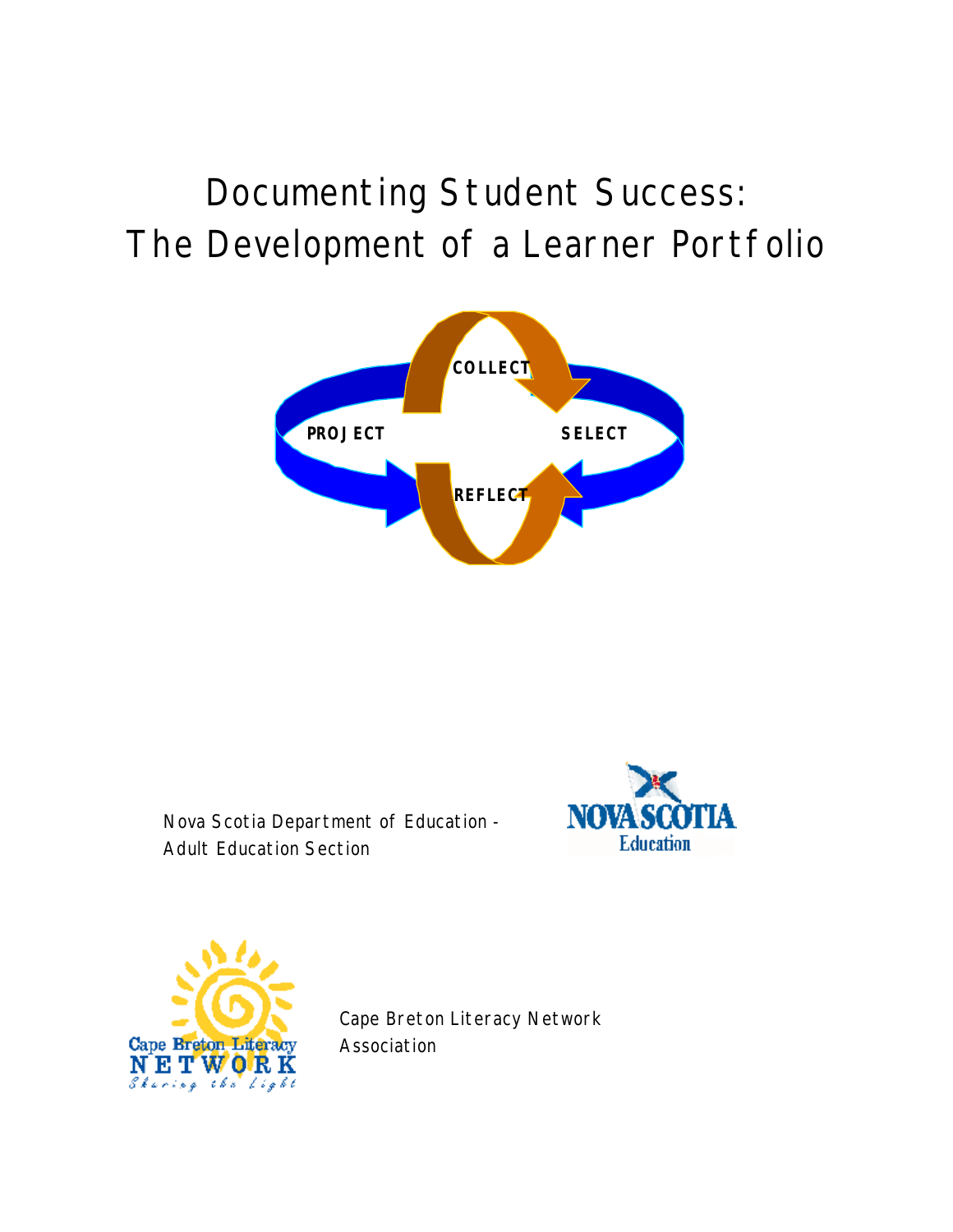# Prepared by: Jane MacDonald 2002

for the Adult Education Section of the Nova Scotia Department of Education and the Cape Breton Literacy Network Association

Sincere thanks to the National Literacy Secretariat of Human Resources Development Canada for providing funding for this project.

Special thanks to all those practitioners and students who contributed to the development of this manual.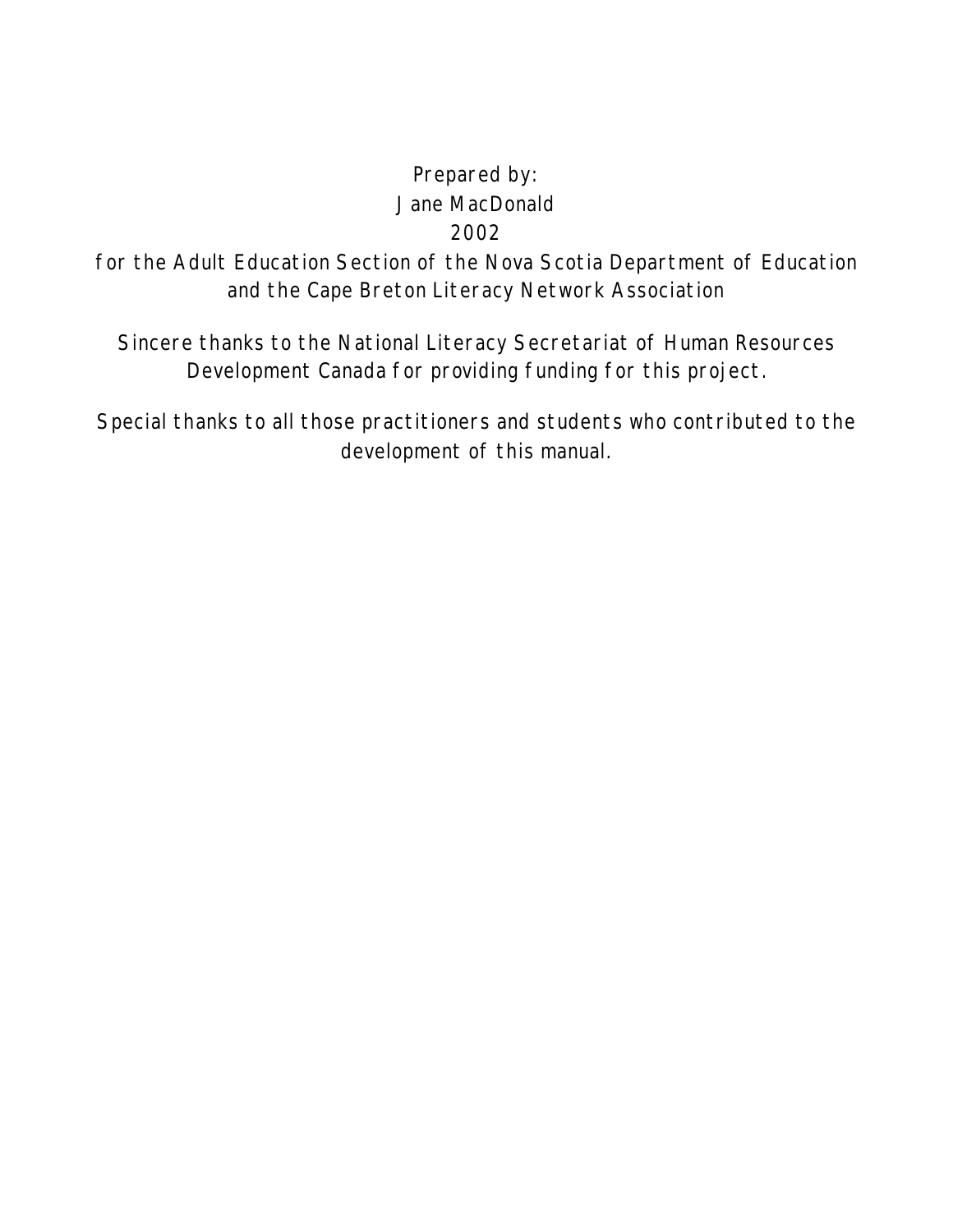### Introduction

This resource is intended to enhance the assessment process in literacy / adult basic education programs in the province of Nova Scotia. The portfolio process is intended to give literacy practitioners a meaningful way to showcase student success. It was designed to document student success and to be used in conjunction with the *Nova Scotia Adult Learning Program* (ALP) and the *Intake Assessment Tools* presently used in adult education classes throughout Nova Scotia. The ALP helps students to establish their learning goals, while the IntakeAssessment Tools gather baseline information about the students' skills. The portfolio process collects meaningful information that allows both teachers and students to know if learning objectives have been met. Teachers and students can then use this information to guide future instruction and learning decisions. Thus portfolio assessment leads to better decision making on the part of the students and better practice on the part of the instructors. The ALP recommends that class activities and materials be relevant to the needs and learning goals of the students in each class. Therefore, practitioners are encouraged to be **flexible** in implementation of the portfolio process.

Phase I of the Portfolio Project resulted in the development of *Documenting Student Success: The Development of the Learner Portfolio*. The bibliography lists the various books and web sites used to answer the questions the developer posed for herself. Research was carried out and many models of portfolio implementation were studied before the final composite was developed. Phase II of the project was a six week pilot, which involved six instructors from the four Cape Breton Island counties (Cape Breton, Victoria, Richmond and Inverness), using the portfolio development tool to implement the process in their classrooms. After the instructors agreed to participate, an initial meeting was held where they were given instruction in the use of the manual or tool. Following this, they had a week to prepare before implementation. During the pilot, the developer traveled to each group and met with the students and instructors. They were also in contact by email. This communication, along with a discussion session held at the end of the pilot period and suggestion forms which the students and instructors filled out, resulted in the following feedback.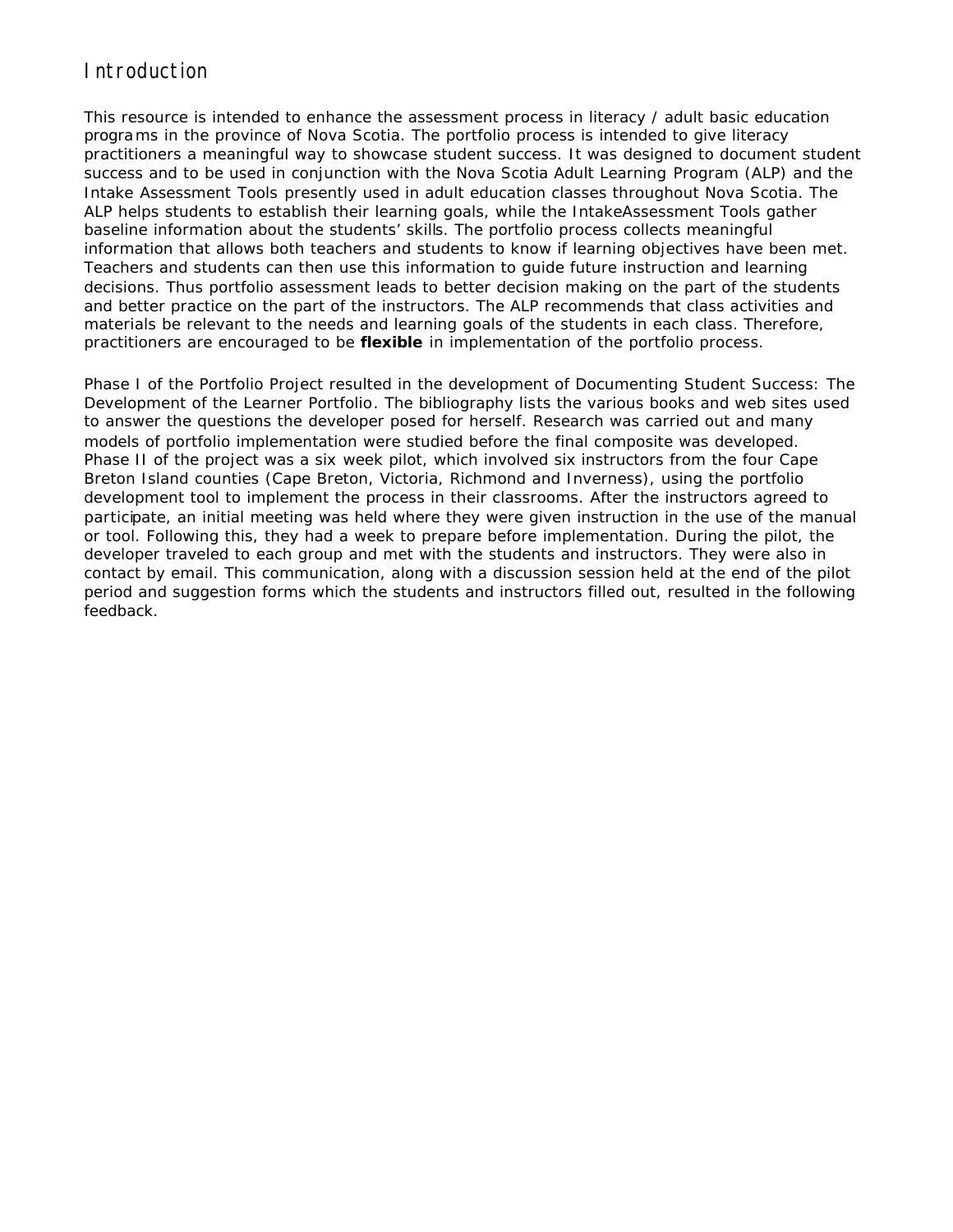### Instructors' comments:

- Training for all practitioners is necessary to ensure successful implementation of the portfolio process.
- For Level I portfolio implementation to be successful, assistants for instructors will be necessary as implementation with each student will demand constant support.
- Instructors with more contact time have a better chance for successful implementation as the process is time -intensive.
- The process helps to organize the students.
- Instructors will need a website to share thoughts on the portfolio process.
- Teachers feel portfolio is a "Proud Tool."
- Portfolio develops students' thinking skills.
- Wonderful to have the outcomes to guide both student and teacher success, although some were difficult for students to understand.
- Using portfolios is a great way to keep instructors and students focused on the outcomes for their level.
- Portfolios help the students become independent learners.
- Portfolio gives the student ownership of his work.
- Portfolios can be seen as motivators for some students.
- Portfolio should be started at the beginning of the year so that it is not seen as more work but rather the way things are done.

#### Students' Comments:

- It is hard to put my thoughts down on paper.
- The reflections make us think.
- I wasn't sure what I was doing and I needed help with most everything.
- I know where to find my work now.
- The portfolio helps to organize my work.
- Seeing what I can do makes me feel better about myself.
- The portfolio keeps your brain working.
- Product section should be at the front of the portfolio because it is my best work.
- Portfolios are a lot of work but that means I am doing a lot of work.

Phase III of the project consisted of revisions to the tool as a result of input from the pilot. In Section 1 of the manual, information on the portfolio process and methods for integrating this form of assessment into instruction are presented. Section 2 contains the outcomes and demonstrations found in the ALP and are included to facilitate the implementation of the process. Section 3 includes a variety of forms which might be of use in the portfolio process, and Section 4 contains a list of books and web sites which are good sources of information on portfolios.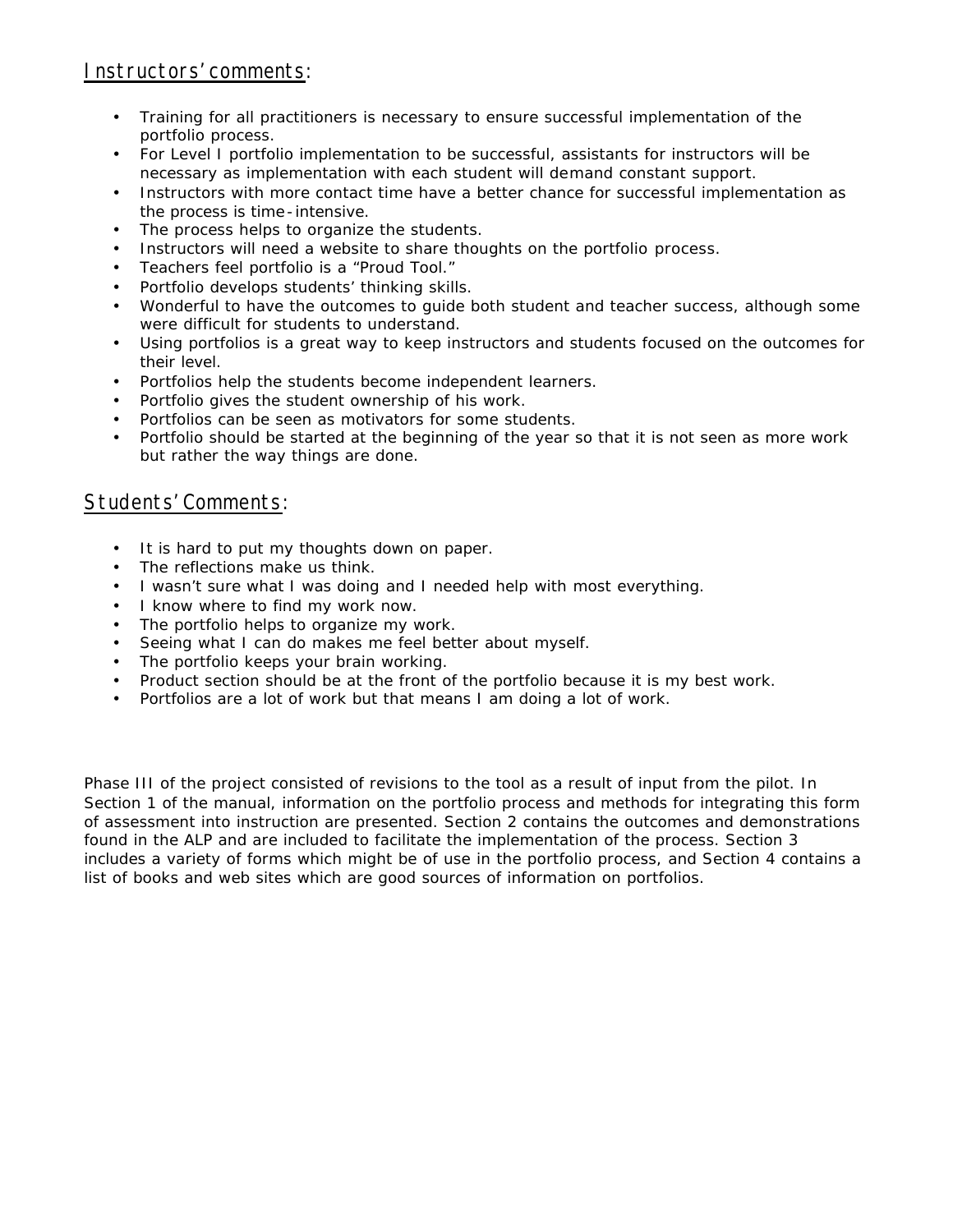# **TABLE OF CONTENTS**

### [Section 1 Development of a Learner Portfolio](#page-5-0)

Why Document Student Success? [Why Choose Portfolios To Document Student Success?](#page-6-0) [What Do We Need To Understand About Portfolios and the Portfolio](#page-8-0)  Process? [How Do Portfolios Fit With The Intake Assessment Tools?](#page-8-0) [How Is A Learner Portfolio Organized?](#page-11-0) [What Are The Basic Steps In Developing Portfolios?](#page-12-0)

[Section 2 Nova Scotia Adult Learning Program Level 1 & 2](#page-16-0)

[Curriculum Outcomes and Demonstrations Level 1](#page-17-0) [Curriculum Outcomes and Demonstrations Level 2](#page-36-0)

[Curriculum Outcomes Level 1](#page-59-0) [Curriculum Outcomes Level 2](#page-62-0)

[Section 3 Learner Portfolio Forms](#page-68-0)

[Section 4 Suggestions for Further Reading](#page-88-0) 

**Bibliography** [Web Sites](#page-89-0)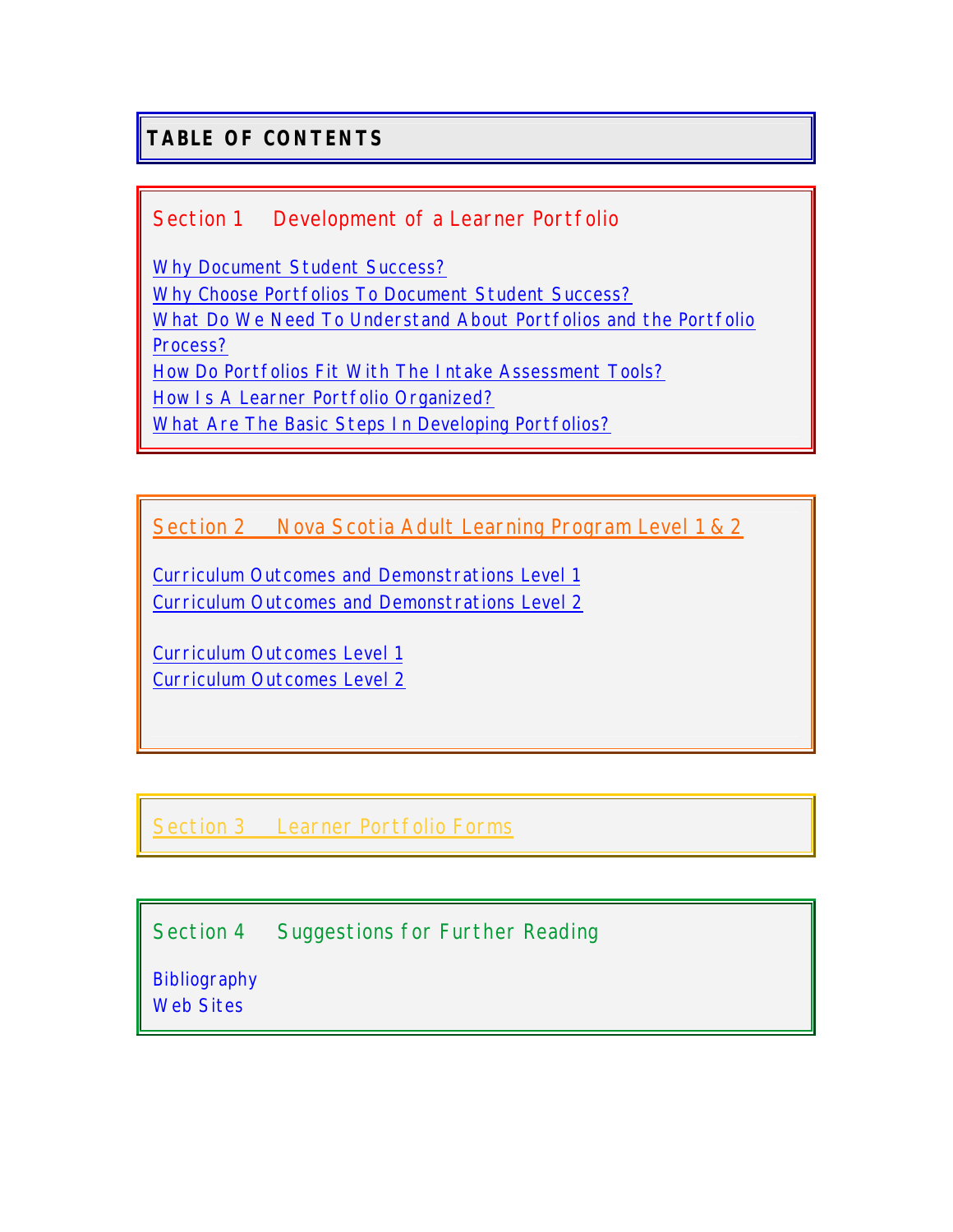# <span id="page-5-0"></span>Section 1 Development of a Learner Portfolio

#### Why Document Student Success?

All adult learners want to be aware of the progress they are making, the success they are achieving, as well as the problems they are encountering and how these might be overcome. It is through a meaningful evaluation process that they can come to these realizations. Documenting success is the key to continued progress for adult learners, for nothing motivates better than success. Documenting success also encourages learners to develop skills in self assessment so that they are able to control their learning and chart their successes. The more information learners have about what is required to succeed, the better able they are to make informed decisions about their learning and about their lives.

An ability to monitor situations, solve problems, communicate effectively, take risks, take charge: these are the qualities we want to encourage in our learners. Today's changing society demands that traditional approaches to evaluation need to be supplemented by assessment procedures that reflect these changes and that help create these kinds of learners. The student has to see himself as capable of creating knowledge, not just receiving it.

*Enhancing Program Quality: Standards for Community-Based Adult Literacy Programs* was developed by partners in literacy in Nova Scotia to describe standards for quality literacy programs and which result in success for students. This important document may be used both as a guide and an evaluation tool by literacy networks in Nova Scotia to assess their program delivery system.

By enabling students to track their learning we help in the achievement of many of these quality standards such as:

- placing the learner at the center of the learning process
- making the evaluation process more appropriate to the philosophy of adult learning
- empowering the learner to take charge of his learning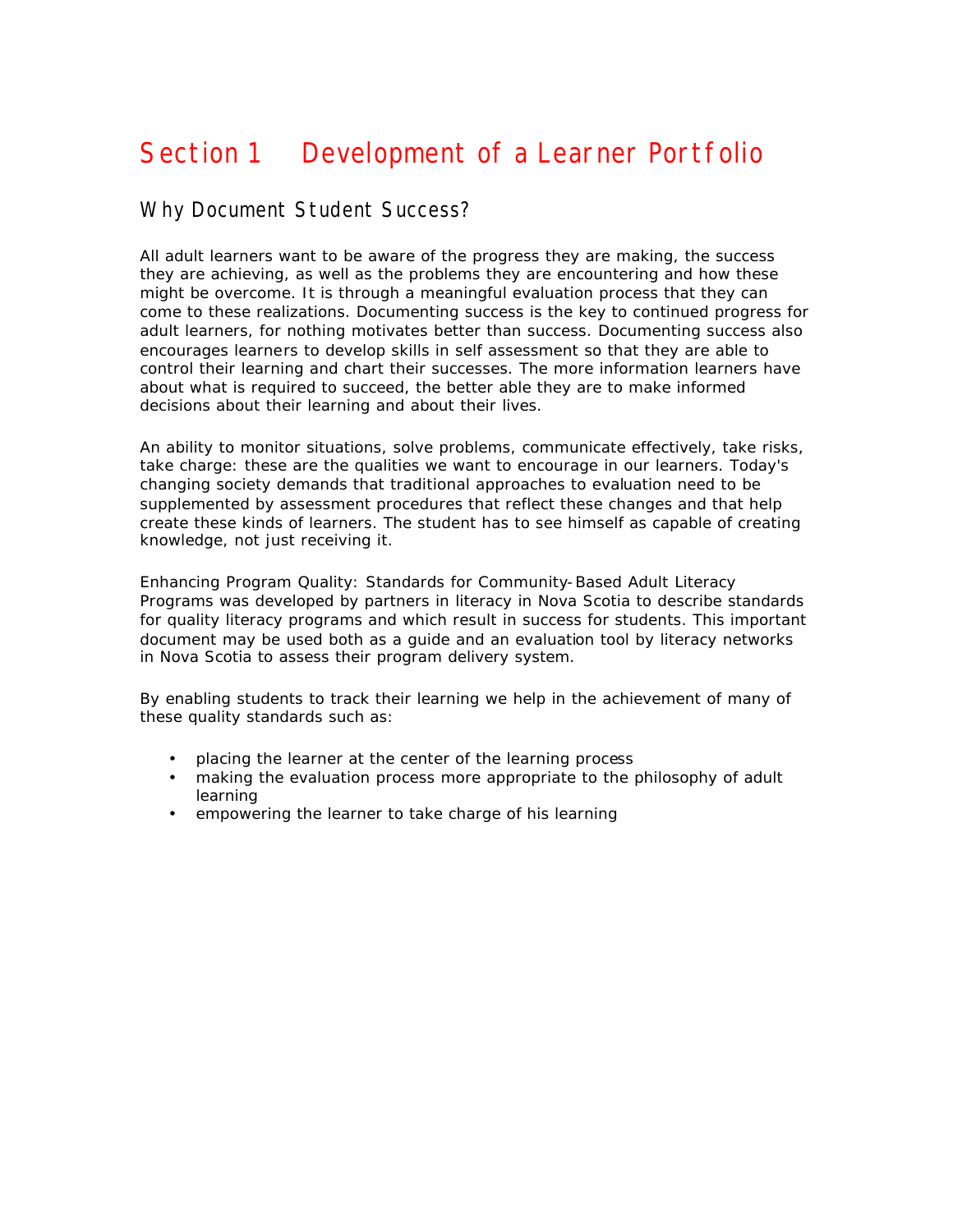# <span id="page-6-0"></span>Why Choose Portfolios To Document Student Success?

#### Portfolios are learner centered:

As the Nova Scotia Adult Learning Program (ALP) is learner-centered, the strategies of assessment used in conjunction with it should be compatible with this approach. The portfolio process of documenting student success is very much a participatory one, in which the student is responsible for much of the process, but always with teacher assistance.

#### Portfolios promote student growth:

Although the portfolio method may be seen as an assessment tool, it is also very much an instructional tool. In the initial implementation of the portfolio process, instruction and assessment reinforce one another and result in the empowerment of the student as he becomes a better learner. The learner sets his goals, and in attempting to achieve them, learns how to learn, and more importantly, how to reflect upon the process itself and take charge of his own learning.

#### Portfolios align curriculum outcomes and activities:

The portfolio will show student growth over a period of time. The completed activities used to demonstrate the achievement of a curriculum outcome in the ALP are the same activities used to demonstrate student success in each portfolio, thus creating a feedback loop which is essential for learning to continue. By means of feedback, students see their success, or lack of success, and so make decisions as to the next steps in their learning processes.

#### Portfolios complement the Nova Scotia Adult Learning Program:

The foundation of the portfolio process includes self-concept, goal setting, problem solving, conflict resolution, time management, stress management, team building and interpersonal communication skills. These are all part of the Human Relations section of the ALP curriculum. All of these skills can be integrated into the portfolio process, firmly establishing the positive culture of the classroom as an interactive community of learners. The ALP states that students' failure to successfully complete literacy programs can be attributed to problems they encounter with outcomes identified in this section. Therefore, these activities are very important to the success of the literacy program and to the portfolio process. The instructional activities of the ALP are important pieces to be included in an evaluation portfolio to show that various outcomes have been reached.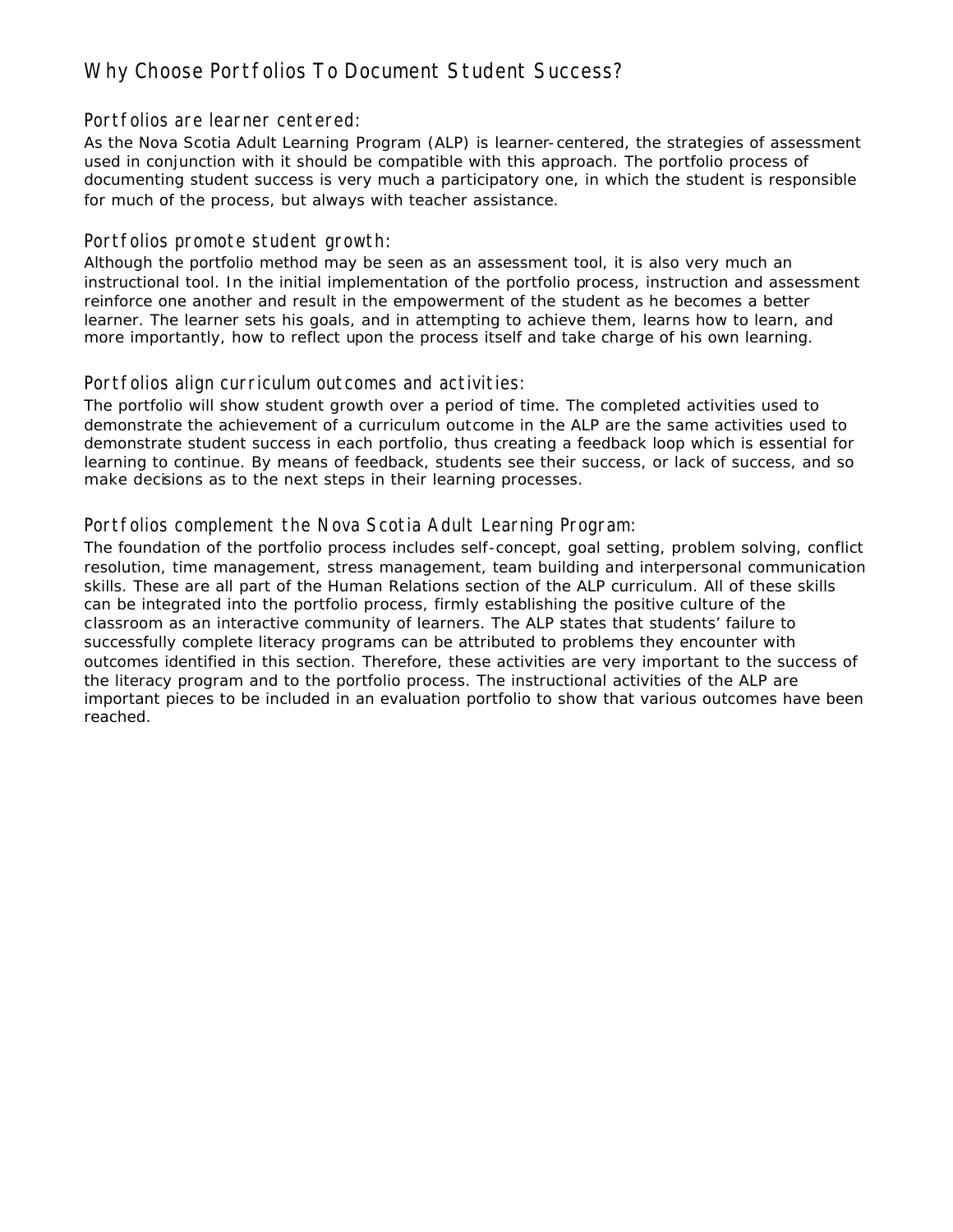Portfolio development positively influences students:

- Students are empowered to be active participants in their own evaluation and learning through selection and reflection on portfolio content.
- Students are encouraged to set goals for improvement.
- Students' self-awareness is developed.
- Students become highly motivated and engaged thinkers and learners.
- Students evaluate their work, enhancing and improving it.

Portfolio development positively influences instruction:

- Evaluation of the process as well as the product of student work is enabled.
- Instructor and facilitator communication is improved.
- The development of employability skills such as an ability to analyze problems, propose solutions, trouble shoot, communicate with others and manage time and materials is promoted.

Portfolio development positively influences practitioners:

- The observation skills of teachers are revalued.
- Teachers have to rethink their own standards for quality work, as they make expectations clearer for students.
- Teachers are encouraged to be more aware of the curriculum and how to achieve desired outcomes.
- The role of the teacher is changed to one of a facilitator.

Portfolio development positively influences assessment:

- The assessment of learners is aligned with a holistic philosophy of education.
- Assessment becomes ongoing and the growth of students is valued.
- Teachers use information from their own observations to enhance their work with students.
- Expectations and standards are made clear to all.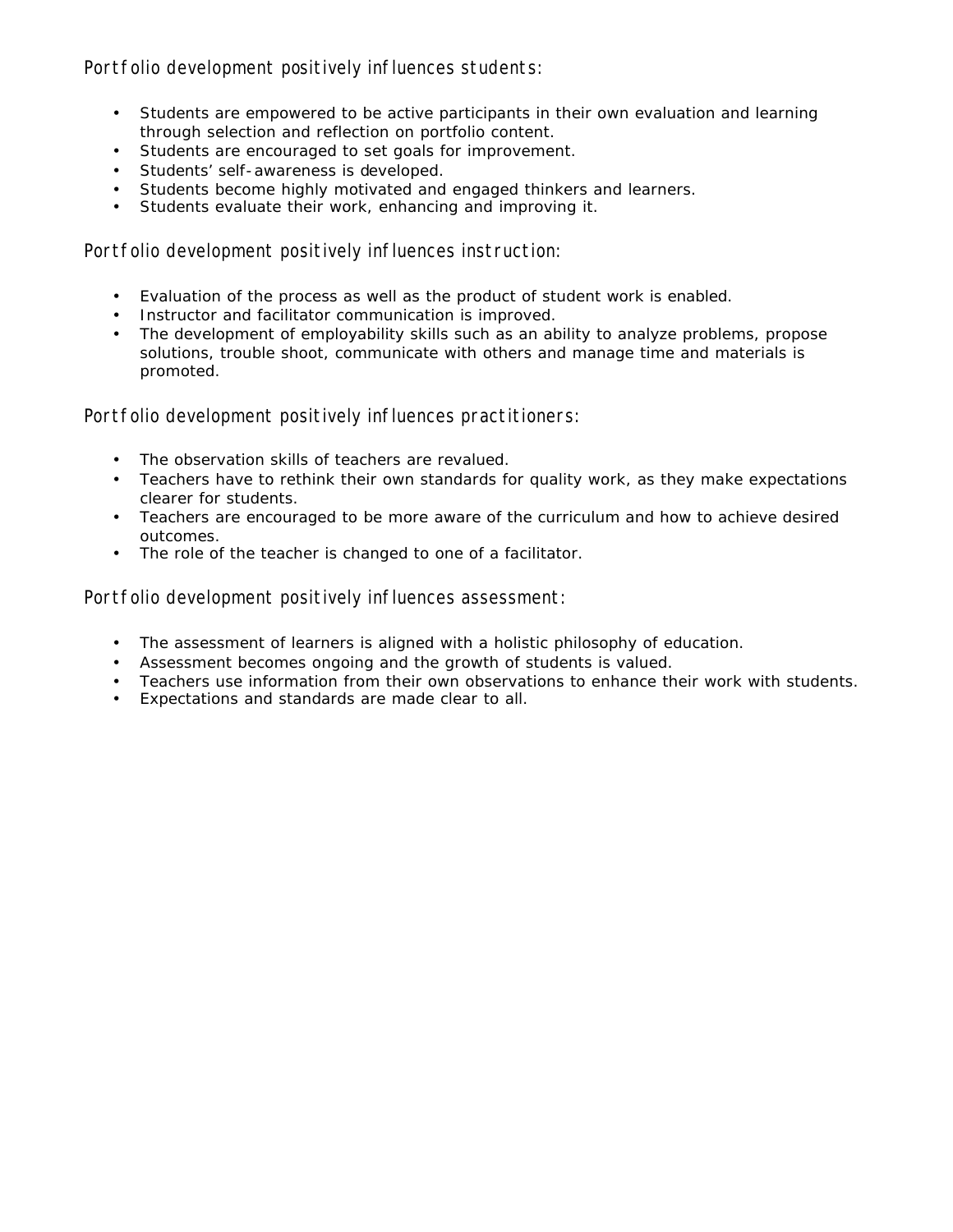# <span id="page-8-0"></span>What Do We Need To Understand About Portfolios and the Portfolio Process?

- 1. For our purposes, a portfolio is a systematic, organized collection of student work, **collaboratively** developed by student and teacher to assess student growth toward goals clearly defined by student and teacher and outcomes prescribed for Level 1 and 2 of the ALP.
- 2. It is essential that this process be a collaborative one, as it is through this unique relationship of student and teacher that the many positive classroom outcomes of a portfolio are realized. In a portfolio classroom, voices of both student and teacher are clearly heard as they work together.
- 3. Individualization of the program for each student is achieved. As is pointed out in the Quality Standards document, even in an outcomes-based curriculum, students are involved when they choose activities that demonstrate that outcomes are met. The materials they choose to read, the resources they use, the topics they write about, the projects they complete, may all differ according to their individual interests and needs.
- 4. Goal setting is an extremely important part of the development of the portfolio process. A list of the learning outcomes (long term goals) and how they are demonstrated (short term objectives) will be included in the student's portfolio, available at all times for reference.
- 5. Conferencing has great significance for the portfolio process. Teachers help students as they learn to set goals, select materials for the product section of their portfolio, reflect on their choices and evaluate how far students have come and what their next steps for growth might be. Conferences help teachers see their students as "complete individuals".
- 6. The portfolio process does not add work to the curriculum. The Human Relations section of the ALP can be used to implement the entire portfolio process, from goal setting to problem solving. As assessment is integrated with instruction, the teacher will look at what she is doing in a different way.
- 7. Portfolio development is a cyclical process, one that is ongoing once it has begun. After students begin to collect their work, they periodically select, reflect and reevaluate their progress and continue to grow. The diagram below illustrates the cyclical nature of the portfolio process.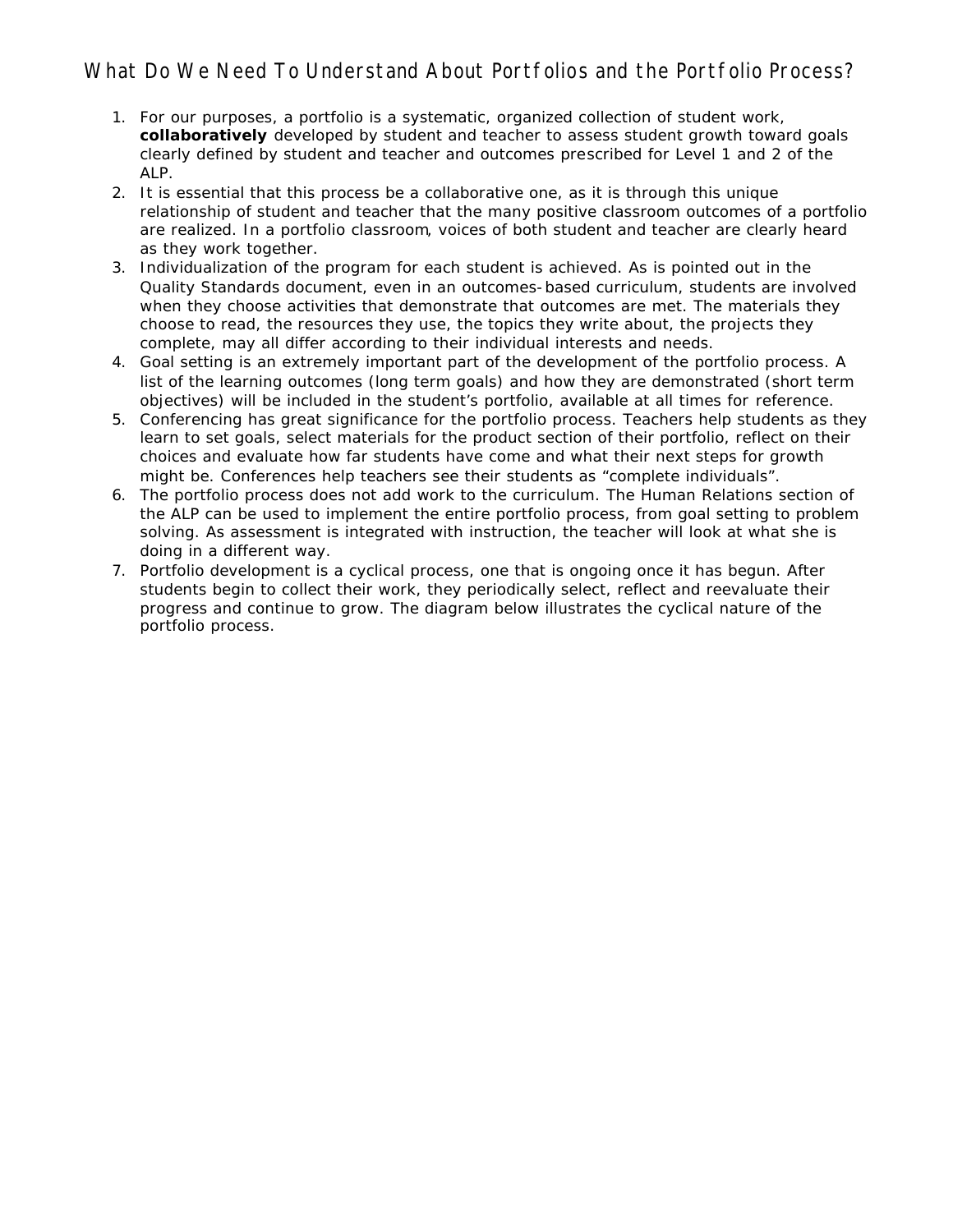# Portfolio Process

Collect - Save All student's daily work

Project - Evaluate Learning Select next steps in the learning process

Select - Document Learning Choose work that shows student success/learning

Reflect - Think about learning Explain selected pieces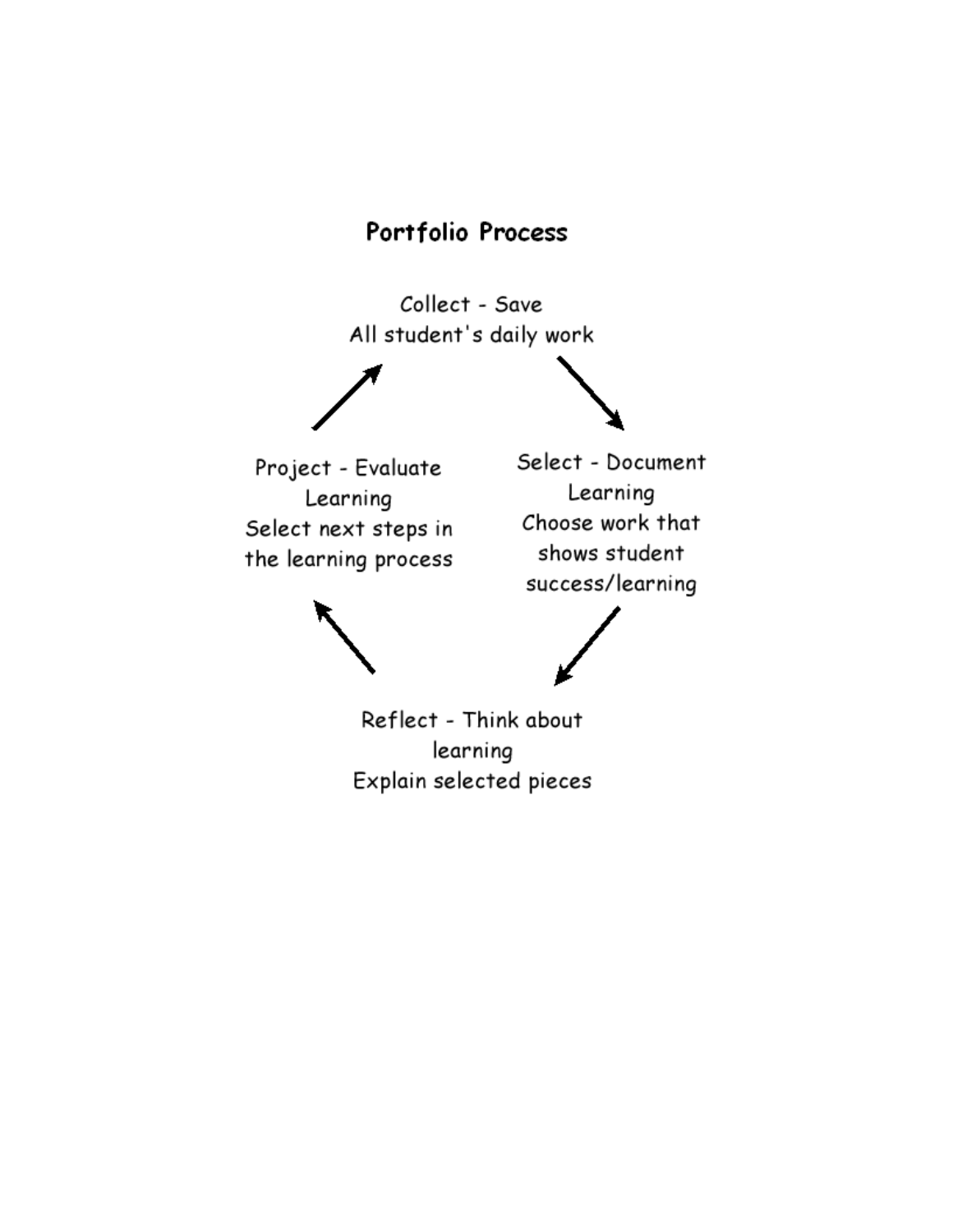# How Do Portfolios Fit With the Intake Assessment Tools?

When a student enters an upgrading program, she must be properly placed for success, ensuring retention in the program and avoiding frustration in her learning. The Intake Assessment Tools were designed to enable practitioners to do just this. Through selected activities, the Intake Assessment Tools use the ALP outcomes to demonstrate the correct level of instruction for each student. Student portfolios take the same instructional outcomes and use them to show the success the student has achieved in order for her to move to another level. In this manner, the instructional objectives are aligned with the evaluation procedures and the student clearly sees movement toward success.

The assessment of the student on entry could be a part of the learner's portfolio and can stand as a baseline from which the student and teacher might gauge the student's learning. The initial interview form, self-assessment tools and the learning styles survey create the exact information needed for the beginning of the portfolio collection process.

The information obtained from the Human Relations section of the assessment tool is designed to be used by the student and teacher to set the learner's goals in the literacy program. It indicates which outcomes in the Human Relations section of the curriculum have been met and which need to be emphasized during the program. The information relating to self awareness, self-confidence, organizational abilities, problem solving skills and values assist the teacher in helping a student set and achieve goals. The portfolio process extends this one step further. It helps the student see goal setting as an ongoing process and empowers her to evaluate her own work, reassess her goals and continue along the road to success.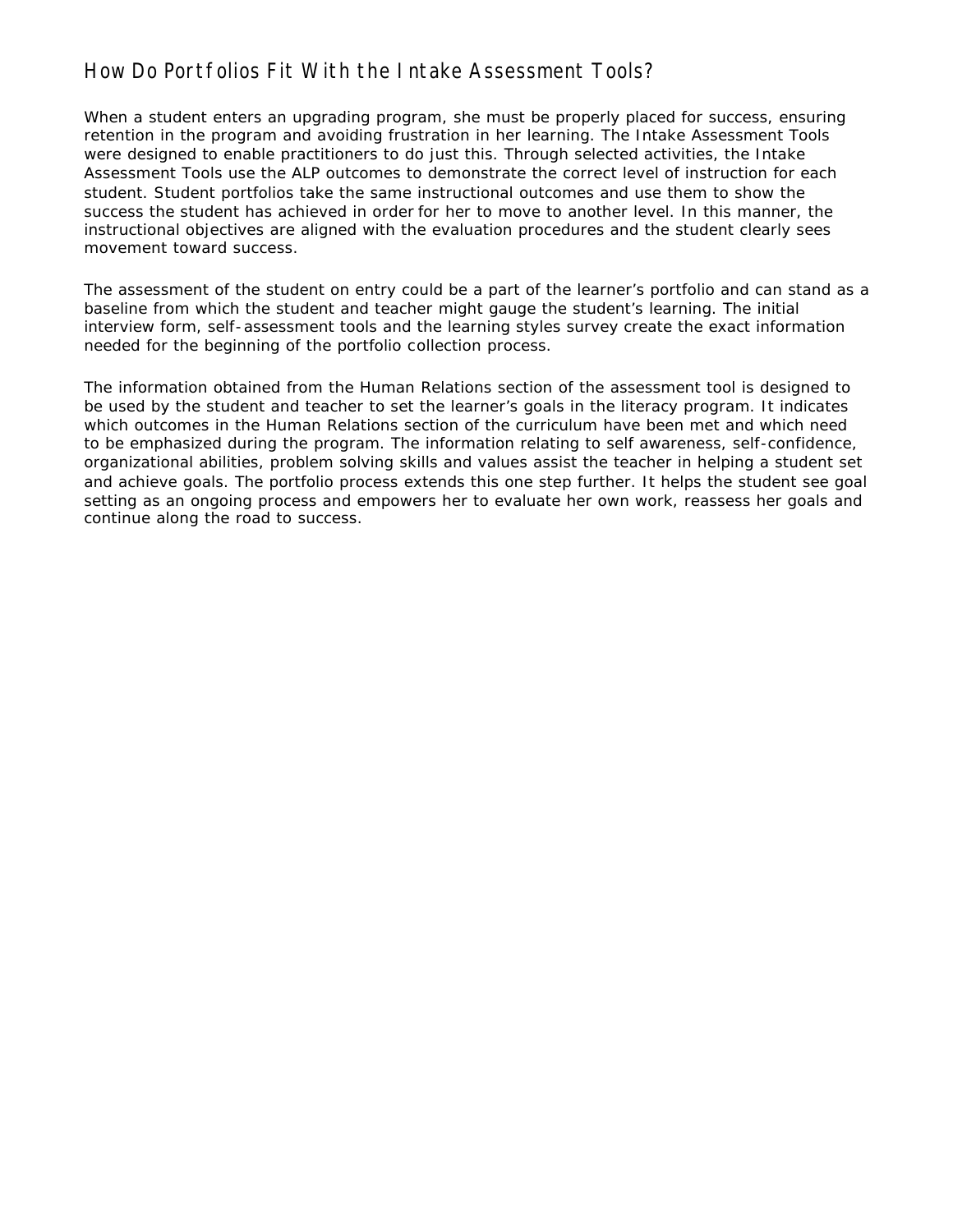# <span id="page-11-0"></span>How is a Learner Portfolio Organized?

A learner portfolio may be contained in a three ring binder and divided into three sections. Tabs, for easy access to each section, would be helpful.

- 1. The process section of the portfolio is a collection of ALL the student's day to day work. It is crucial that the student monitor this section carefully and not be misled into thinking that the end product is more important. This phase of trial and error is where much of the student's learning takes place and is the basis for the reflections he must write. Emphasis should not be placed on product over process.
- 2. The curriculum section contains the ALP outcomes and demonstrations lists. Students use these to track their learning and move the completed outcomes list to the product section when all outcomes have been successfully completed.
- 3. The product section of the learner portfolio gradually develops as selected activities from the process section are moved to it. Each selected piece documents student success, reflects upon that success and then projects as to the next steps in the learning process. As each selected piece is transferred to the product section it should be given an identification number which corresponds with the number on the outcomes and demonstration lists.

The following are examples of what you might find in the various sections of a learner portfolio.

Process Section Contents:

- goal statements
- learning styles activities
- self-assessment sheets
- dated assignments
- comments from teacher or peers
- articles the student may feel are useful to them in their studies: i.e., a sight word list, a shape chart
- personal dictionary
- tests
- writing pieces in progress
- projects
- journal scribbler
- rubric forms

Curriculum Section:

- checklist of ALP outcomes and demonstrations
- checklist of ALP outcomes only

#### Product Section Contents:

- checklist of ALP outcomes
- cover sheet
- table of contents
- letter telling the purpose of the portfolio
- written reflection for each selected piece of work
- best works
- work showing strong effort
- work that increased a student's knowledge
- work the student did not feel was done well but that they can now explain where they went wrong
- list of achievements: e.g., books read to their children, a driver's license obtained, certificates earned, etc.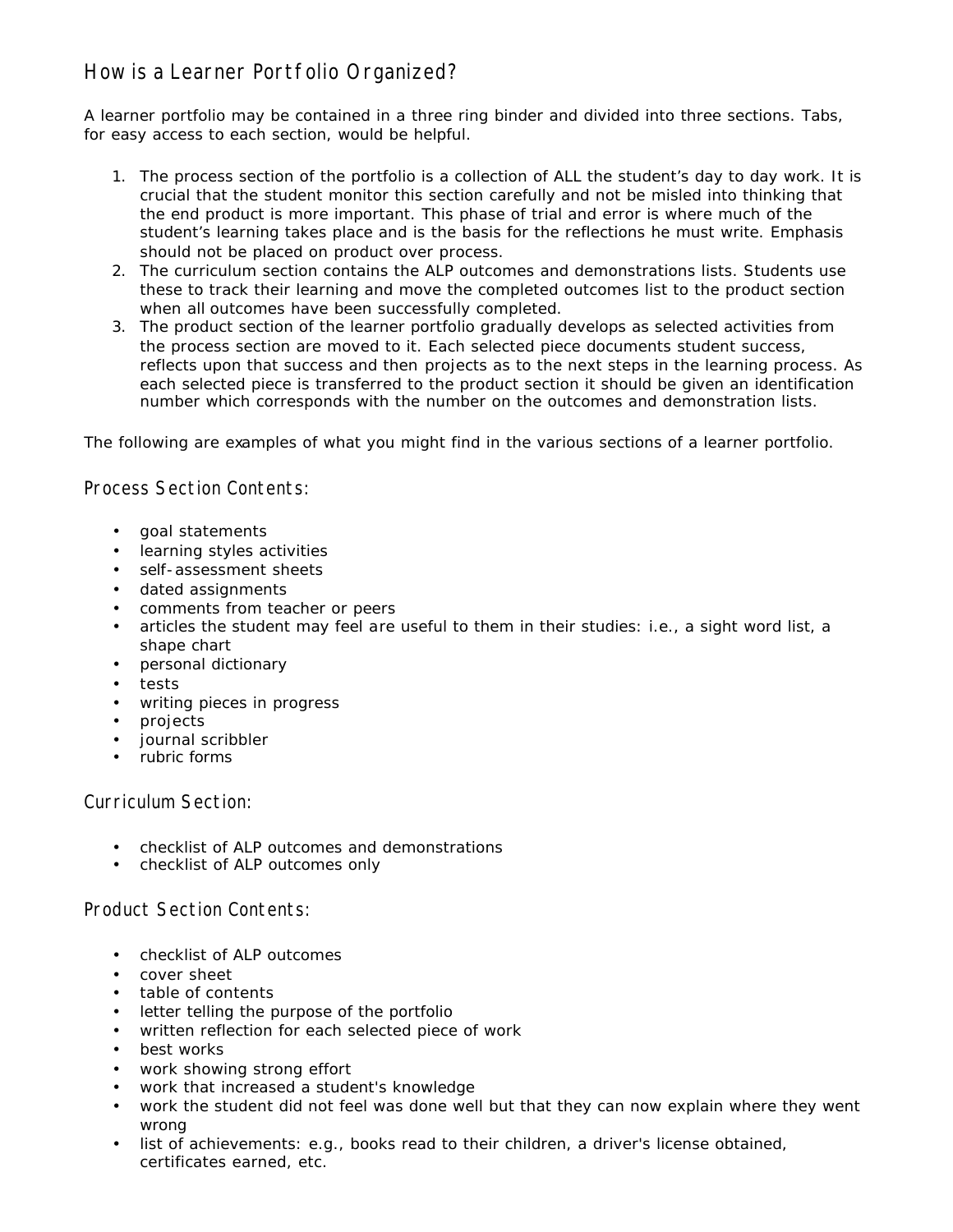# <span id="page-12-0"></span>What are the Basic Steps in Developing Portfolios?

Collect - Save Work

The **process portion** of the learner's portfolio will result from the collection of all the day-to-day work. All student work should be dated. It is important that teachers help students set goals and become aware of the outcomes of the ALP and how their achievement is demonstrated, as the goals and the awareness of the ALP will influence the work the student will want to attempt and help them track their success. The Intake Assessment Tools, as well as the Human Relations components of the ALP, are essential activities that support learning, affect progress towards a goal and help lay the foundation for the portfolio process.

Suggested activities from the ALP

- brainstorm the concept of goals and goal-setting
- help students define their goals
- discuss learning styles
- identify positive accomplishments
- list characteristics of an admirable person
- discuss listening strategies
- work with students to design class rules
- discuss acceptable manners
- have students identify roles they play and positive things they do in each role
- working in groups, have students pick out negative behaviors and decide if these behaviors are thought of as male or female traits
- present the calendar as an organizational tool
- present the things to do list
- have students research free leisure activities in the community
- bring resource people from the community to discuss their work
- discuss a balanced lifestyle comparing time spent for self, work, and relationships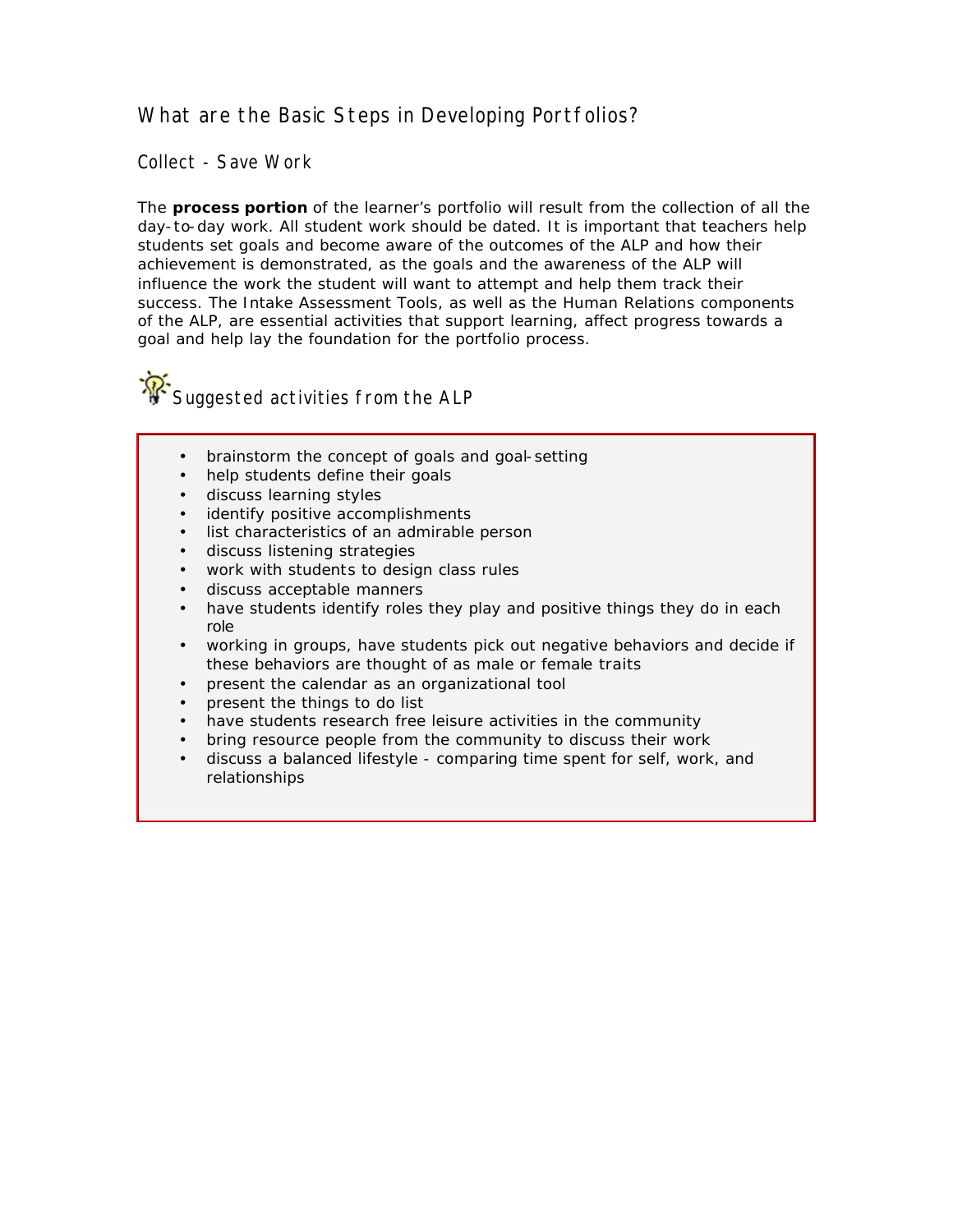### Select - Document Learning

Selection is the beginning of the product portion of the learner portfolio. Since the purpose for developing the learner portfolio is to demonstrate student success, what is selected must reflect this. Therefore, items which show **student growth toward goals clearly defined by student and teacher and outcomes prescribed for Level 1 and 2 of the Nova Scotia Adult Learning Program** will be moved from the process section of the learner portfolio to the product section. These items may be from student's activities both inside and outside the classroom.

The student and teacher examine what has been collected and decide what items should be moved to the product section of the portfolio. It is helpful if the teacher provides models of previous students' work to help guide the student's selection. When selecting, students should refer to the checklist of skills for the unit on which they are working and should choose work that demonstrates outcomes reached.

The selection portion of the portfolio process may be introduced with activities on decision making from the Human Relations section of the ALP.



- discuss decision making styles
- discuss the role of emotions in decision making
- brainstorm alternative routes to reach the same destination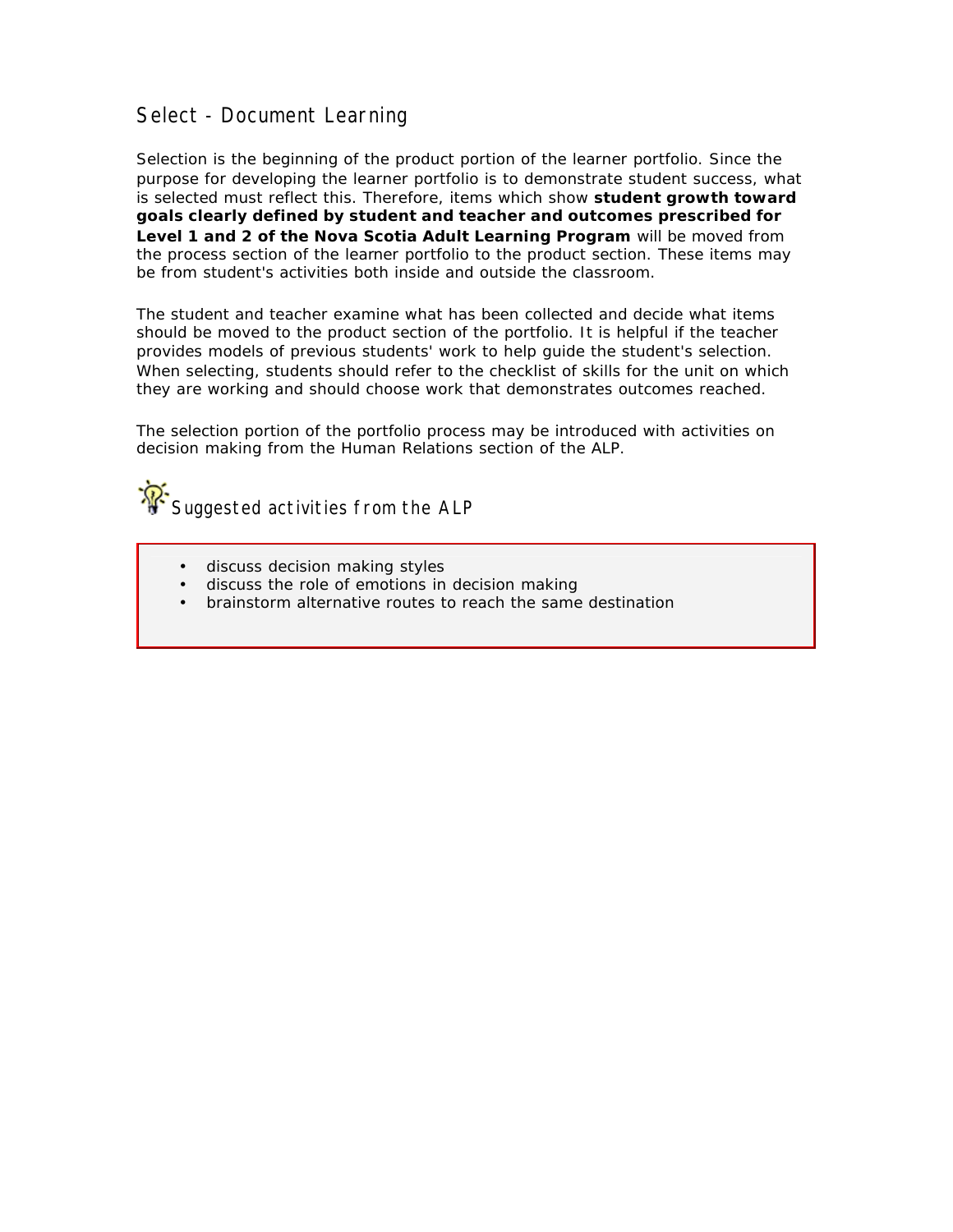### Reflect - Think about Learning

Once a piece of work has been selected for the product section of the portfolio, the student should think about why it has been selected. The student's thoughts about selection should be recorded and the dated reflection form should be stapled to the back of the selected item. Much of the research suggests that reflection is the most important part of the portfolio process.

If the student is not yet a proficient writer, the same procedure could be followed with the student dictating her thoughts for the teacher to record. However, students should always be encouraged to write themselves, if at all possible. The student is now taking an active role in the assessment process, and it is this aspect of portfolio development that provides much of the instructional benefit.

Teacher's Note ◆

Research suggests teachers may help students develop critical thinking skills by:

- having students seek reasons for an answer
- having students look for alternative answers
- teacher taking a passive role in discussion
- teacher not giving an opinion unless asked
- asking students to back up their opinion
- asking students for examples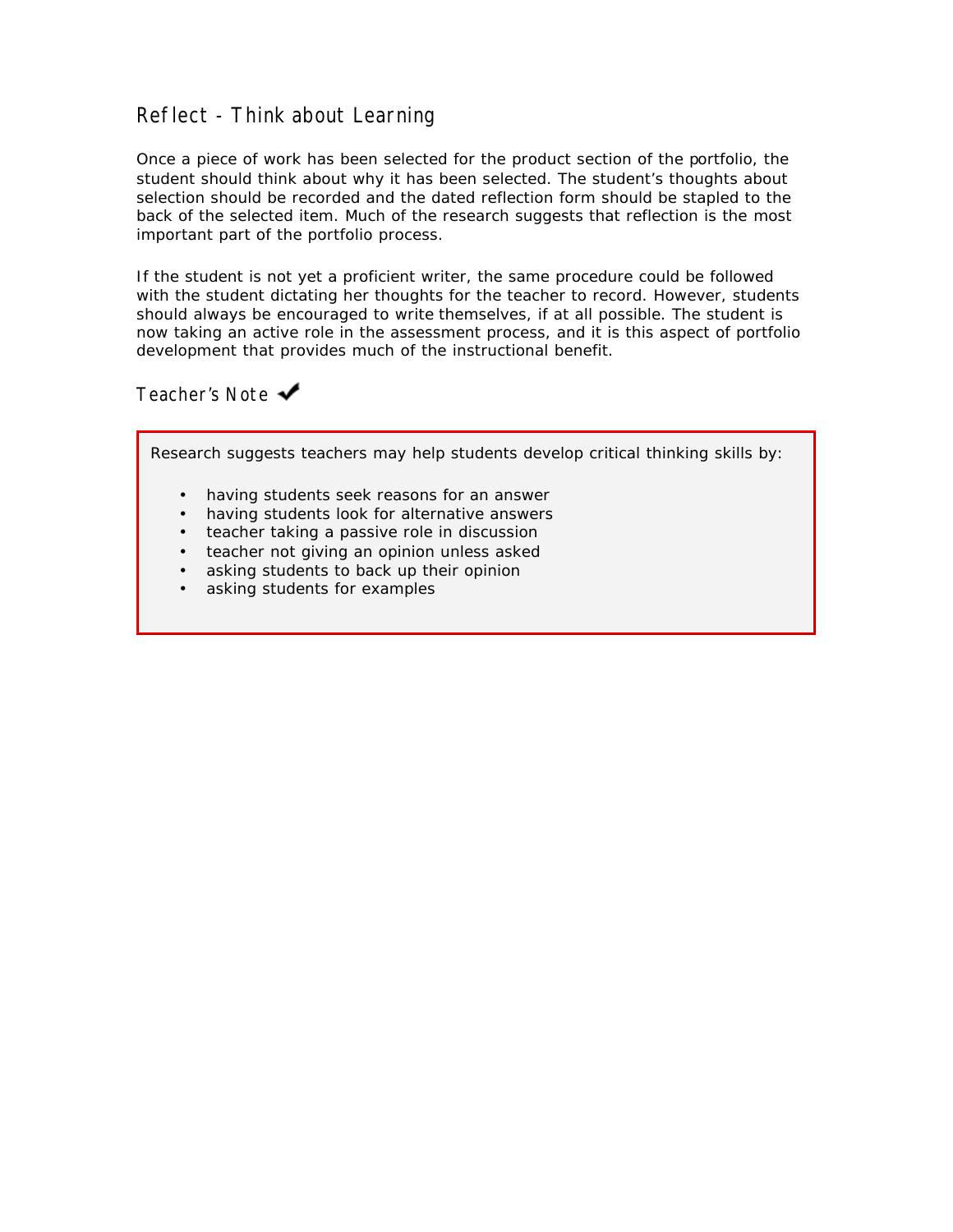### Project - Evaluate Learning

As the student examines and makes decisions about his selections, he looks ahead and sets goals for the future. He can use these goals and the ALP outcomes as a checklist to judge success and decide the next steps as he continues to grow and learn. Therefore, it is very important that the selection, reflection and projection happen on a regular basis. In this manner, the true nature of learning as a growth process, governed by an individual's unique behavior and effort, is revealed empowering students to take charge of their learning.

The problem solving strategies of the Human Relations section of the ALP will be useful during this part of the portfolio process as students may be looking for ways to attack problems which are interfering with their learning. There are many activities which can be used for different individuals' situations. *Enhancing Human Relations: Level 2 A Facilitator's Manual* developed by Bethalee Cooper-Downing would be an excellent resource to use at this time. Classroom work should also emphasize listening and speaking skills as these too may be problem issues.



- role play solving various problem situations as a class, small groups, pairs, or individuals
- use journals to write about problems
- have students work in groups and present a role play that demonstrates a listening problem
- brainstorm for the listening barriers
- choose a news story to present and discuss
- have students role play a news show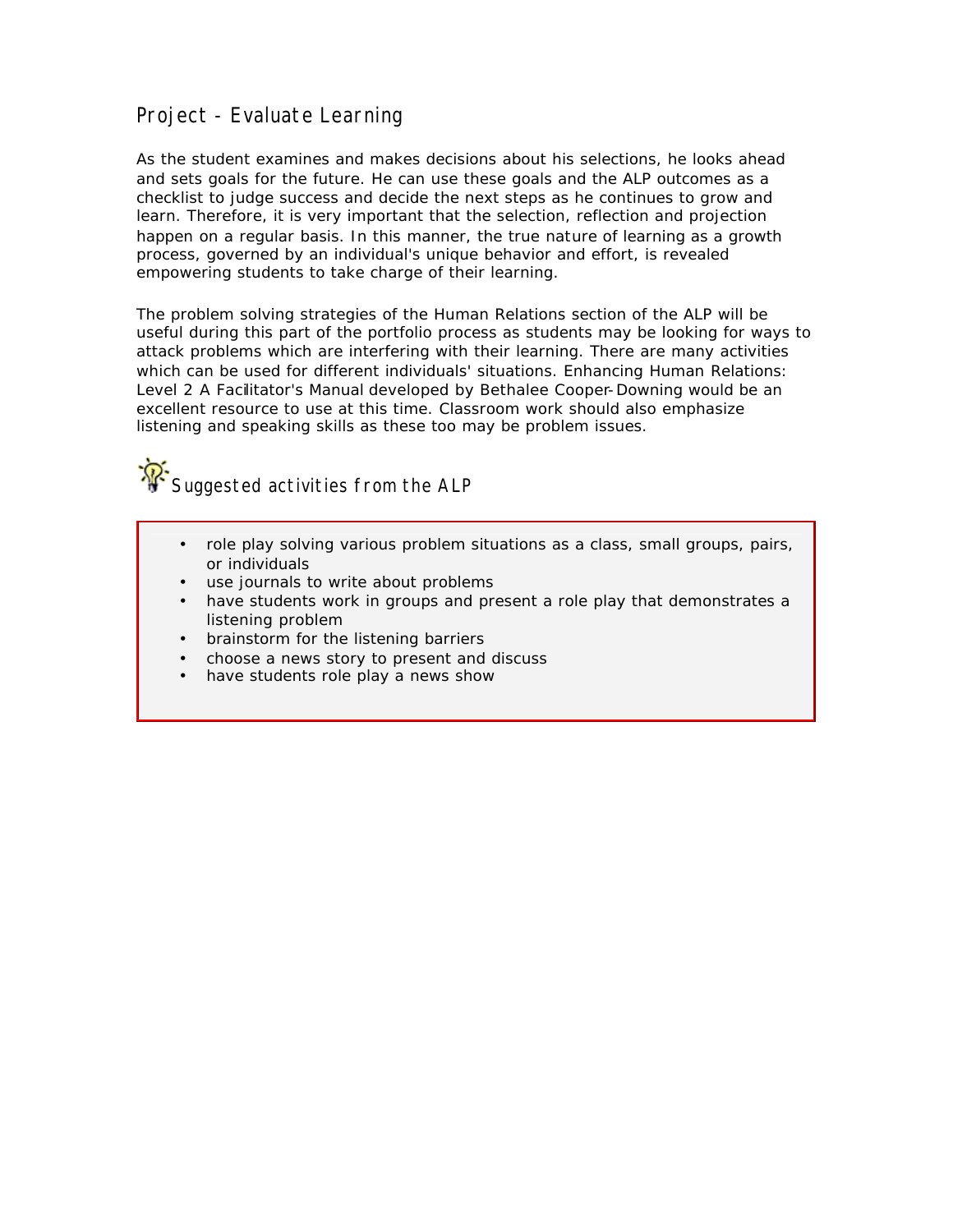# <span id="page-16-0"></span>Section 2 Nova Scotia Adult Learning Program Level 1 & 2

#### Nova Scotia Adult Learning Program

The following lists of Curriculum Outcomes and Demonstrations have been included in this section in order to help students and practitioners track learning. The lists will help students to easily see which outcomes they have achieved. They will also guide students' decisions about further directions of study by showing them the choices that they can make.

In consultation with their instructors, students will use the lists to review their skills and determine which outcomes/demonstrations they have achieved and record this information on the chart. The number column on the chart is used to record the identifying number given to the piece of student work which demonstrates a particular achievement. Each student will have only the curriculum outcomes and demonstrations appropriate to their level.

Upon completion of a content area, the students will check the outcomes list, in consultation with the instructor, and move it to the product section of the portfolio.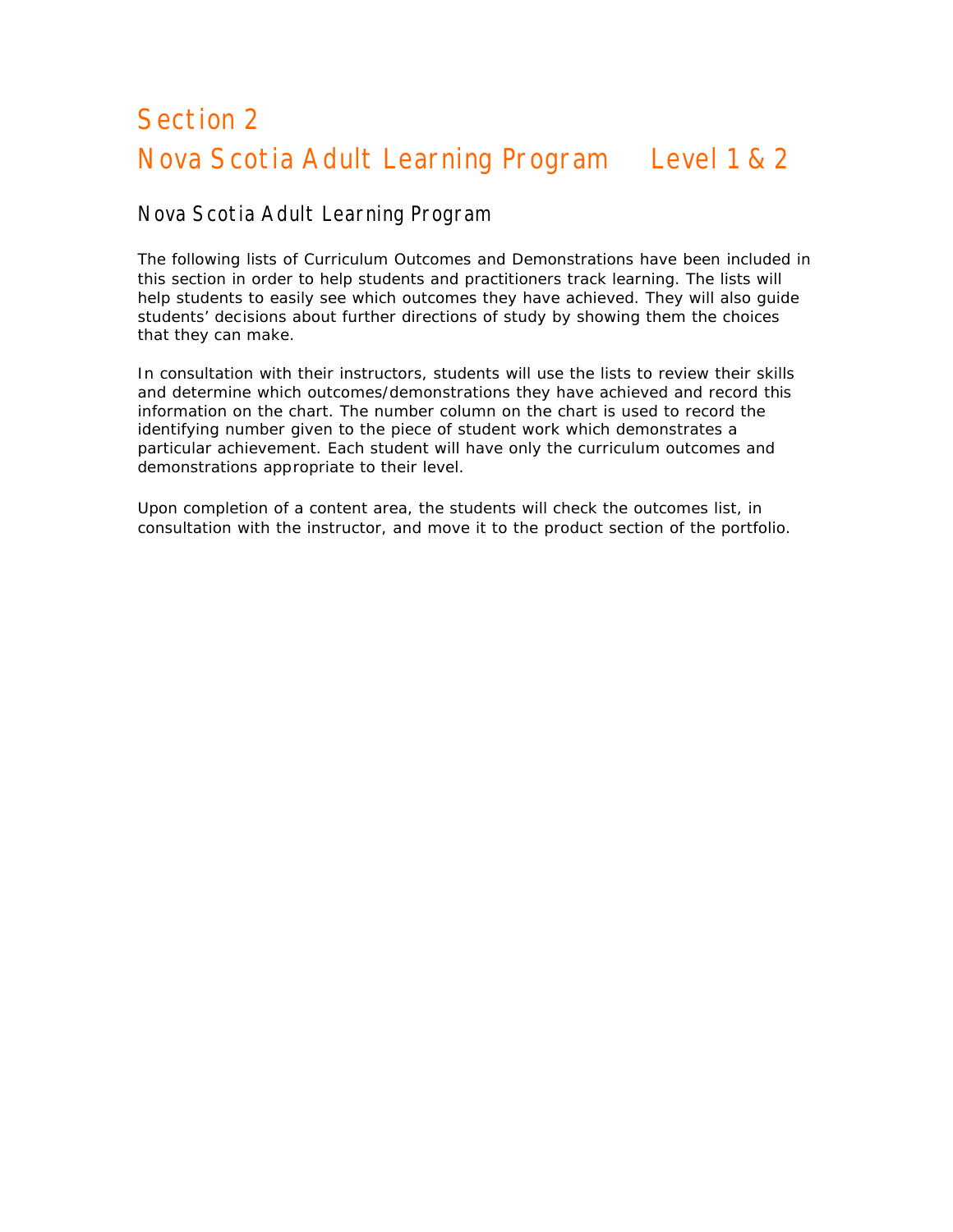# Curriculum Outcomes and Demonstrations Level 1

Human Relations Level 1

<span id="page-17-0"></span>Unit 1 Self-awareness

| <b>Outcome / Demonstration</b>                                              | <b>Date</b> | <b>Yes</b> | <b>No</b> | <b>Number</b> |
|-----------------------------------------------------------------------------|-------------|------------|-----------|---------------|
| The student is aware of his own strengths, talents and<br>abilities.        |             |            |           |               |
| describes his or her own personal characteristics                           |             |            |           |               |
| describes his or her own learning styles                                    |             |            |           |               |
| realizes that each person has different strengths and<br>weaknesses         |             |            |           |               |
| The student can set realistic goals.                                        |             |            |           |               |
| identifies personal needs, characteristics, and values<br>that affect goals |             |            |           |               |
| outlines the steps that are necessary to reach goals                        |             |            |           |               |
| breaks goals down into realistic, manageable steps                          |             |            |           |               |
| reviews goals regularly and makes adjustments                               |             |            |           |               |
|                                                                             |             |            |           |               |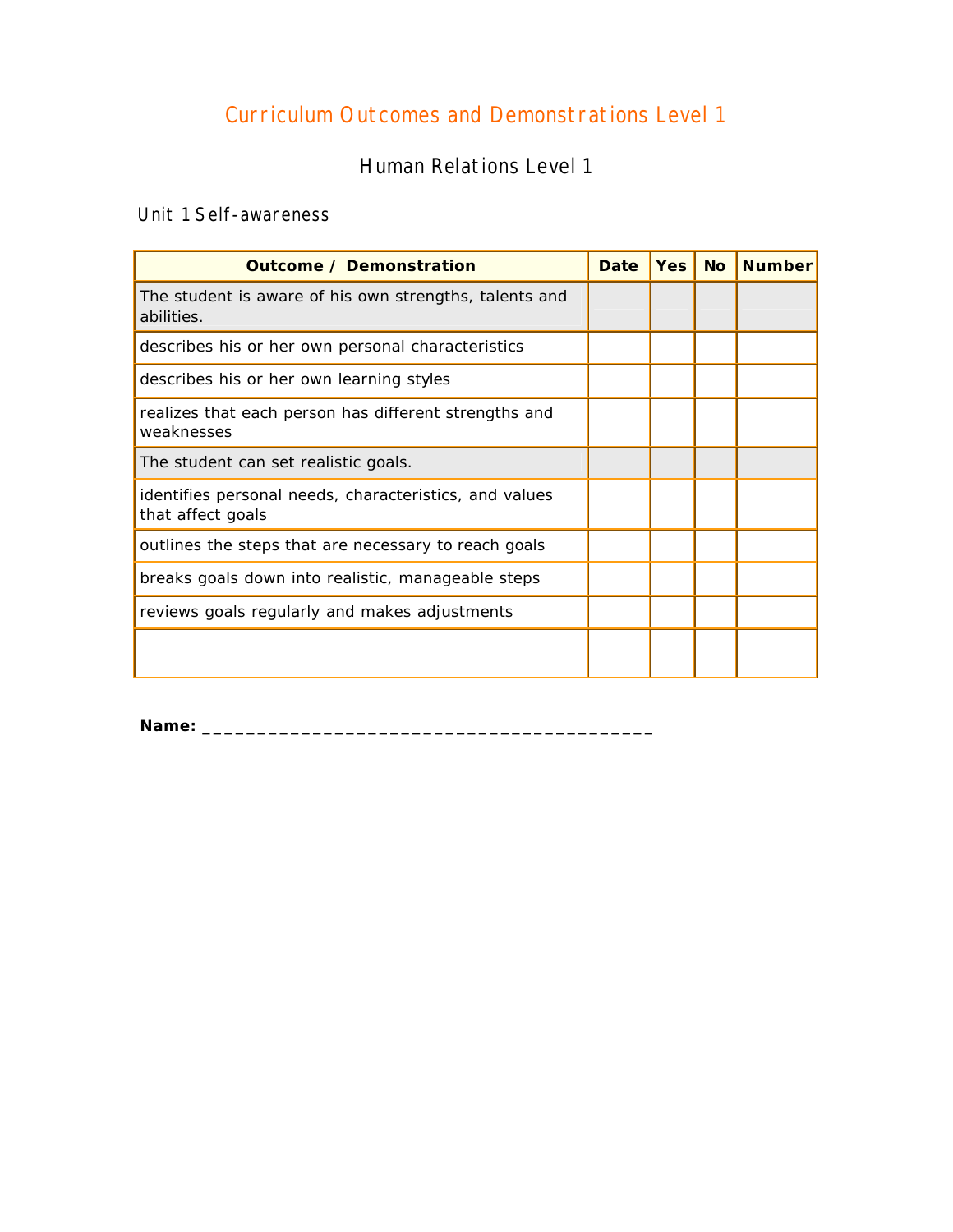# Unit 2 Interpersonal Skills

| <b>Outcome / Demonstration</b>                                                                        | <b>Date</b> | <b>Yes</b> | <b>No</b> | <b>Number</b> |
|-------------------------------------------------------------------------------------------------------|-------------|------------|-----------|---------------|
| The student communicates ideas and feelings.                                                          |             |            |           |               |
| gives and receives criticism                                                                          |             |            |           |               |
| gives and receives compliments                                                                        |             |            |           |               |
| speaks in a direct, open and honest manner                                                            |             |            |           |               |
| listens to the ideas of others                                                                        |             |            |           |               |
| uses appropriate body language                                                                        |             |            |           |               |
| The student exhibits positive attitudes and behaviors in<br>a variety of situations.                  |             |            |           |               |
| completes tasks with energy and persistence                                                           |             |            |           |               |
| accepts and completes a task he or she dislikes                                                       |             |            |           |               |
| acknowledges the feelings of others                                                                   |             |            |           |               |
| interacts with others in a socially acceptable manner -<br>greets people, shakes hands, thanks people |             |            |           |               |
| acts assertively                                                                                      |             |            |           |               |
| acknowledges and respects rules                                                                       |             |            |           |               |
| understands change is necessary for personal growth                                                   |             |            |           |               |
| realizes grooming and dress affect others' impressions                                                |             |            |           |               |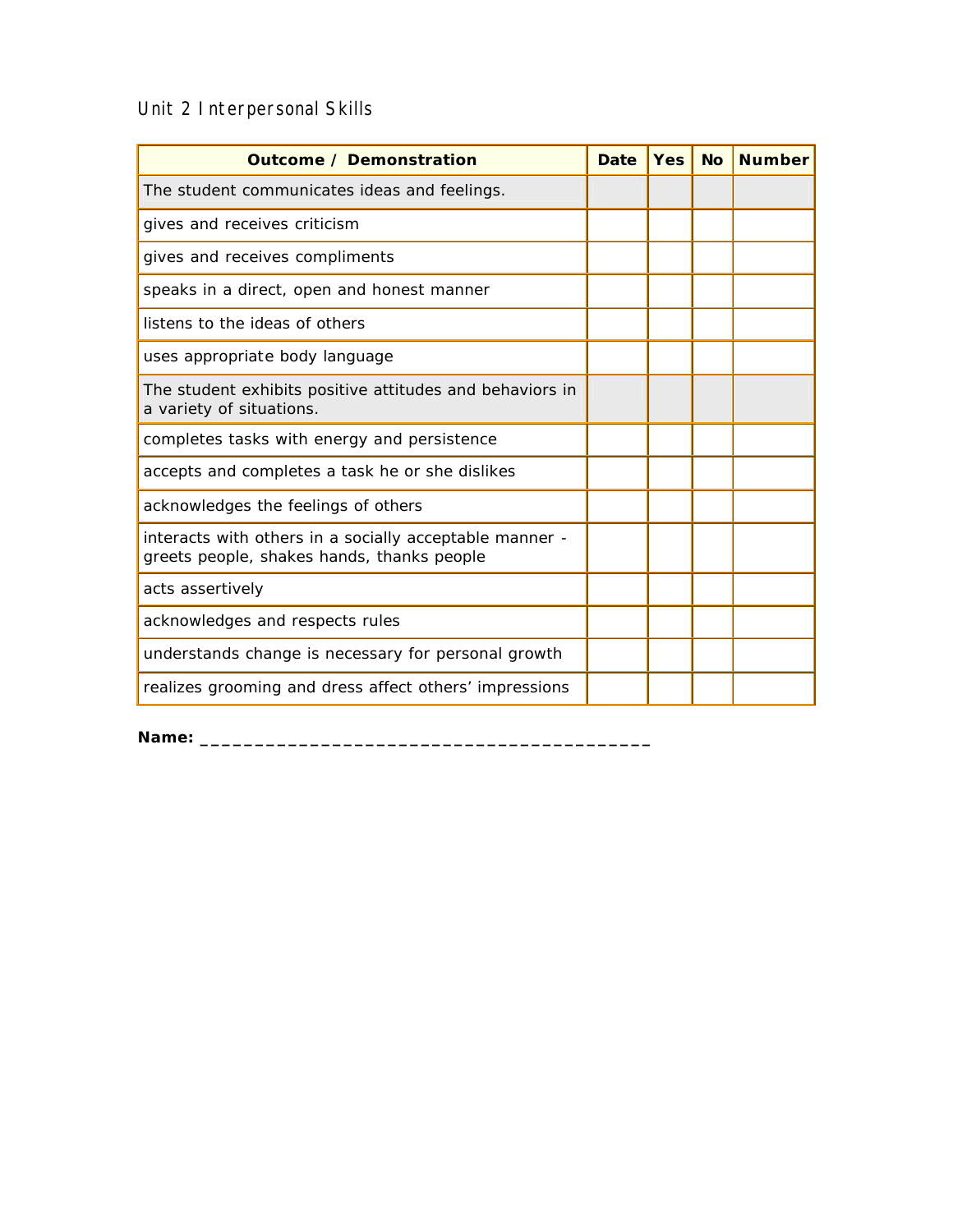# Unit 3 Healthy Living

| <b>Outcome / Demonstration</b>                                                                                                   | <b>Date</b> | <b>Yes</b> | <b>No</b> | <b>Number</b> |
|----------------------------------------------------------------------------------------------------------------------------------|-------------|------------|-----------|---------------|
| The student values a healthy balanced lifestyle.                                                                                 |             |            |           |               |
| assesses his or her current lifestyle                                                                                            |             |            |           |               |
| identifies areas that need change                                                                                                |             |            |           |               |
| organizes a day, a week, or a month to allow time for<br>relaxation as well as work, school, home and family<br>responsibilities |             |            |           |               |
| recognizes how stress affects lifestyle                                                                                          |             |            |           |               |
| uses a variety of strategies to relieve stress                                                                                   |             |            |           |               |
| understands the basics of good nutrition                                                                                         |             |            |           |               |
| recognizes the benefits of regular exercise                                                                                      |             |            |           |               |
| recognizes the physical and psychological effects of<br>drugs and alcohol                                                        |             |            |           |               |
| The student is able to live independently.                                                                                       |             |            |           |               |
| manages personal finances                                                                                                        |             |            |           |               |
| differentiates between needs and wants                                                                                           |             |            |           |               |
| makes decisions as a consumer                                                                                                    |             |            |           |               |
| evaluates the safety of his or her living environment                                                                            |             |            |           |               |
| describes the rights and responsibilities of tenants and<br>landlords                                                            |             |            |           |               |
| finds his or her way around the community                                                                                        |             |            |           |               |
| uses community services - banks, employment<br>resource centres, libraries, health clinics, government<br>departments            |             |            |           |               |
| makes and keeps appointments                                                                                                     |             |            |           |               |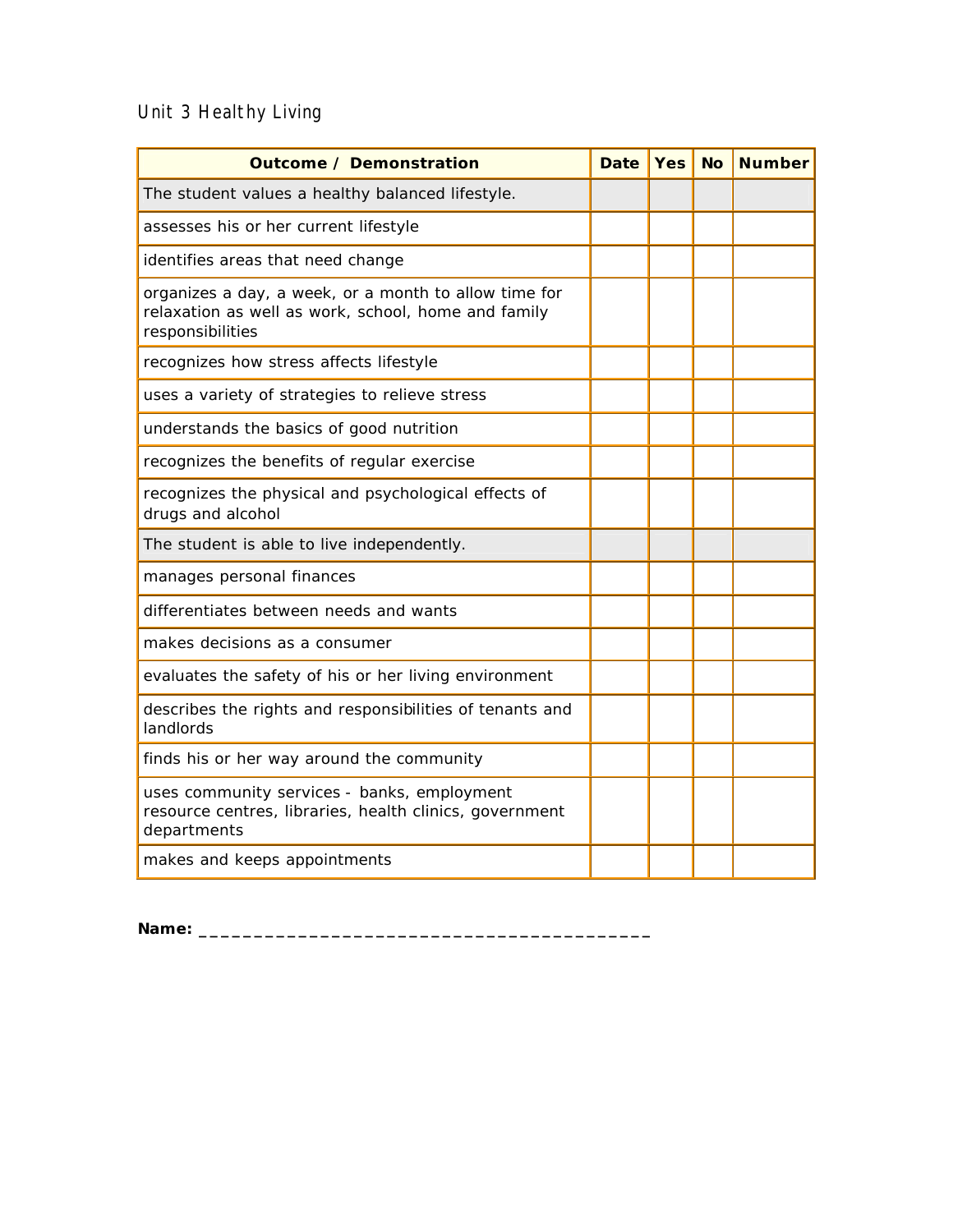# Unit 1 Reading

| <b>Outcome / Demonstration</b>                                                                      | <b>Date</b> | <b>Yes</b> | $\overline{N}$ | <b>Number</b> |
|-----------------------------------------------------------------------------------------------------|-------------|------------|----------------|---------------|
| Level 1A - The student recognizes and pronounces<br>sight words in a variety of reading activities. |             |            |                |               |
| recognizes the sight words collected in a personal<br>dictionary                                    |             |            |                |               |
| recognizes a range of high frequency words in text                                                  |             |            |                |               |
| uses patterns of word structure to determine<br>pronunciation                                       |             |            |                |               |
| reads list of sight words (common words taken from<br>everyday life)                                |             |            |                |               |
| reads aloud with some fluency                                                                       |             |            |                |               |
| Level 1B - The student recognizes and pronounces<br>sight words in a variety of reading activities. |             |            |                |               |
| able to expand and reinforce learning of new<br>vocabulary by adding words to a personal dictionary |             |            |                |               |
| reads sight words from a list developed by the teacher                                              |             |            |                |               |
| matches words with definitions                                                                      |             |            |                |               |
| uses generalizations in spelling to help pronounce<br>words                                         |             |            |                |               |
| reads aloud with more fluency                                                                       |             |            |                |               |
| Level 1A - The student determines the meaning of<br>words based on their use and context.           |             |            |                |               |
| follows a left to right sequence                                                                    |             |            |                |               |
| uses pictures, illustrations, and diagrams to facilitate<br>meaning                                 |             |            |                |               |
| recognizes words have multiple meanings, depending<br>on use and context                            |             |            |                |               |
| uses context to determine the appropriate meanings of<br>words                                      |             |            |                |               |
| uses word endings to identify the same word in<br>different forms (likes, liked, liking)            |             |            |                |               |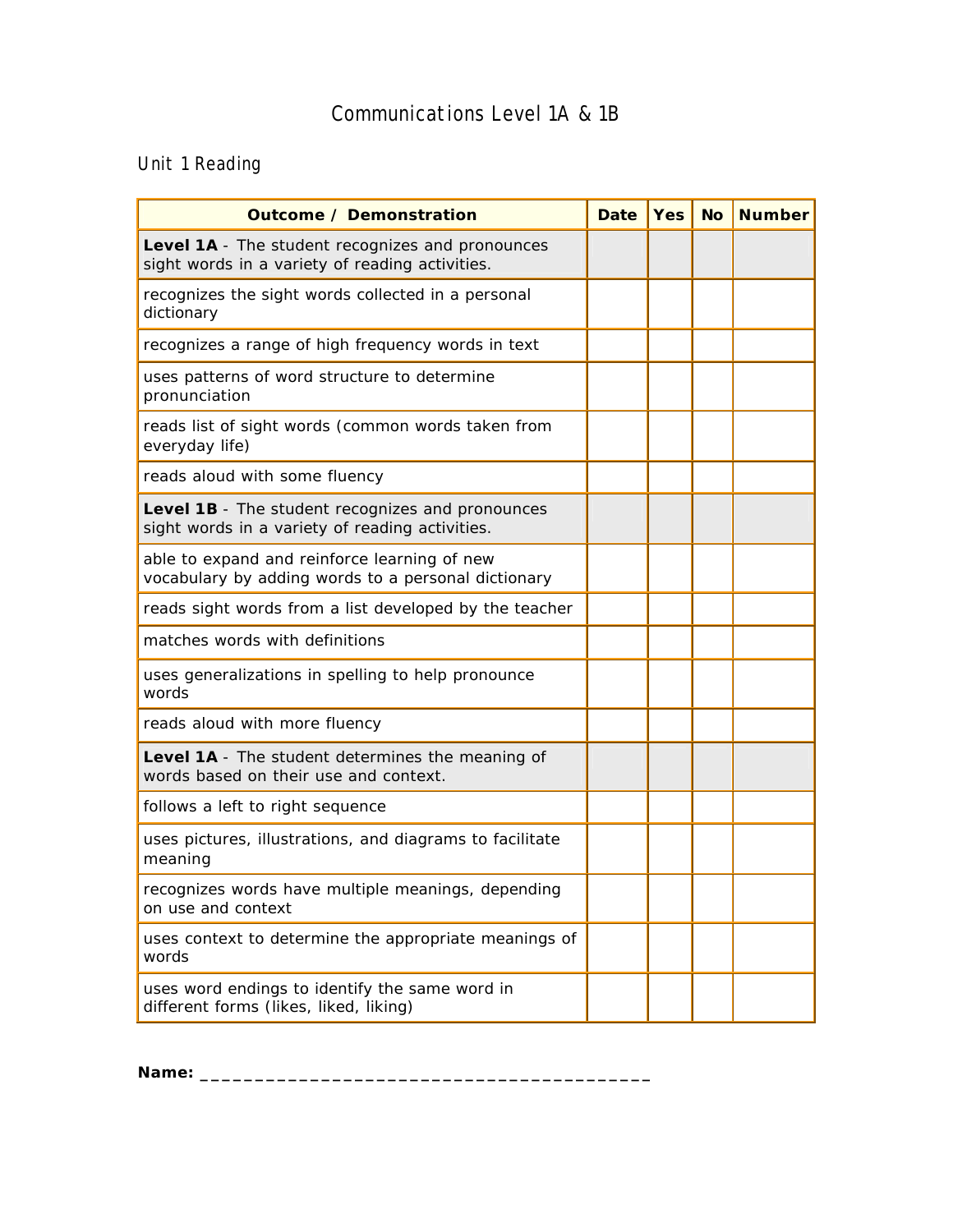Unit 1 Reading - continued

| <b>Outcome / Demonstration</b>                                                            | <b>Date</b> | <b>Yes</b> | <b>No</b> | <b>Number</b> |
|-------------------------------------------------------------------------------------------|-------------|------------|-----------|---------------|
| Level 1B - The student determines the meaning of<br>words based on their use and context. |             |            |           |               |
| describes the multiple meanings of words                                                  |             |            |           |               |
| identifies and uses prefixes and suffixes                                                 |             |            |           |               |
| identifies root words                                                                     |             |            |           |               |
| Level 1A and 1B - The student uses phonetic<br>strategies to decode words.                |             |            |           |               |
| names and arranges in sequence the letters of the<br>alphabet                             |             |            |           |               |
| knows the difference between upper and lower case<br>letters                              |             |            |           |               |
| knows the difference between upper and lower case<br>letters                              |             |            |           |               |
| knows the difference between vowels and consonants                                        |             |            |           |               |
| makes letter sounds associations for the consonants                                       |             |            |           |               |
| identifies the short vowel sounds and combines them<br>with consonants to form words      |             |            |           |               |
| identifies the long vowel sounds and combines them<br>with consonants to form words       |             |            |           |               |
| reads and uses a variety of consonant blends with<br>vowels to form words                 |             |            |           |               |
| reads and uses consonant digraphs such as ch, sh, th                                      |             |            |           |               |
| recognizes and reads words containing silent<br>consonants, such as wr and kn             |             |            |           |               |
| reads and uses vowel digraphs such as ea, ou and oe                                       |             |            |           |               |
| reads and uses diphthongs                                                                 |             |            |           |               |
| breaks words into syllables                                                               |             |            |           |               |
| identifies rhyming words                                                                  |             |            |           |               |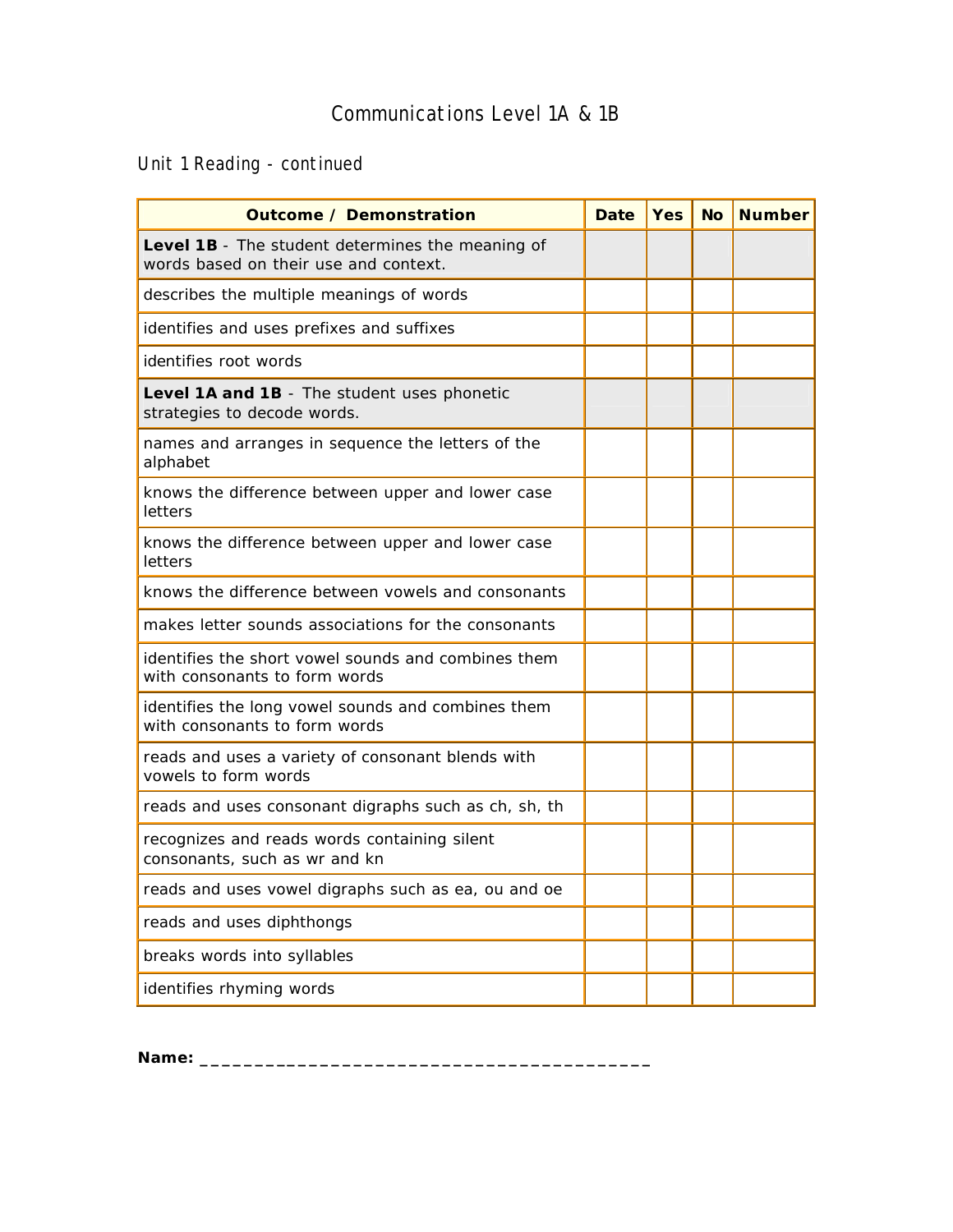Unit 1 Reading - continued

| <b>Outcome / Demonstration</b>                                                                                                         | <b>Date</b> | <b>Yes</b> | No Number |
|----------------------------------------------------------------------------------------------------------------------------------------|-------------|------------|-----------|
| Level 1A - The student constructs meaning from print<br>and non-print using a variety of strategies.                                   |             |            |           |
| uses punctuation to help understand what is being read<br>(periods, question marks and exclamation marks)                              |             |            |           |
| recognizes the organization of different forms of writing<br>(lists, paragraphs, personal letters)                                     |             |            |           |
| dictates and reads own language experience stories as<br>well as those of others                                                       |             |            |           |
| reads and understands the meaning of single words,<br>sentences and paragraphs                                                         |             |            |           |
| uses knowledge and experience to understand what is<br>being read                                                                      |             |            |           |
| reads simple forms                                                                                                                     |             |            |           |
| recalls facts and detail from a short reading activity                                                                                 |             |            |           |
| follows simple written direction                                                                                                       |             |            |           |
| reads signs and symbols that are familiar and taken<br>from everyday life (washrooms, traffic, safety,<br>hazardous materials, laundry |             |            |           |
| determines the main idea of a short reading selection                                                                                  |             |            |           |
| recalls and relates the sequence of events in a short<br>reading selection                                                             |             |            |           |
| makes inferences and draws conclusion from non-print<br>materials (photographs, cartoons)                                              |             |            |           |
| makes predictions using prior knowledge and<br>information gained from the text                                                        |             |            |           |
| Level 1B - The student constructs meaning from print<br>and non-print using a variety of strategies.                                   |             |            |           |
| uses punctuation to help understand what is being read<br>(commas)                                                                     |             |            |           |
| reads and understands standard forms                                                                                                   |             |            |           |
| identifies main idea in more complex text                                                                                              |             |            |           |
| identifies the purpose of selected text - to inform, to<br>entertain, to persuade, to describe                                         |             |            |           |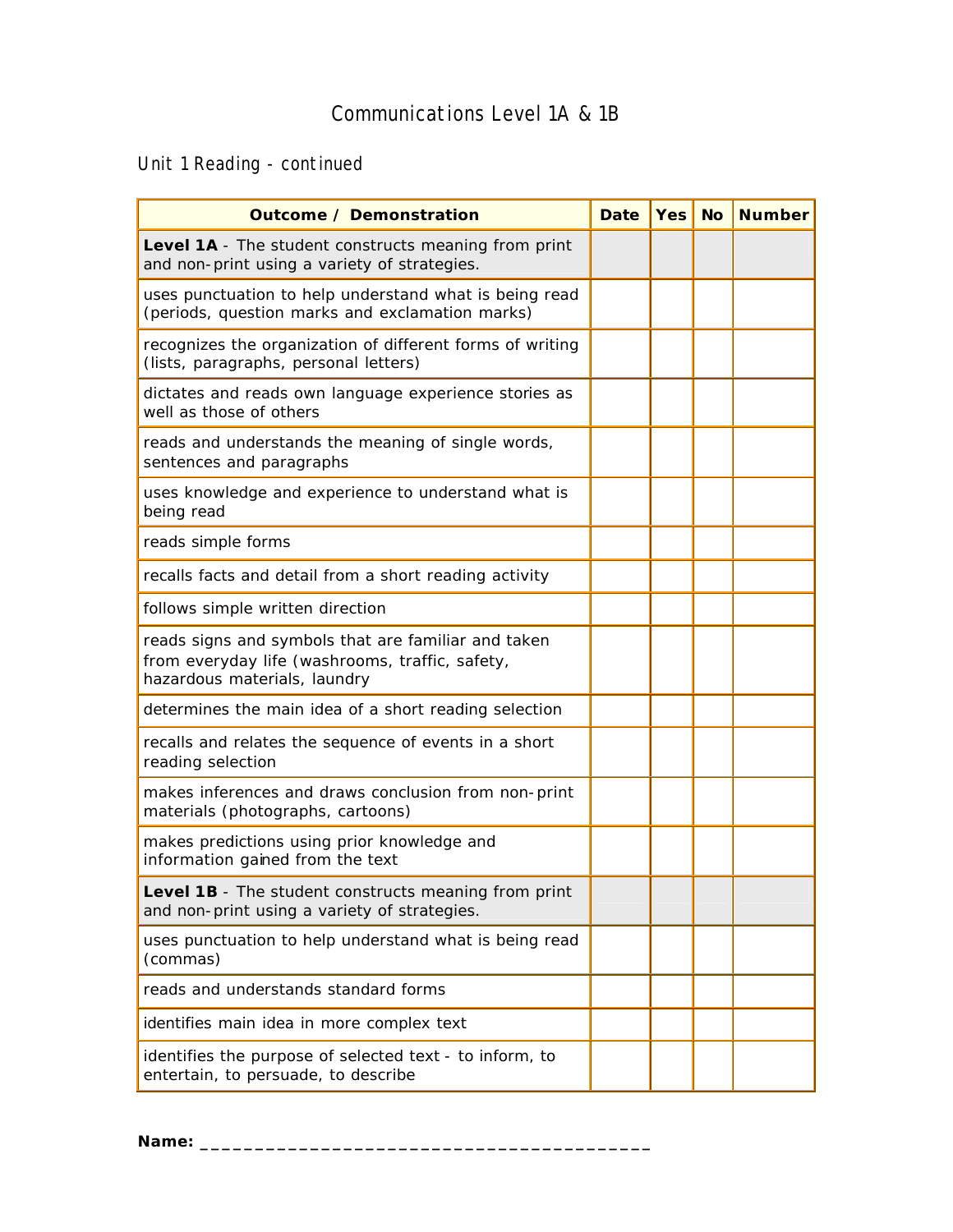# Unit 1 Reading - continued

| <b>Outcome / Demonstration</b>                                                                             | <b>Date</b> | <b>Yes</b> | <b>No</b> | <b>Number</b> |
|------------------------------------------------------------------------------------------------------------|-------------|------------|-----------|---------------|
| reads and understands selected paragraphs, short<br>stories and articles appropriate for the reading level |             |            |           |               |
| recalls the sequence of events in longer text                                                              |             |            |           |               |
| recalls the details from more complex text                                                                 |             |            |           |               |
| begins to make inferences and draw conclusions from<br>text                                                |             |            |           |               |
| distinguishes between fiction and nonfiction                                                               |             |            |           |               |
| identifies the setting of a story                                                                          |             |            |           |               |
| identifies the main characters in a story                                                                  |             |            |           |               |
| retells the plot of a story                                                                                |             |            |           |               |
| Level 1A and 1B - The student reads for information<br>and enjoyment                                       |             |            |           |               |
| shares personal responses to reading                                                                       |             |            |           |               |
| participates in shared reading activities                                                                  |             |            |           |               |
| explores new books independently                                                                           |             |            |           |               |
| chooses to read during self-directed activities                                                            |             |            |           |               |
| discusses information learned from reading                                                                 |             |            |           |               |
| visits the library independently                                                                           |             |            |           |               |
| connects a story event or character to personal<br>experience                                              |             |            |           |               |
| forms and expresses personal likes and dislikes about<br>text                                              |             |            |           |               |
| responds to the rhythm and rhyme of poetry                                                                 |             |            |           |               |
| asks questions relating to the materials                                                                   |             |            |           |               |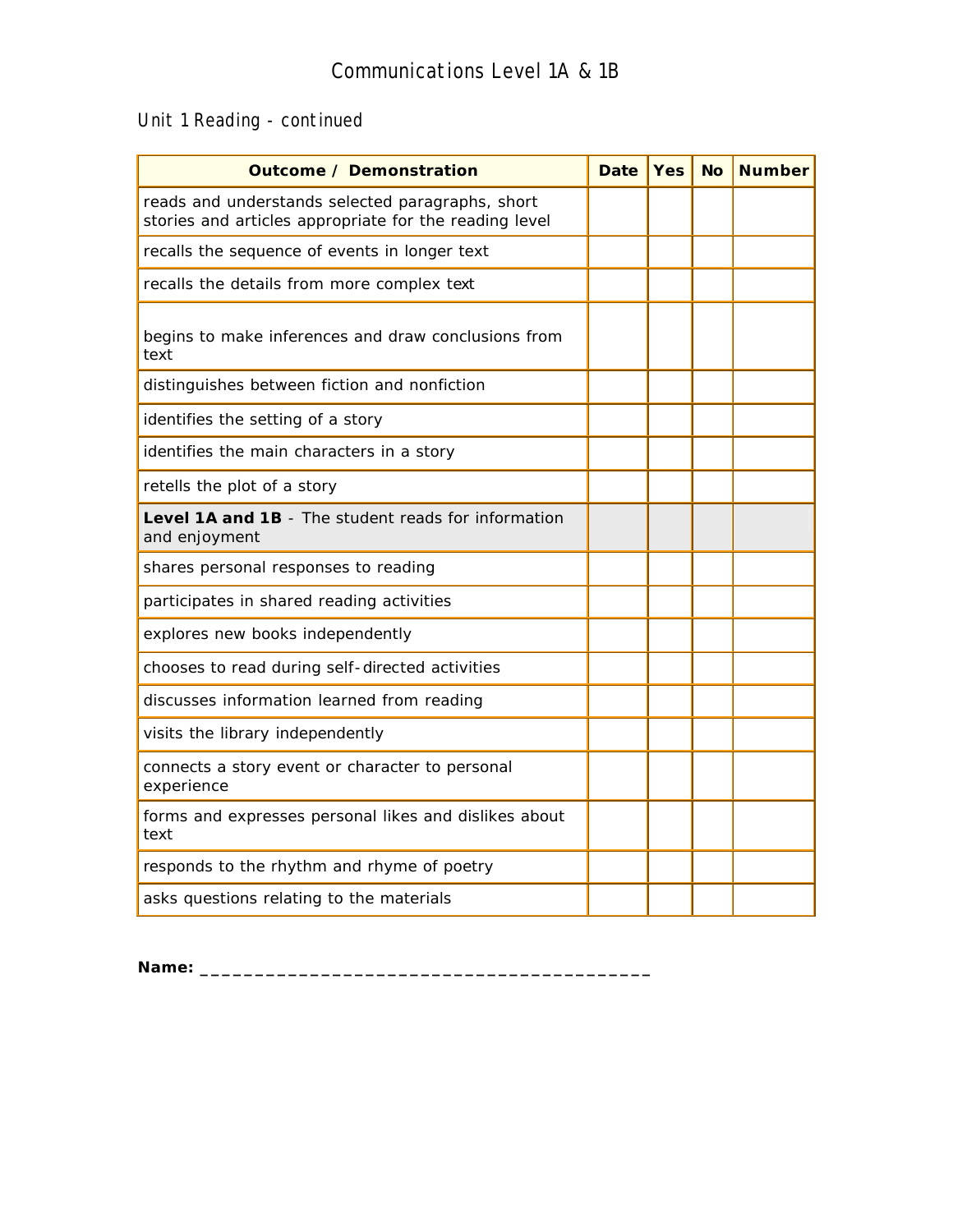Unit 1 Reading - continued

| <b>Outcome / Demonstration</b>                                                                                | <b>Date</b> | <b>Yes</b> | <b>No</b> | <b>Number</b> |
|---------------------------------------------------------------------------------------------------------------|-------------|------------|-----------|---------------|
| Level 1A - The student locates information using a<br>variety of strategies and resources.                    |             |            |           |               |
| places words in alphabetical order                                                                            |             |            |           |               |
| uses a telephone directory to locate phone numbers                                                            |             |            |           |               |
| finds information in a number of print materials -<br>grocery fliers, catalogues, calendars, bills and labels |             |            |           |               |
| uses a table of contents                                                                                      |             |            |           |               |
| uses simple charts and maps                                                                                   |             |            |           |               |
| <b>Level 1B</b> - The student locates information using a<br>variety of strategies and resources.             |             |            |           |               |
| uses the dictionary to find the meaning of words                                                              |             |            |           |               |
| uses a book index to locate information                                                                       |             |            |           |               |
| uses an encyclopedia and an encyclopedia index                                                                |             |            |           |               |
| uses a dictionary to locate information                                                                       |             |            |           |               |
| uses headings and sub-headings                                                                                |             |            |           |               |
| uses more complex maps and charts                                                                             |             |            |           |               |
| finds information in a number of print materials -<br>magazines, catalogues, pamphlets, and classified ads    |             |            |           |               |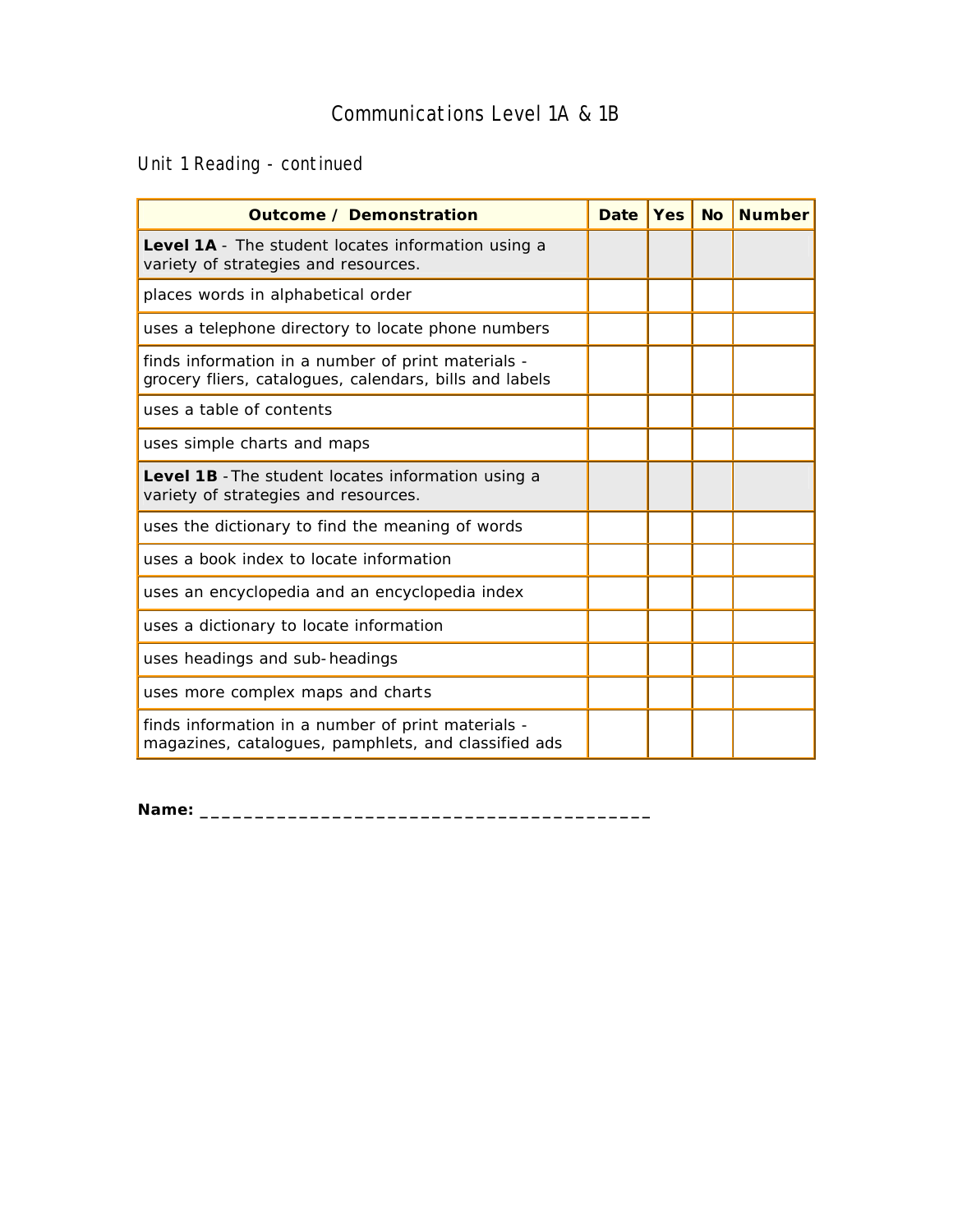# Unit 2 Writing

| <b>Outcome / Demonstration</b>                                                      | <b>Date</b> | <b>Yes</b> | <b>No</b> | <b>Number</b> |
|-------------------------------------------------------------------------------------|-------------|------------|-----------|---------------|
| Level 1A - The student communicates effectively in<br>writing.                      |             |            |           |               |
| prints legibly                                                                      |             |            |           |               |
| orients writing on the page: left to right, single or<br>double spacing             |             |            |           |               |
| copies words and sentences from printed material                                    |             |            |           |               |
| uses learned and copied words in personal writing                                   |             |            |           |               |
| writes own name, address and phone number                                           |             |            |           |               |
| writes all letters in upper case and lower case from<br>memory                      |             |            |           |               |
| introduces new words from reading into writing                                      |             |            |           |               |
| chooses words that are appropriate for a purpose                                    |             |            |           |               |
| spells correctly about 75 sight words in written work<br>and dictation              |             |            |           |               |
| compiles lists                                                                      |             |            |           |               |
| completes simple forms                                                              |             |            |           |               |
| writes short personal experience stories                                            |             |            |           |               |
| answers questions in sentences                                                      |             |            |           |               |
| writes address                                                                      |             |            |           |               |
| describes an object or a picture                                                    |             |            |           |               |
| writes simple directions                                                            |             |            |           |               |
| writes short messages, stories and personal letters                                 |             |            |           |               |
| Level 1B - The student communicates effectively in<br>writing.                      |             |            |           |               |
| begins to use cursive writing                                                       |             |            |           |               |
| uses margins and spacing properly                                                   |             |            |           |               |
| writes short paragraphs with topic sentences,<br>supporting details and conclusions |             |            |           |               |
| summarizes a short story or a paragraph                                             |             |            |           |               |
| writes a business letter asking for information or<br>expressing a complaint        |             |            |           |               |
| spells correctly about 150 sight words in written work                              |             |            |           |               |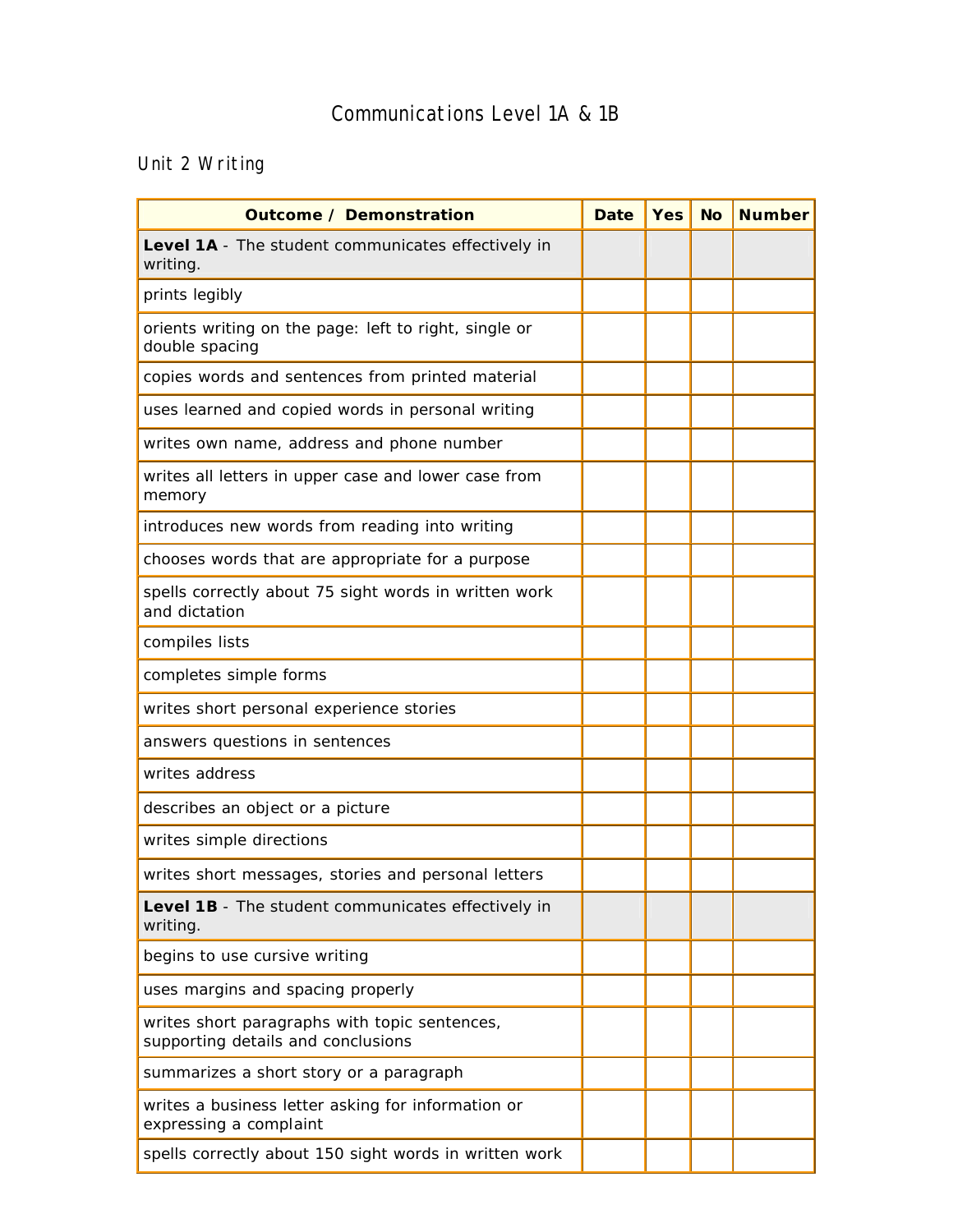| and diction                                                     |  |  |
|-----------------------------------------------------------------|--|--|
| writes personal experience stories containing 3-5<br>paragraphs |  |  |
| answers questions using more than one sentence                  |  |  |
| writes a telephone message                                      |  |  |
| uses modifiers correctly to enhance writing                     |  |  |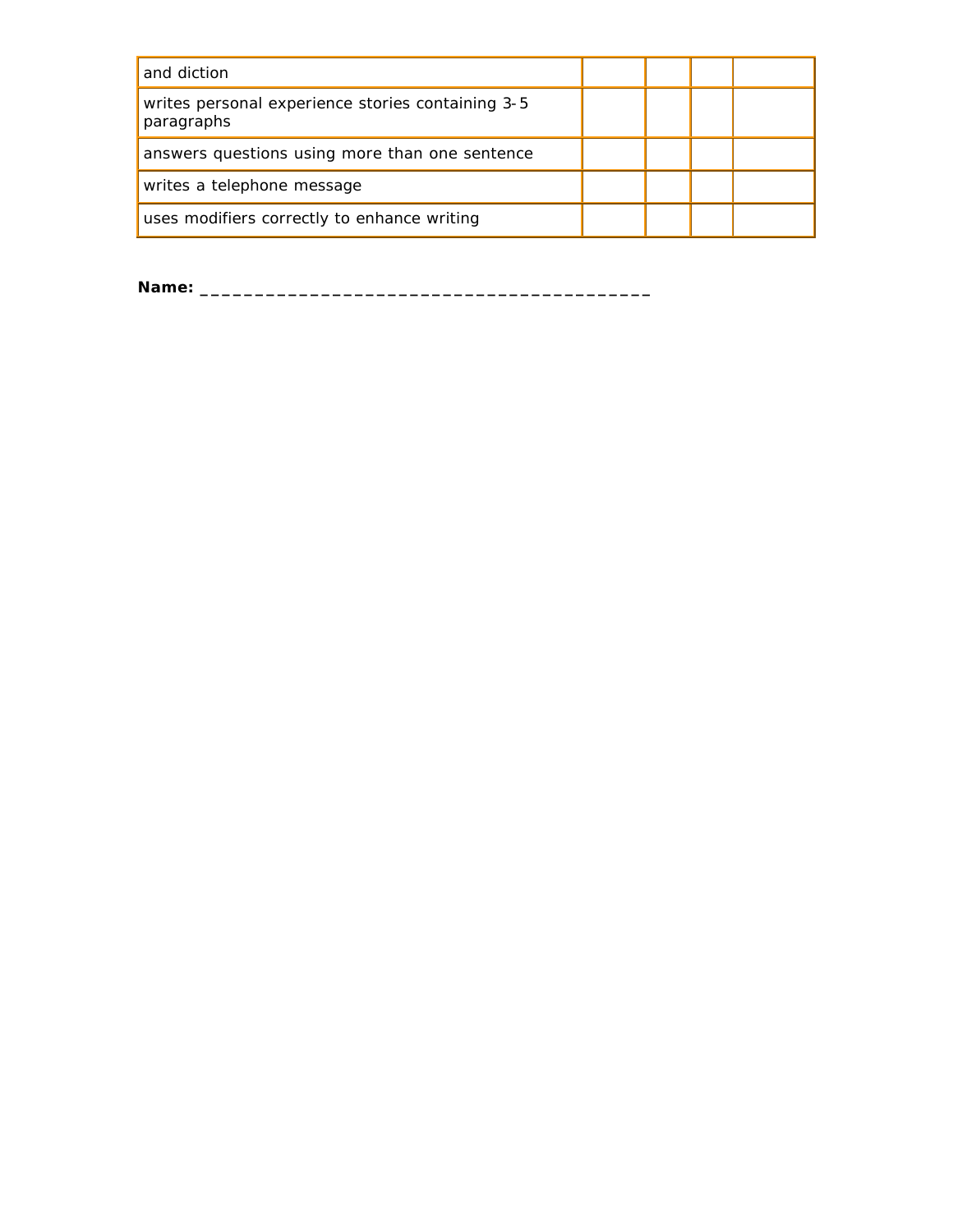Unit 2 Writing - continued

| <b>Outcome / Demonstration</b>                                                                | Date | <b>Yes</b> | <b>No</b> | <b>Number</b> |
|-----------------------------------------------------------------------------------------------|------|------------|-----------|---------------|
| Level 1A - The student builds words and changes the<br>structure and meaning of words.        |      |            |           |               |
| adds endings to familiar verbs, making changes in<br>spelling where appropriate               |      |            |           |               |
| forms the plural of single-syllable words by adding the<br>appropriate ending                 |      |            |           |               |
| forms the singular possessive of familiar nouns by<br>adding apostrophe s                     |      |            |           |               |
| uses the correct form of the plural possessive of<br>familiar nouns                           |      |            |           |               |
| adds - er to verbs to form nouns                                                              |      |            |           |               |
| forms the past tense of a variety of irregular verbs                                          |      |            |           |               |
| forms the irregular plural of nouns                                                           |      |            |           |               |
| forms compound words by joining familiar nouns                                                |      |            |           |               |
| changes words by adding common prefixes and<br>suffixes                                       |      |            |           |               |
| compares adjectives by adding the appropriate endings                                         |      |            |           |               |
| forms the singular and plural forms of reflexive<br>pronouns                                  |      |            |           |               |
| adds the appropriate tense ending to verbs ending in -<br>У                                   |      |            |           |               |
| forms basic contractions                                                                      |      |            |           |               |
| reads and forms common abbreviations                                                          |      |            |           |               |
| recognizes and forms complete sentences                                                       |      |            |           |               |
| Level 1B - The student builds words and changes the<br>structure and meaning of words.        |      |            |           |               |
| forms the past tense of a greater variety of irregular<br>verbs                               |      |            |           |               |
| selects appropriate pronouns and recognizes the nouns<br>to which they refer                  |      |            |           |               |
| Level 1A - The student incorporates the mechanics of<br>spelling into his or her own writing. |      |            |           |               |
| punctuates sentences with periods and question marks                                          |      |            |           |               |
| capitalizes the beginning of sentences and proper<br>nouns                                    |      |            |           |               |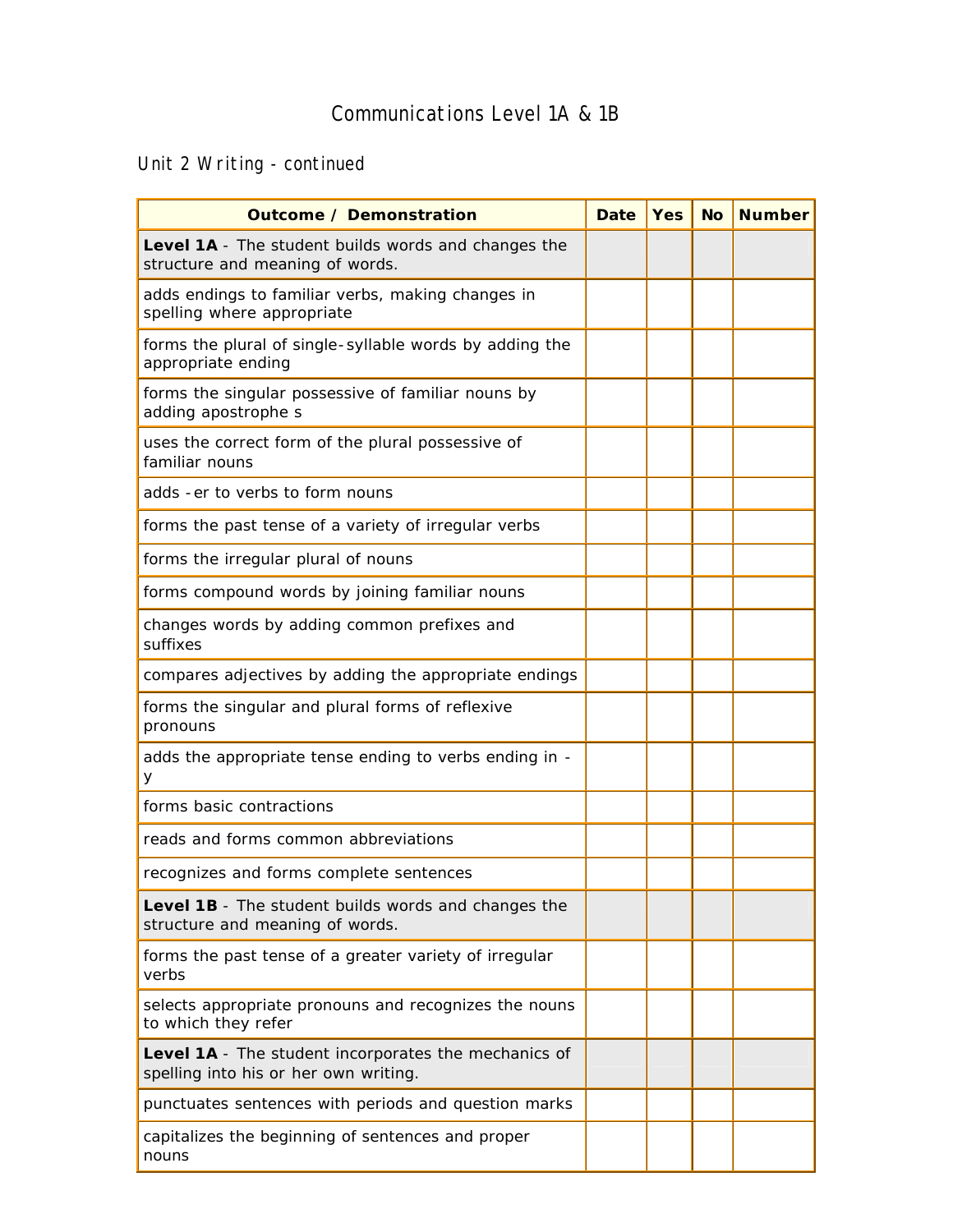| writes abbreviations for words used in addressing<br>envelopes    |  |  |
|-------------------------------------------------------------------|--|--|
| write simple declarative and interrogative sentences              |  |  |
| write sentences in simple present, past and future<br>tense       |  |  |
| recognizes the simple subject and simple verb in a<br>sentence    |  |  |
| uses spelling rules for adding suffixes beginning with a<br>vowel |  |  |
| adds -s and -es to form plurals                                   |  |  |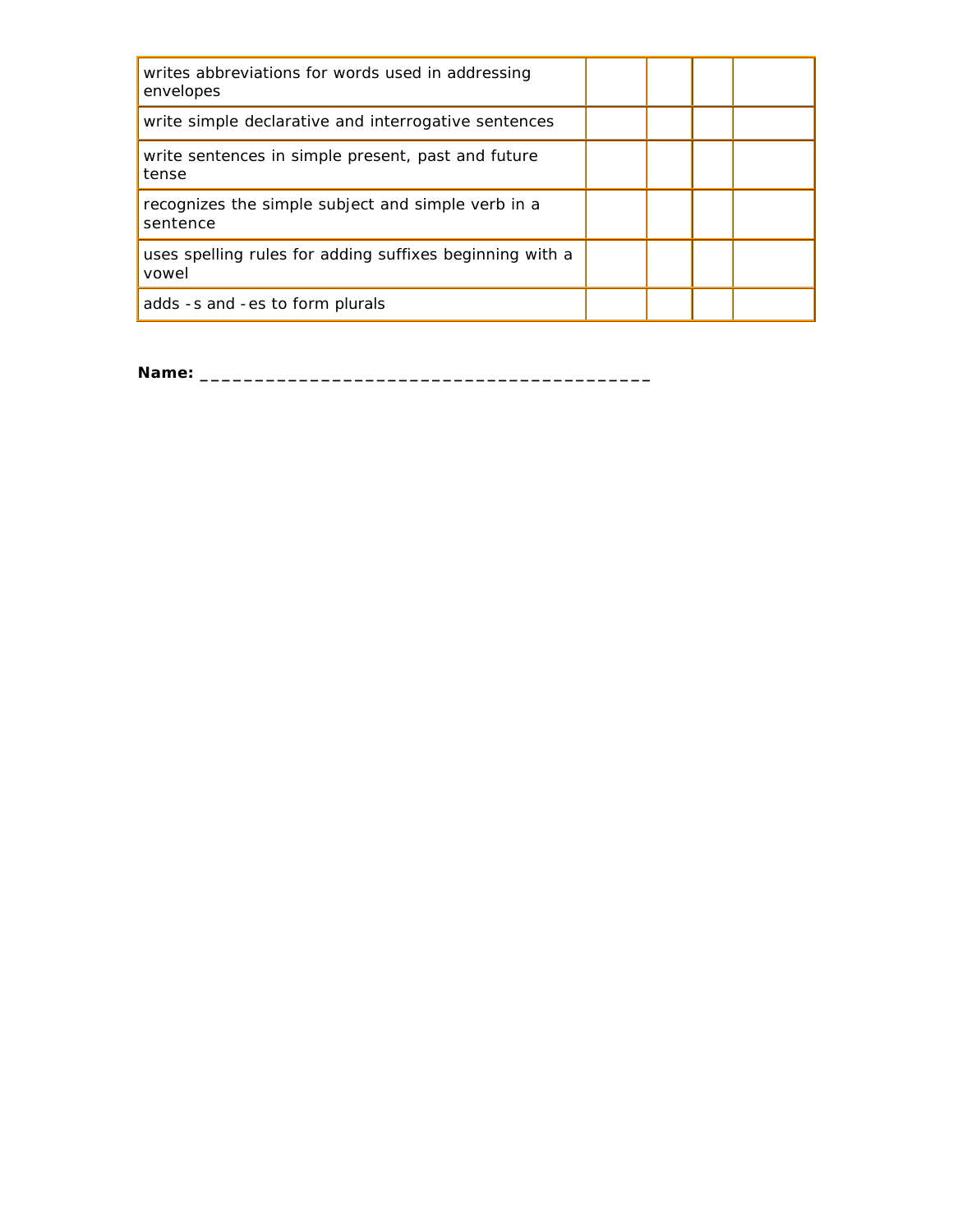# Unit 2 Writing - continued

| <b>Outcome / Demonstration</b>                                                                         | <b>Date</b> | <b>Yes</b> | <b>No</b> | <b>Number</b> |
|--------------------------------------------------------------------------------------------------------|-------------|------------|-----------|---------------|
| Level 1B - The student incorporates the mechanics of<br>spelling into his or her own writing.          |             |            |           |               |
| punctuates sentences with exclamation points, commas<br>when listing and commas in dates and addresses |             |            |           |               |
| capitalizes the titles of stories, days and months                                                     |             |            |           |               |
| uses apostrophes in contractions                                                                       |             |            |           |               |
| uses nouns, verbs, adjectives and adverbs correctly                                                    |             |            |           |               |
| uses irregular plurals                                                                                 |             |            |           |               |
| uses spelling rules for adding suffixes beginning with a<br>consonant                                  |             |            |           |               |
| writes and punctuates complex sentences                                                                |             |            |           |               |
| distinguishes complete sentences from sentence<br>fragments                                            |             |            |           |               |
| writes sentences in simple present, past and future<br>tenses                                          |             |            |           |               |
| forms subject-verb agreement in sentences                                                              |             |            |           |               |
| uses spelling rules                                                                                    |             |            |           |               |
| divides words into syllables                                                                           |             |            |           |               |
| uses a dictionary and thesaurus to confirm spelling                                                    |             |            |           |               |
| Level 1A and 1B - The student understands and<br>practices the steps in the process of writing.        |             |            |           |               |
| brainstorms for ideas                                                                                  |             |            |           |               |
| narrows a topic                                                                                        |             |            |           |               |
| organizes ideas                                                                                        |             |            |           |               |
| outlines ideas                                                                                         |             |            |           |               |
| writes an effective paragraph incorporating a topic<br>sentence,                                       |             |            |           |               |
| supporting detail and a concluding sentence                                                            |             |            |           |               |
| revises and edits work based on feedback from others                                                   |             |            |           |               |
| rewrites corrected material to produce a final copy                                                    |             |            |           |               |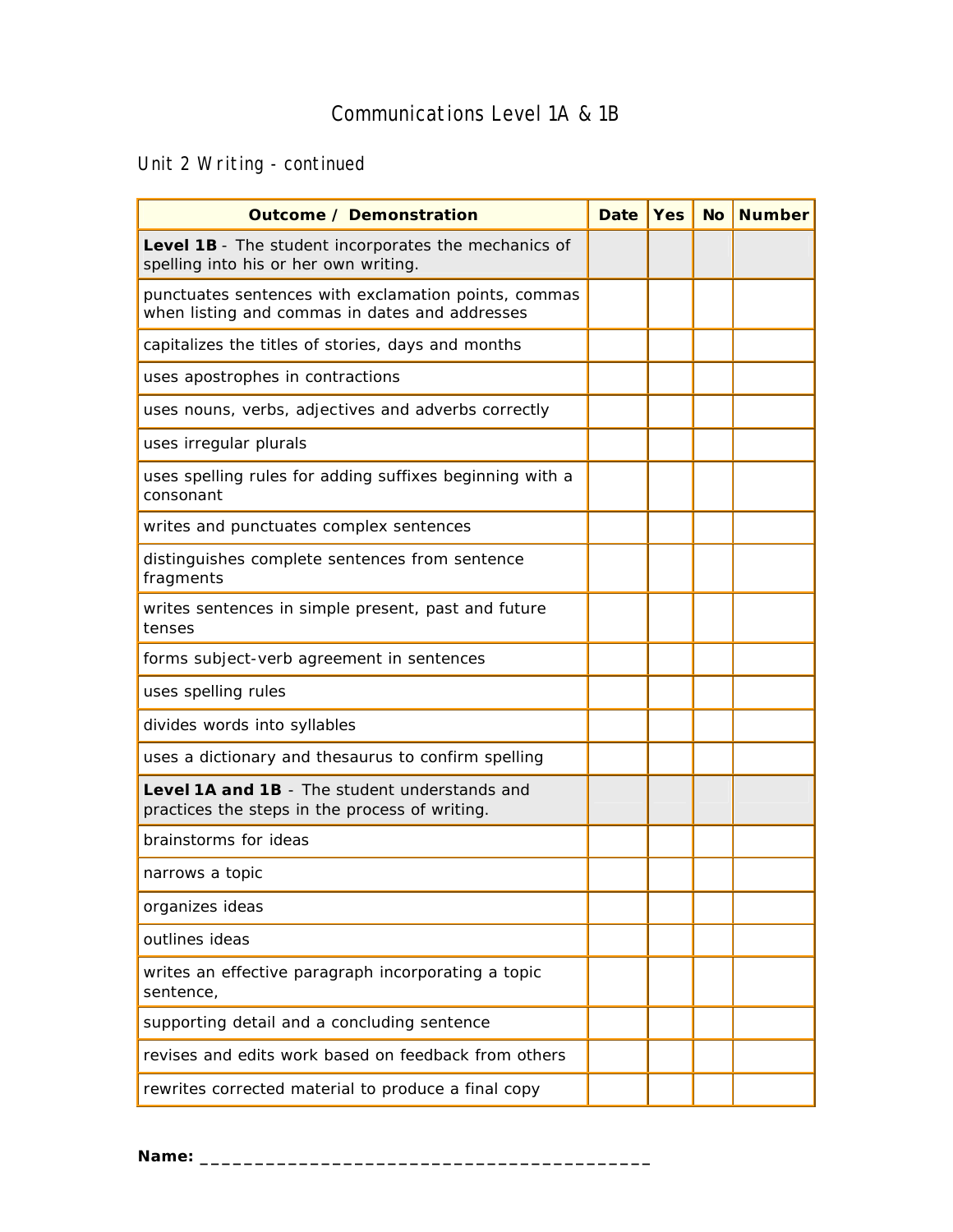# Communications Level 1A & 1B - Unit 3 Listening and Speaking

| <b>Outcome / Demonstration</b>                                        | <b>Date</b> | <b>Yes</b> | <b>No</b> | <b>Number</b> |
|-----------------------------------------------------------------------|-------------|------------|-----------|---------------|
| Level 1A and 1B - The student uses effective<br>listening strategies. |             |            |           |               |
| participates in a two-way communication process                       |             |            |           |               |
| identifies barriers to active listening                               |             |            |           |               |
| pays attention to the speaker                                         |             |            |           |               |
| clearly asks and answers oral questions                               |             |            |           |               |
| follows oral directions                                               |             |            |           |               |
| summarizes information that is presented orally                       |             |            |           |               |
| interprets non-verbal cues correctly                                  |             |            |           |               |
| Level 1A and 1B - The student uses effective<br>listening strategies. |             |            |           |               |
| participates in a two-way communication process                       |             |            |           |               |
| identifies barriers to active listening                               |             |            |           |               |
| pays attention to the speaker                                         |             |            |           |               |
| clearly asks and answers oral questions                               |             |            |           |               |
| follows oral directions                                               |             |            |           |               |
| summarizes information that is presented orally                       |             |            |           |               |
| uses facial expression and body language<br>appropriately             |             |            |           |               |
| expresses ideas and opinions in a logical sequence                    |             |            |           |               |
| asks and answers questions appropriately                              |             |            |           |               |
| contributes positively to discussions                                 |             |            |           |               |
| allows others to express themselves without<br>interrupting           |             |            |           |               |
| selects words that convey the intended meaning                        |             |            |           |               |
| stays on topic                                                        |             |            |           |               |
| uses linking words to organize ideas (then, but,<br>because, after)   |             |            |           |               |
| speaks clearly during presentations                                   |             |            |           |               |
| interprets non-verbal cues correctly                                  |             |            |           |               |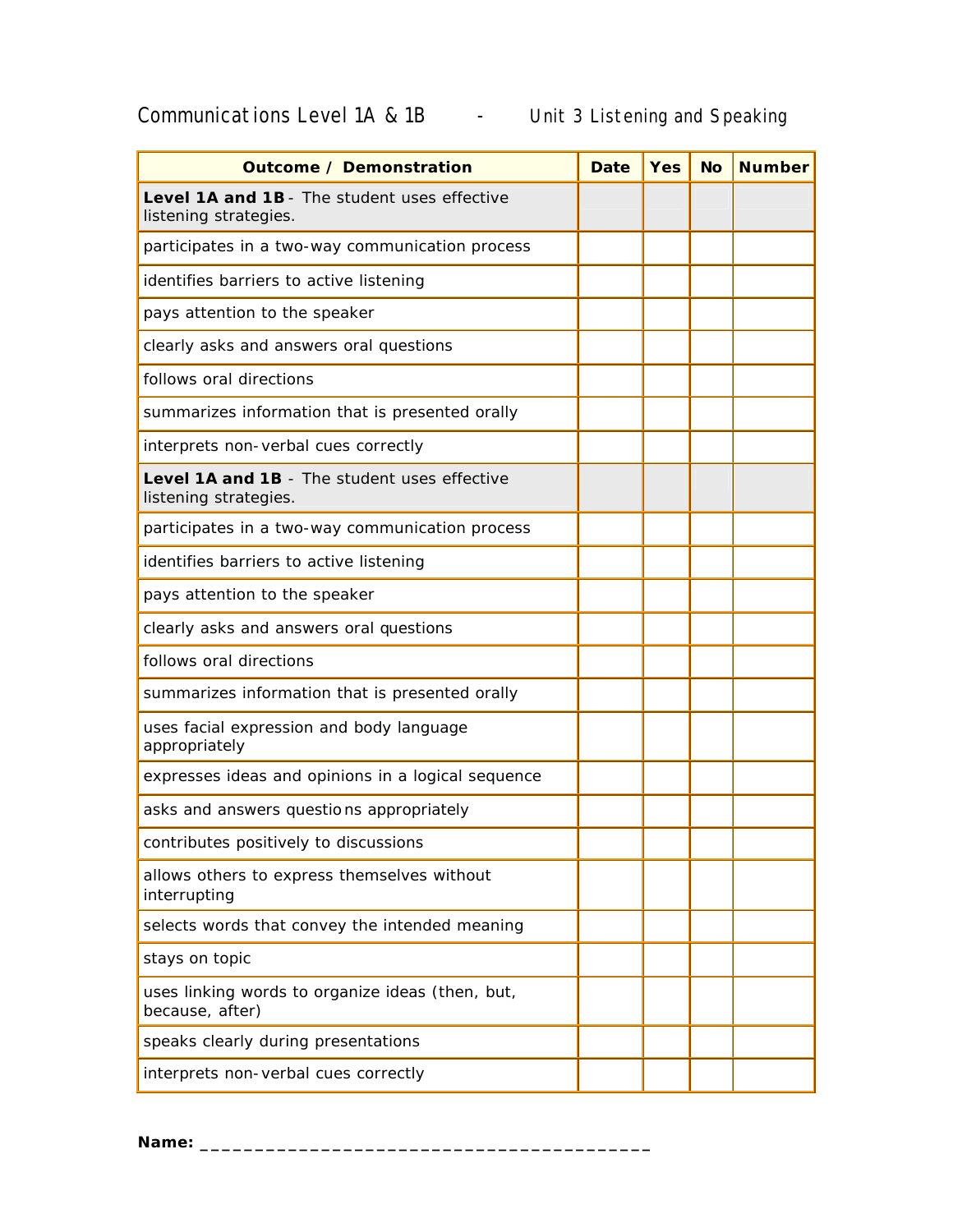# Mathematics Level 1A & 1B

Unit 1 Whole Numbers

| <b>Outcome / Demonstration</b>                                                                                         | <b>Date</b> | <b>Yes</b> | <b>No</b> | <b>Number</b> |
|------------------------------------------------------------------------------------------------------------------------|-------------|------------|-----------|---------------|
| Level 1A - The student adds and subtracts whole<br>numbers as a foundation for more advanced<br>mathematical concepts. |             |            |           |               |
| defines mathematical terms - add, subtract, sum,<br>difference, place value, digit                                     |             |            |           |               |
| uses place value to organize numbers (1, 10, 100)                                                                      |             |            |           |               |
| reads and writes numbers up to 100                                                                                     |             |            |           |               |
| reads and writes numbers to 10                                                                                         |             |            |           |               |
| counts by 1's, 2's, 5's, and 10's up to 100                                                                            |             |            |           |               |
| counts backwards from 10                                                                                               |             |            |           |               |
| locates whole numbers to 10 on a number line                                                                           |             |            |           |               |
| identifies and extends number patterns                                                                                 |             |            |           |               |
| recognizes the signs for addition and subtraction                                                                      |             |            |           |               |
| explains the concepts of addition and subtraction using<br>concrete materials (manipulatives)                          |             |            |           |               |
| explains the concepts of addition and subtraction using<br>a number line                                               |             |            |           |               |
| identifies number place values to the hundreds                                                                         |             |            |           |               |
| rounds numbers to the nearest tens, hundreds                                                                           |             |            |           |               |
| adds and subtracts single numbers up to 10                                                                             |             |            |           |               |
| uses pictograph to solve addition problems                                                                             |             |            |           |               |
| adds numbers of two digits without carrying                                                                            |             |            |           |               |
| subtracts numbers of two digits without borrowing                                                                      |             |            |           |               |
| recognizes the math words that indicate the correct<br>operation                                                       |             |            |           |               |
| reads and solves simple word problems using addition<br>and subtraction                                                |             |            |           |               |
| uses a simple step-by-step plan for solving problems                                                                   |             |            |           |               |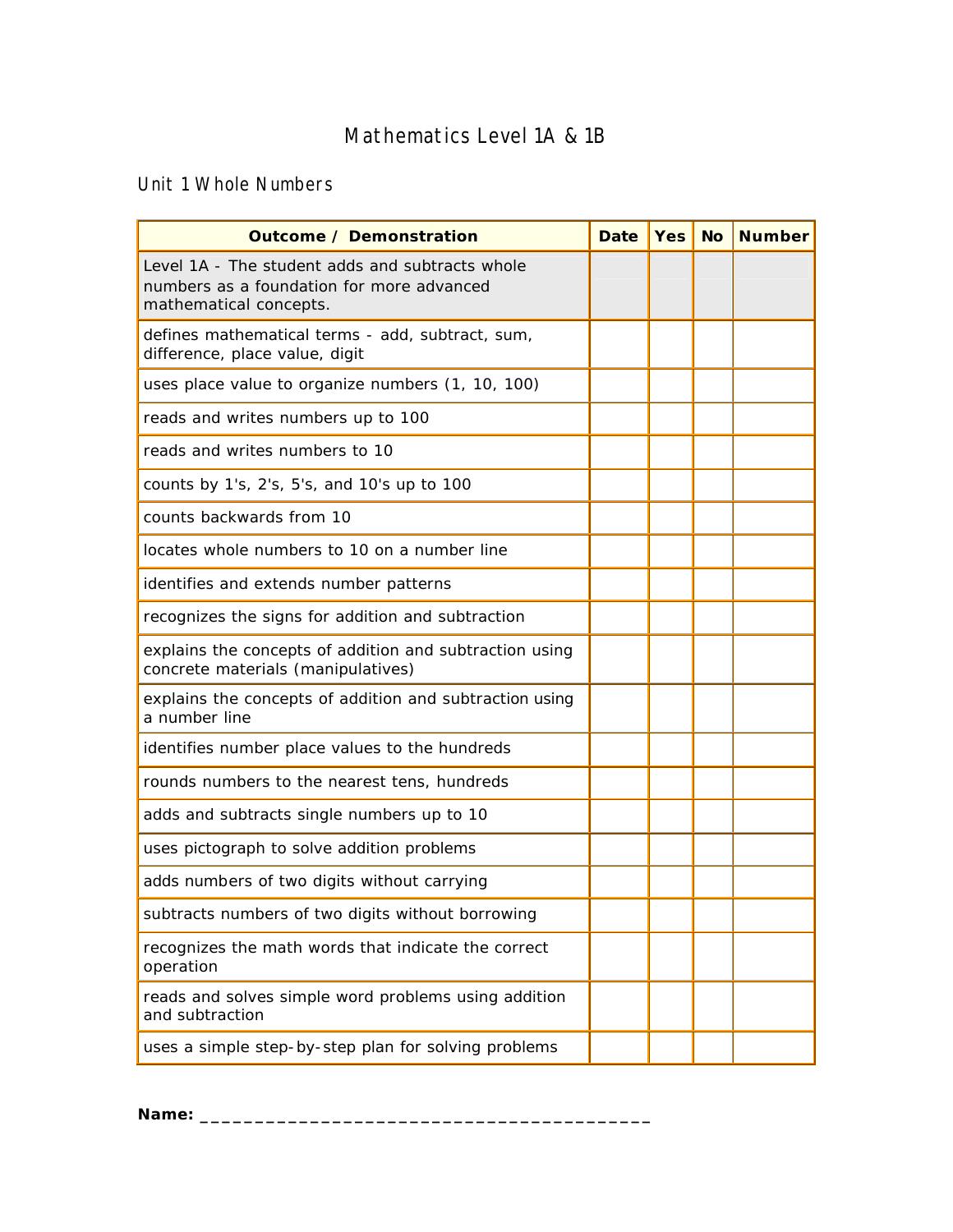# Mathematics Level 1A & 1B

### Unit 1 Whole Numbers - continued

| <b>Outcome / Demonstration</b>                                                                                                | <b>Date</b> | <b>Yes</b> | <b>No</b> | <b>Number</b> |
|-------------------------------------------------------------------------------------------------------------------------------|-------------|------------|-----------|---------------|
| Level 1A - The student applies addition and<br>subtraction of whole numbers to real life problems.                            |             |            |           |               |
| uses estimating skills to figure out real life costs<br>(restaurant check, grocery bill)                                      |             |            |           |               |
| uses subtraction to compare prices, temperature, or to<br>count stock                                                         |             |            |           |               |
| estimates, counts and records the value up to \$10 of<br>coins and bills                                                      |             |            |           |               |
| reads and writes money amounts using two forms of<br>notation (\$0.78 and .78)                                                |             |            |           |               |
| calculates correct change from a cash transaction up to<br>\$10                                                               |             |            |           |               |
| fills in a bank deposit slip and a withdrawal slip                                                                            |             |            |           |               |
| fills in a postal money order                                                                                                 |             |            |           |               |
| writes a cheque                                                                                                               |             |            |           |               |
| reads time on a 24-hour and 12-hour clocks                                                                                    |             |            |           |               |
| <b>Level 1B</b> - The student adds and subtracts whole<br>numbers as a foundation for more advanced<br>mathematical concepts. |             |            |           |               |
| reads, orders and writes numbers up to 1000                                                                                   |             |            |           |               |
| reads and writes number words to 100                                                                                          |             |            |           |               |
| counts by 1's, 2's, 5's, 10's, 20's, 25's, and 100's to<br>1000                                                               |             |            |           |               |
| lists numbers in ascending and descending order and<br>determines the median                                                  |             |            |           |               |
| locates whole numbers to 100 on the number line                                                                               |             |            |           |               |
| identifies number place value to thousands                                                                                    |             |            |           |               |
| rounds number using symbols for greater than, less<br>than                                                                    |             |            |           |               |
| adds numbers with several digits by carrying                                                                                  |             |            |           |               |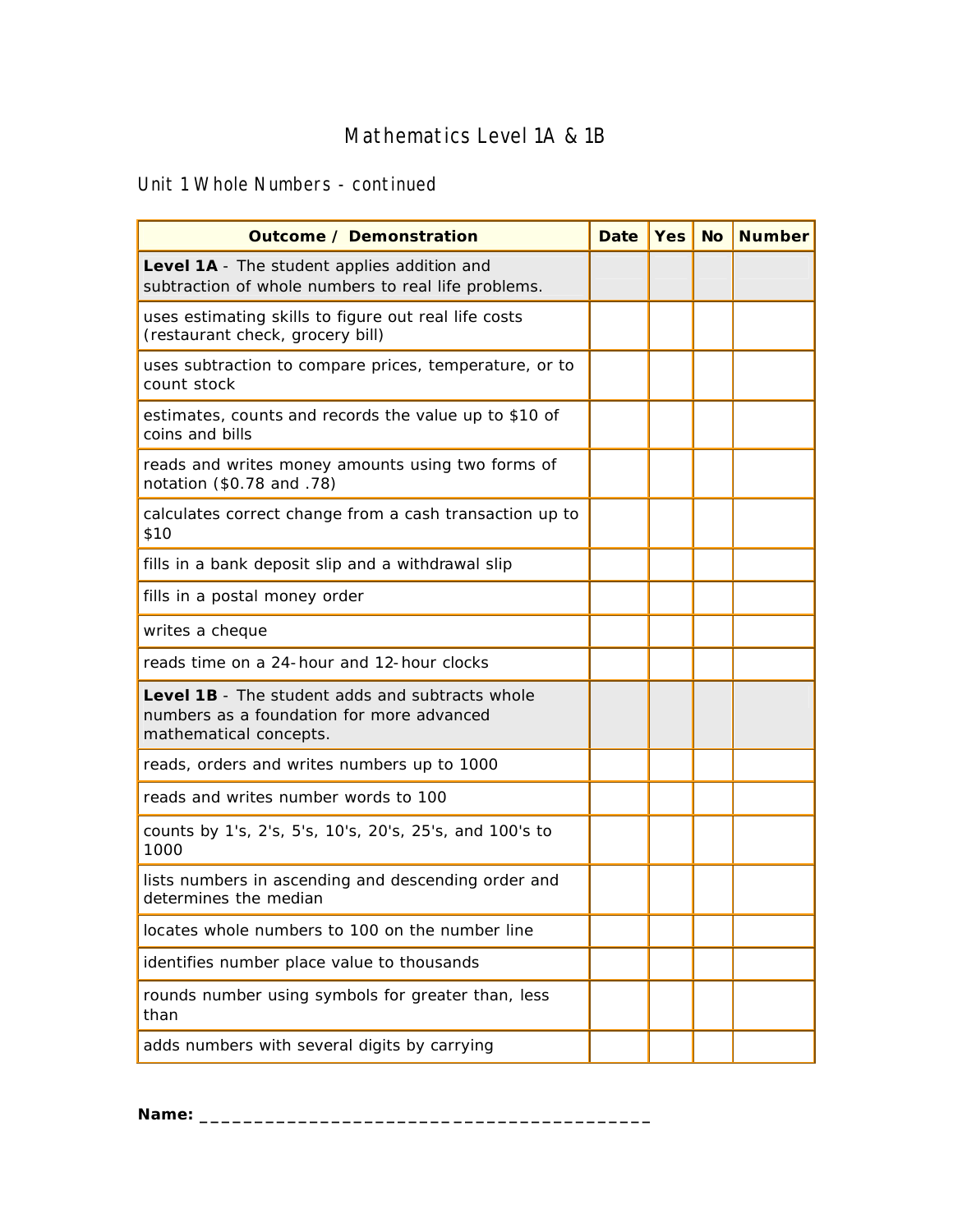# Mathematics Level 1A & 1B - Unit 1 Whole Numbers - continued

| <b>Outcome / Demonstration</b>                                                                                             | <b>Date</b> | <b>Yes</b> | <b>No</b> | <b>Number</b> |
|----------------------------------------------------------------------------------------------------------------------------|-------------|------------|-----------|---------------|
| subtracts numbers with several digits by borrowing                                                                         |             |            |           |               |
| reads and solves simple word problems by applying<br>addition and subtraction skills                                       |             |            |           |               |
| uses a step-by-step plan for solving problems                                                                              |             |            |           |               |
| Level 1B - The student multiplies and divides whole<br>numbers as a foundation for more advanced<br>mathematical concepts. |             |            |           |               |
| defines the terms product, quotient, divisor, remainder                                                                    |             |            |           |               |
| recognizes symbols for multiplication and division                                                                         |             |            |           |               |
| explains the concepts of multiplication and division<br>using concrete materials (manipulatives)                           |             |            |           |               |
| knows the multiplication tables up to 10                                                                                   |             |            |           |               |
| multiplies and divides by 10, 100, 1000                                                                                    |             |            |           |               |
| multiplies a number by one, two and three digits                                                                           |             |            |           |               |
| divides a number by one, two and three digits                                                                              |             |            |           |               |
| finds the average or mean number                                                                                           |             |            |           |               |
| reads and solves word problems using multiplication<br>skills                                                              |             |            |           |               |
| reads and solves word problems using division skills                                                                       |             |            |           |               |
| uses a step-by-step- plan for solving problems                                                                             |             |            |           |               |
| makes a table to solve problems                                                                                            |             |            |           |               |
| Level 1B - The student addition, subtraction,<br>multiplication and division of whole numbers to real life<br>problems.    |             |            |           |               |
| makes purchases of, and change for, items up to $#100$                                                                     |             |            |           |               |
| calculates time and distance                                                                                               |             |            |           |               |
| takes inventory                                                                                                            |             |            |           |               |
| calculates unit price                                                                                                      |             |            |           |               |
| order materials and takes orders                                                                                           |             |            |           |               |
| keeps records of bank transactions (cheques, debit<br>cards)                                                               |             |            |           |               |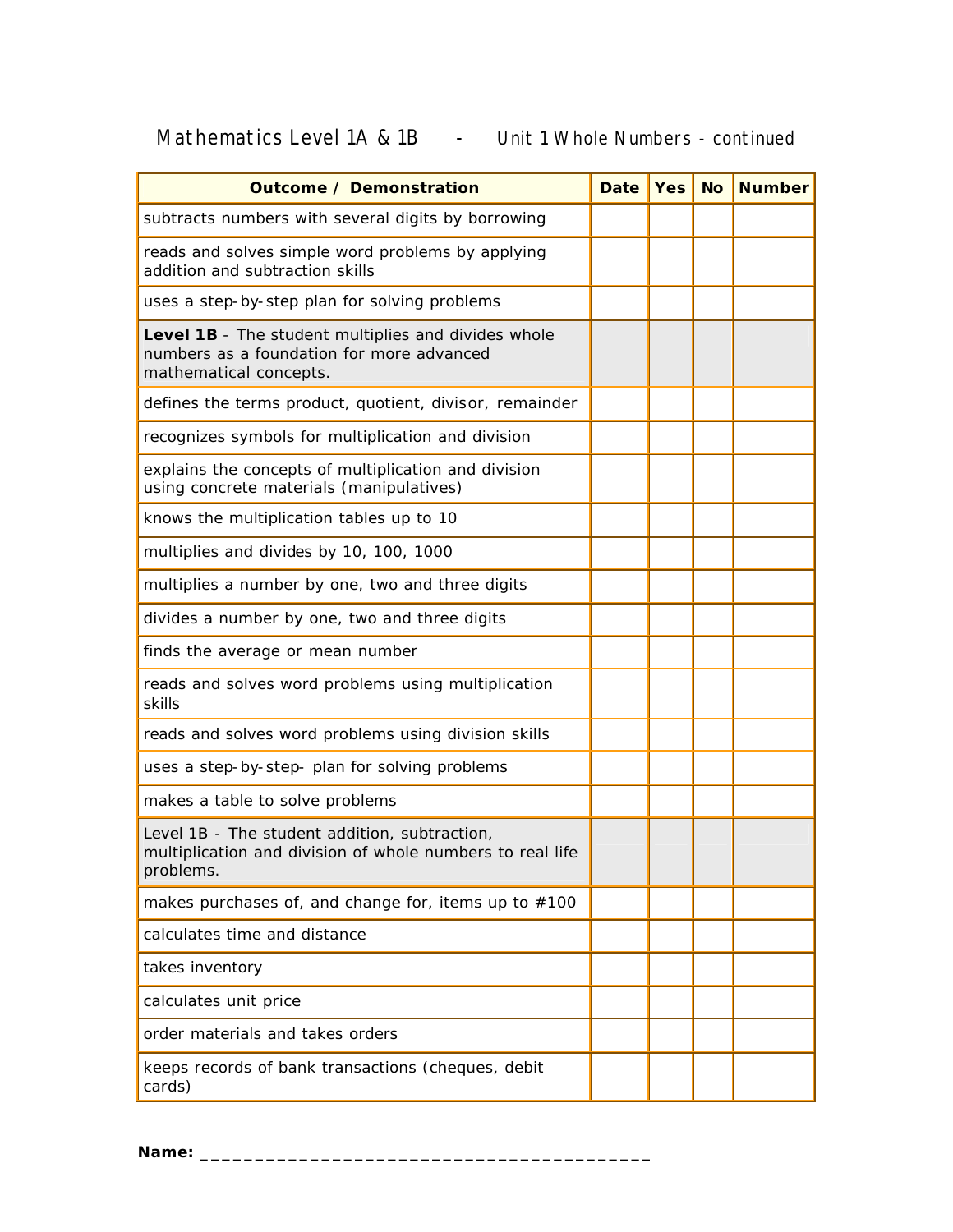# Mathematics Level 1A & 1B

#### Unit 2 Calculators

| <b>Outcome / Demonstration</b>                                                                                                                     |  | Date   Yes   No   Number |
|----------------------------------------------------------------------------------------------------------------------------------------------------|--|--------------------------|
| <b>Level 1B</b> - The student uses a calculator to verify<br>answers to basic operations in addition, subtraction,<br>multiplication and division. |  |                          |
| names the parts of a calculator                                                                                                                    |  |                          |
| presses buttons in the right order                                                                                                                 |  |                          |

#### Unit 3 Measurement

| <b>Outcome / Demonstration</b>                                                                            | <b>Date</b> | <b>Yes</b> | <b>No</b> | <b>Number</b> |
|-----------------------------------------------------------------------------------------------------------|-------------|------------|-----------|---------------|
| <b>Level 1A and 1B</b> - The student uses common<br>measuring tools to perform basic linear measurement.  |             |            |           |               |
| uses a ruler, metre stick, tape measure for linear<br>measurement                                         |             |            |           |               |
| uses mathematical language to describe dimensions<br>(height, length, width)                              |             |            |           |               |
| recognizes standard units of measurement in both<br>metric and SI systems                                 |             |            |           |               |
| recognizes and uses the abbreviations for linear units<br>of measurement                                  |             |            |           |               |
| explains the relationship between common units of<br>measurement (centimeters, to meters, inches to feet) |             |            |           |               |
| selects the most appropriate unit to measure length                                                       |             |            |           |               |
| calculates the perimeter of a straight sided figure                                                       |             |            |           |               |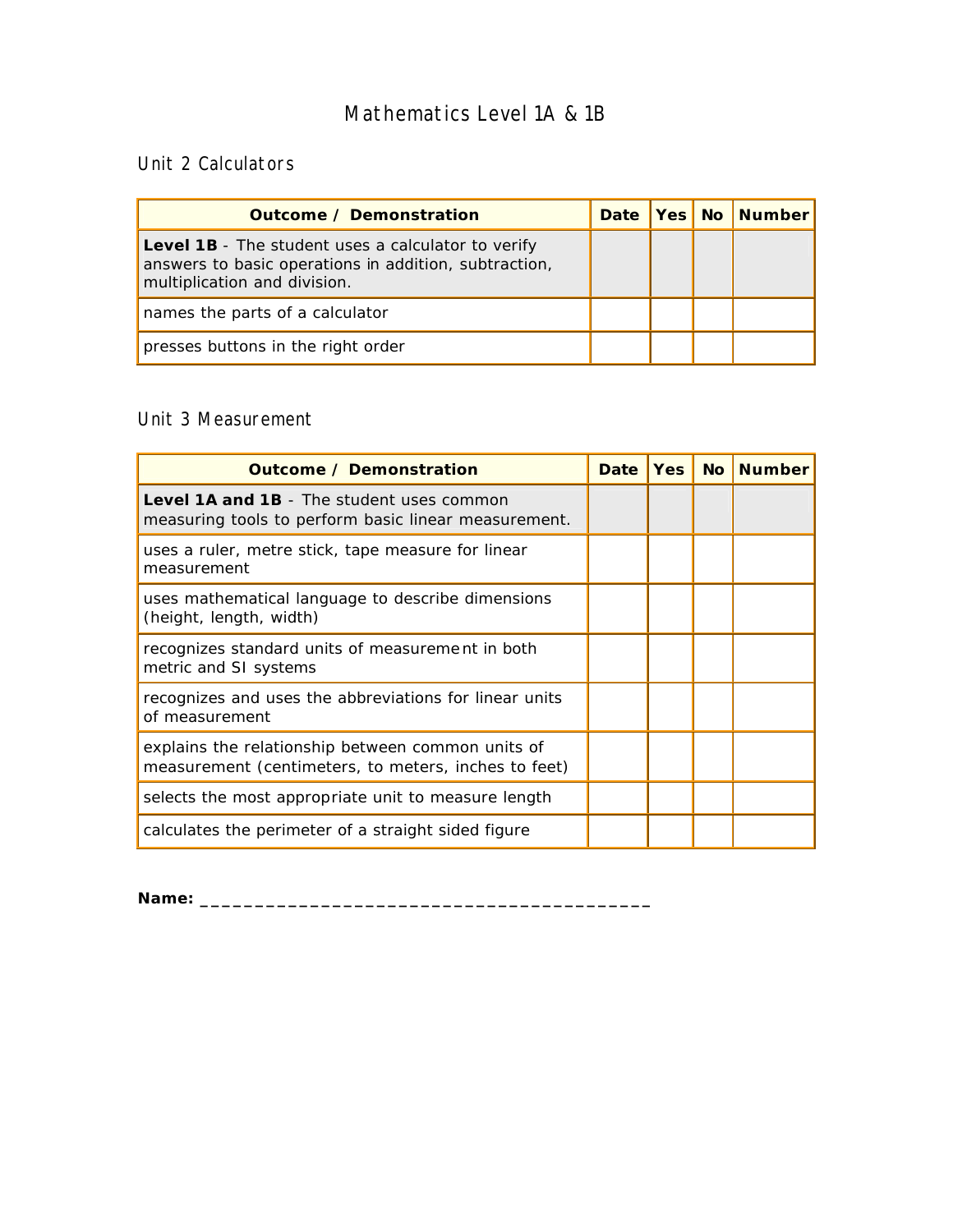# Mathematics Level 1A & 1B

# Unit 4 Geometric Shapes

| <b>Outcome / Demonstration</b>                                                            | <b>Date</b> | <b>Yes</b> | <b>No</b> | <b>Number</b> |
|-------------------------------------------------------------------------------------------|-------------|------------|-----------|---------------|
| Level 1A and 1B - The student compares basic liquid<br>and solid measurement.             |             |            |           |               |
| identifies similarities/differences in measurement<br>between two objects                 |             |            |           |               |
| uses mathematical language to describe dimensions<br>(weight and volume)                  |             |            |           |               |
| recognizes the common standard units of capacity<br>(grams, kilograms, ounces and pounds) |             |            |           |               |
| recognizes and uses the abbreviations for capacity<br>units of measurement                |             |            |           |               |
| uses a measuring cup and a measuring spoon                                                |             |            |           |               |
| compares litres, quarts, pounds, and kilograms                                            |             |            |           |               |
| uses a weight scale                                                                       |             |            |           |               |
| Level 1A - The student recognizes basic two-<br>dimensional geometric shapes.             |             |            |           |               |
| recognizes a square                                                                       |             |            |           |               |
| recognizes a rectangle                                                                    |             |            |           |               |
| recognizes a triangle                                                                     |             |            |           |               |
| recognizes a circle                                                                       |             |            |           |               |
| compares and sorts two-dimensional shapes                                                 |             |            |           |               |
| Level 1B - The student recognizes basic three-<br>dimensional geometric shapes.           |             |            |           |               |
| recognizes a cube                                                                         |             |            |           |               |
| recognizes a prism                                                                        |             |            |           |               |
| recognizes a cone                                                                         |             |            |           |               |
| recognizes a cylinder                                                                     |             |            |           |               |
| recognizes a pyramid                                                                      |             |            |           |               |
| compares and sorts three-dimensional shapes                                               |             |            |           |               |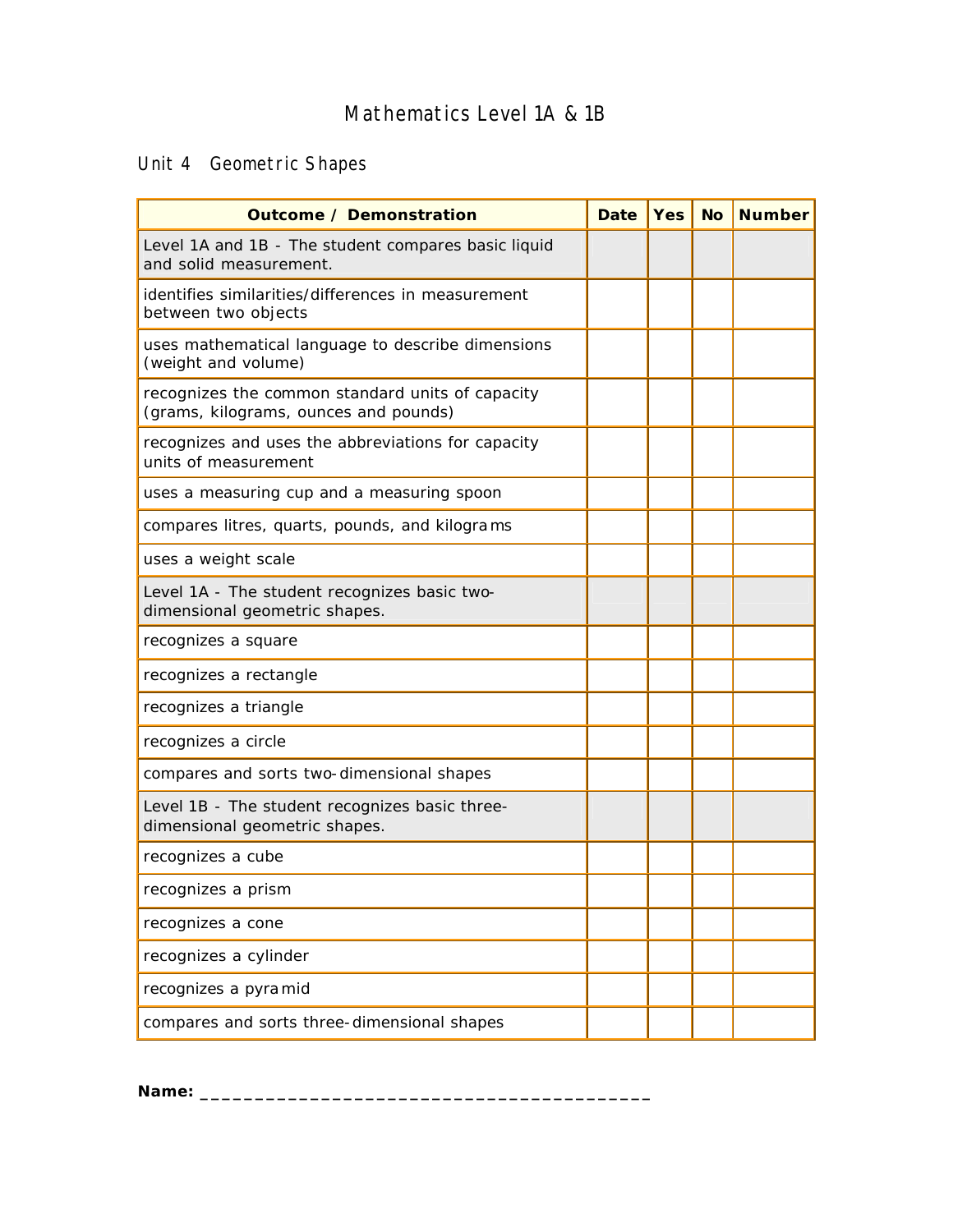# Curriculum Outcomes and Demonstrations - Level 2

Human Relations Level 2

#### Unit 1 Self-awareness

| <b>Outcome / Demonstration</b>                                                                | <b>Date</b> | Yes | <b>No</b> | <b>Number</b> |
|-----------------------------------------------------------------------------------------------|-------------|-----|-----------|---------------|
| The student is aware of his/her own strengths, talents<br>and abilities.                      |             |     |           |               |
| makes a decision about his/her ability to carry out a<br>task                                 |             |     |           |               |
| accepts that it is all right to ask for help                                                  |             |     |           |               |
| accepts that it is not necessary to be good at<br>everything                                  |             |     |           |               |
| completes an inventory on personal attributes                                                 |             |     |           |               |
| assesses his or her likes, dislikes, interests, skills, and<br>goals in relationship to a job |             |     |           |               |
| The student sets realistic goals.                                                             |             |     |           |               |
| identifies personal needs, characteristics, and values<br>that impact on goals                |             |     |           |               |
| outlines the steps that are necessary to reach goals                                          |             |     |           |               |
| breaks goals down into realistic, manageable steps                                            |             |     |           |               |
| reviews goals regularly and makes adjustments                                                 |             |     |           |               |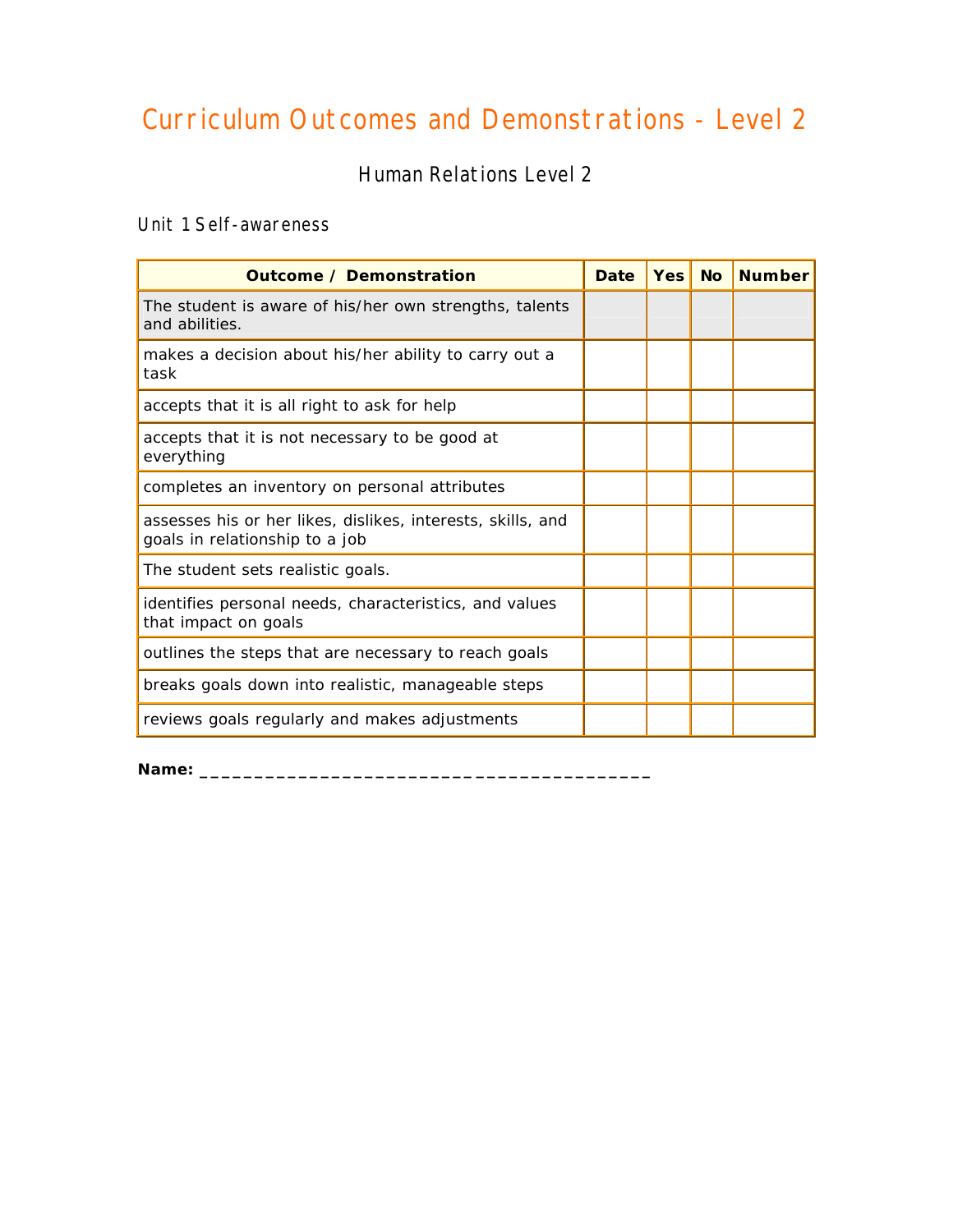## Human Relations Level 2

## Unit 2 Interpersonal Skills

| <b>Outcome / Demonstration</b>                                                                                                             | <b>Date</b> | Yes   No | <b>Number</b> |
|--------------------------------------------------------------------------------------------------------------------------------------------|-------------|----------|---------------|
| The student uses a systematic problem solving process.                                                                                     |             |          |               |
| makes decisions as an individual or as part of a group<br>using a problem-solving process                                                  |             |          |               |
| recognizes that there are similarities and differences in<br>people's opinions and outlooks                                                |             |          |               |
| realizes that emotions can affect problem-solving<br>abilities and decision-making style                                                   |             |          |               |
| thinks creatively and looks at all of the options                                                                                          |             |          |               |
| The student applies conflict resolution methods.                                                                                           |             |          |               |
| recognizes the reason for conflict: personality<br>differences, unclear communication, competition and<br>different goals and expectations |             |          |               |
| differentiates between passive, aggressive and<br>assertive behavior                                                                       |             |          |               |
| uses assertiveness to resolve a conflict                                                                                                   |             |          |               |
| describes strategies for dealing with conflict                                                                                             |             |          |               |
| gives and receives feedback in an appropriate manner                                                                                       |             |          |               |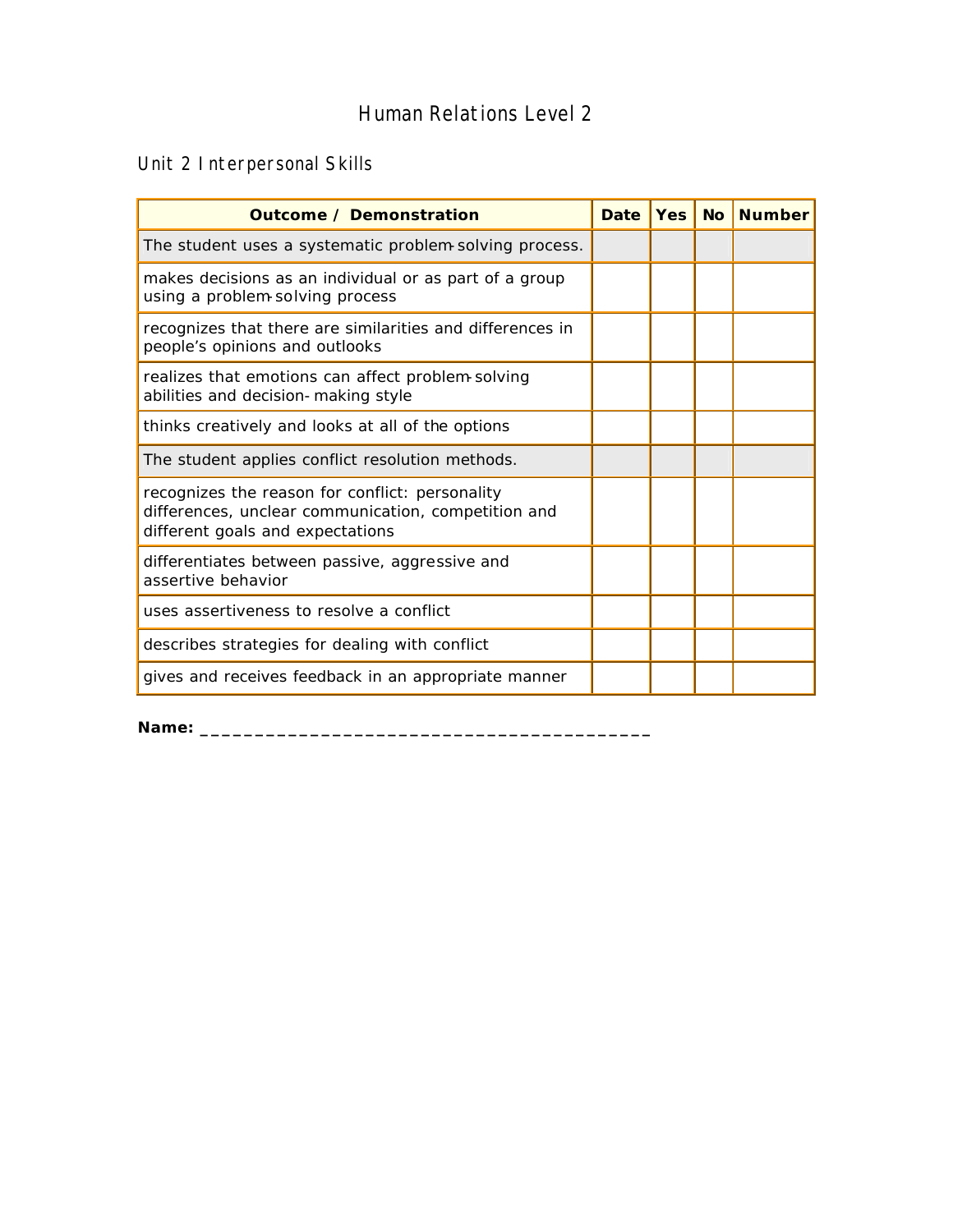## Human Relations Level 2

# Unit 3 A Healthy Lifestyle

| <b>Outcome / Demonstration</b>                                                                      | <b>Date</b> | <b>Yes</b> | <b>No</b> | <b>Number</b> |
|-----------------------------------------------------------------------------------------------------|-------------|------------|-----------|---------------|
| The student recognizes the characteristics of a healthy<br>balanced lifestyle.                      |             |            |           |               |
| accepts that stress is normal                                                                       |             |            |           |               |
| recognizes stressful situations and the physical and<br>emotional responses to stress               |             |            |           |               |
| uses a variety of strategies to relieve stress: relaxation<br>techniques, exercise, humor           |             |            |           |               |
| manages time effectively by prioritizing activities                                                 |             |            |           |               |
| identifies the ways to overcome procrastination                                                     |             |            |           |               |
| understands the basics of good nutrition                                                            |             |            |           |               |
| recognizes the benefits of regular exercise                                                         |             |            |           |               |
| recognizes the health hazards associated with the use<br>of prescription and non-prescription drugs |             |            |           |               |
| identifies the harmful effects of alcohol and tobacco                                               |             |            |           |               |
| The student exhibits positive behaviors in a variety of<br>situations.                              |             |            |           |               |
| acknowledges and respects rules                                                                     |             |            |           |               |
| appreciates and respects others' feelings, ideas,<br>behaviors                                      |             |            |           |               |
| appreciates different cultures (includes race, ethnicity,<br>age, disability)                       |             |            |           |               |
| understands change is necessary for personality<br>growth                                           |             |            |           |               |
| describes the skills needed to be a good team member<br>and the components of a good team           |             |            |           |               |
| works as part of a team to complete a task                                                          |             |            |           |               |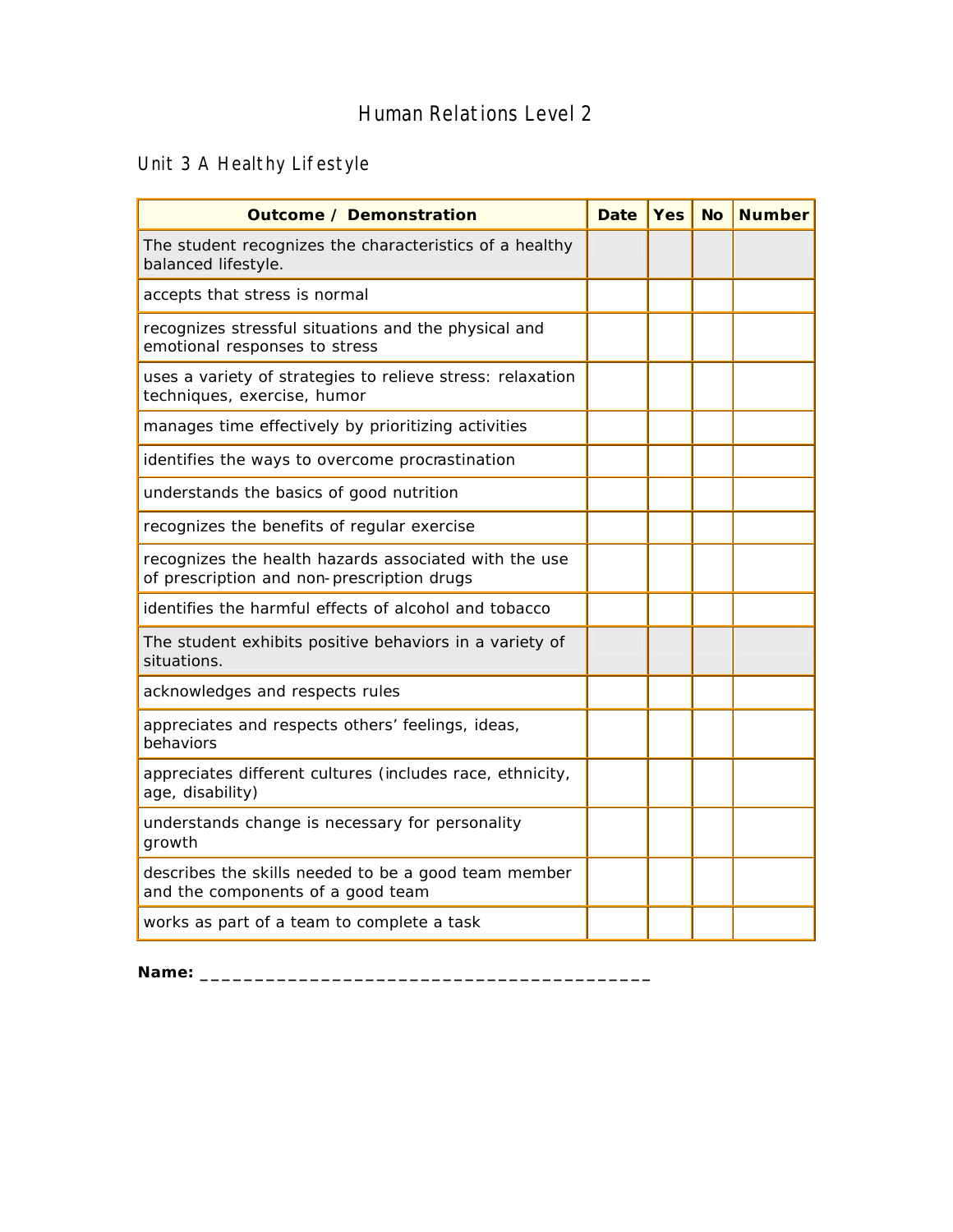# Unit 1 Research, Test-Taking and Study Skills

| <b>Outcome / Demonstration</b>                                                                                                                                     | <b>Date</b> | Yes | <b>No</b> | <b>Number</b> |
|--------------------------------------------------------------------------------------------------------------------------------------------------------------------|-------------|-----|-----------|---------------|
| The student identifies, locates and uses the parts of a<br>book.                                                                                                   |             |     |           |               |
| locates a book's publisher, date of publication, and ISBN<br>number                                                                                                |             |     |           |               |
| uses a table of contents                                                                                                                                           |             |     |           |               |
| uses an index                                                                                                                                                      |             |     |           |               |
| uses a glossary                                                                                                                                                    |             |     |           |               |
| finds the bibliography page                                                                                                                                        |             |     |           |               |
| skims and scans the parts of the book to locate specific<br>information                                                                                            |             |     |           |               |
| The student identifies and uses a variety of general<br>reference books and materials.                                                                             |             |     |           |               |
| uses a dictionary to check/confirm spelling, to guide<br>pronunciation, and to obtain the meaning and origin of<br>words                                           |             |     |           |               |
| identifies the additional information that is available in a<br>dictionary- abbreviations, measurement tables,<br>geographical information, historical information |             |     |           |               |
| uses a thesaurus                                                                                                                                                   |             |     |           |               |
| uses an atlas                                                                                                                                                      |             |     |           |               |
| uses an almanac                                                                                                                                                    |             |     |           |               |
| uses an encyclopedia as a research aid and as a source<br>for further references                                                                                   |             |     |           |               |
| selects resource materials for particular projects                                                                                                                 |             |     |           |               |
| The student identifies and uses a variety of research<br>tools and strategies.                                                                                     |             |     |           |               |
| identifies different types of library systems                                                                                                                      |             |     |           |               |
| uses the Dewey Decimal system to locate books in a<br>library                                                                                                      |             |     |           |               |
| uses a library card and/or on-line catalogue                                                                                                                       |             |     |           |               |
| locates sources of information not found in the library                                                                                                            |             |     |           |               |
| conducts an interview                                                                                                                                              |             |     |           |               |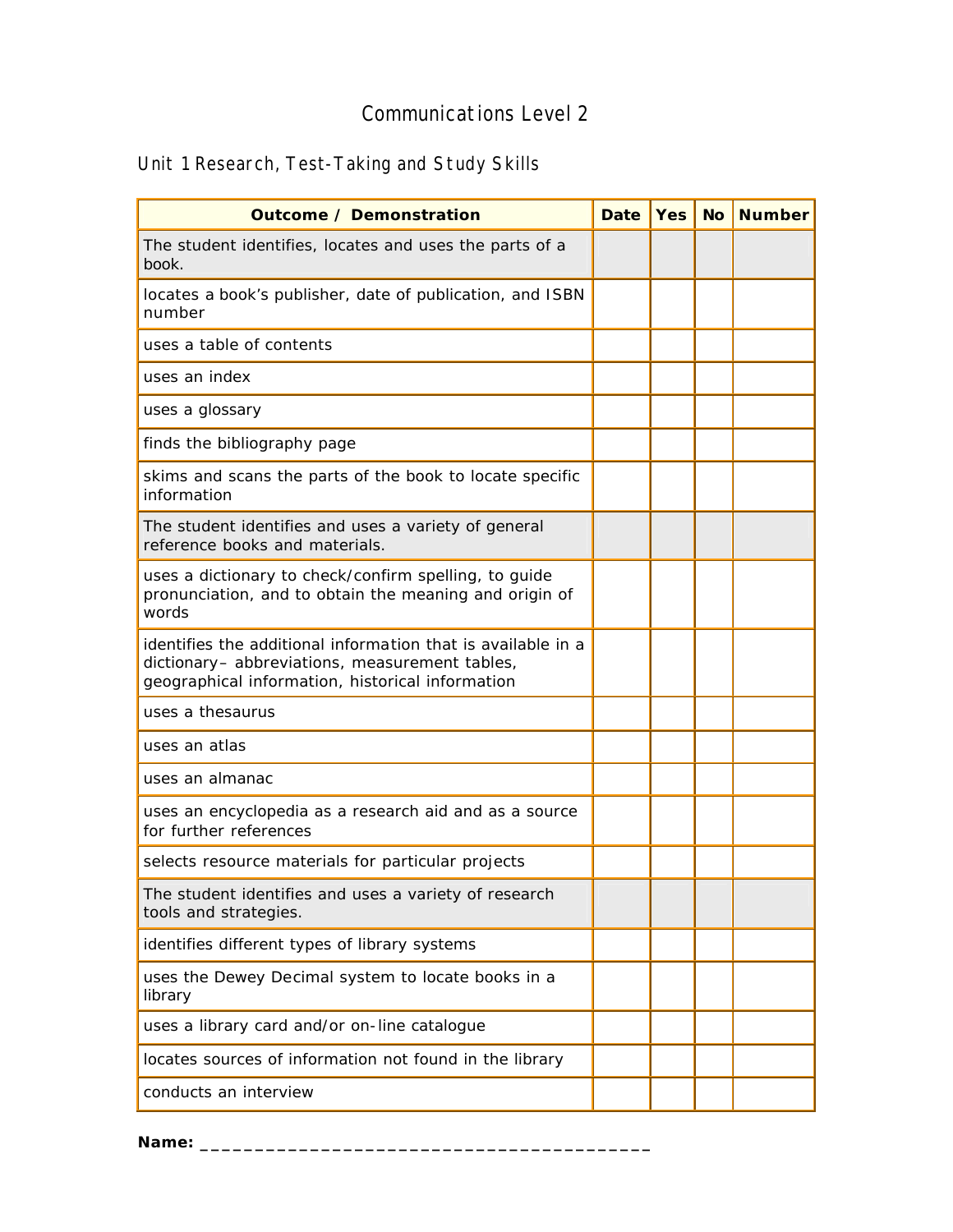# Unit 1 Research, Test-Taking and Study Skills - continued

| <b>Outcome / Demonstration</b>                                                                                                                                                                                        | <b>Date</b> |  | Yes   No   Number |
|-----------------------------------------------------------------------------------------------------------------------------------------------------------------------------------------------------------------------|-------------|--|-------------------|
| The student uses a variety of test-taking skills.                                                                                                                                                                     |             |  |                   |
| understands and responds appropriately to multiply<br>choice questions                                                                                                                                                |             |  |                   |
| understands and responds appropriately to open-ended<br>questions                                                                                                                                                     |             |  |                   |
| understands and responds appropriately to essay<br>questions                                                                                                                                                          |             |  |                   |
| The student uses a variety of study skills.                                                                                                                                                                           |             |  |                   |
| develops a realistic study schedule that fits his or her<br>life style                                                                                                                                                |             |  |                   |
| uses accepted strategies for studying such as studying<br>the most difficult subject or material first, establishing a<br>regular study area away from distractions and creating<br>lists of difficult words or items |             |  |                   |
| uses the SQ3R method (survey, question, read, recite,<br>review)                                                                                                                                                      |             |  |                   |
| uses active listening strategies to take notes                                                                                                                                                                        |             |  |                   |
| uses an effective system of note-taking from oral and<br>visual presentations (Cornell system)                                                                                                                        |             |  |                   |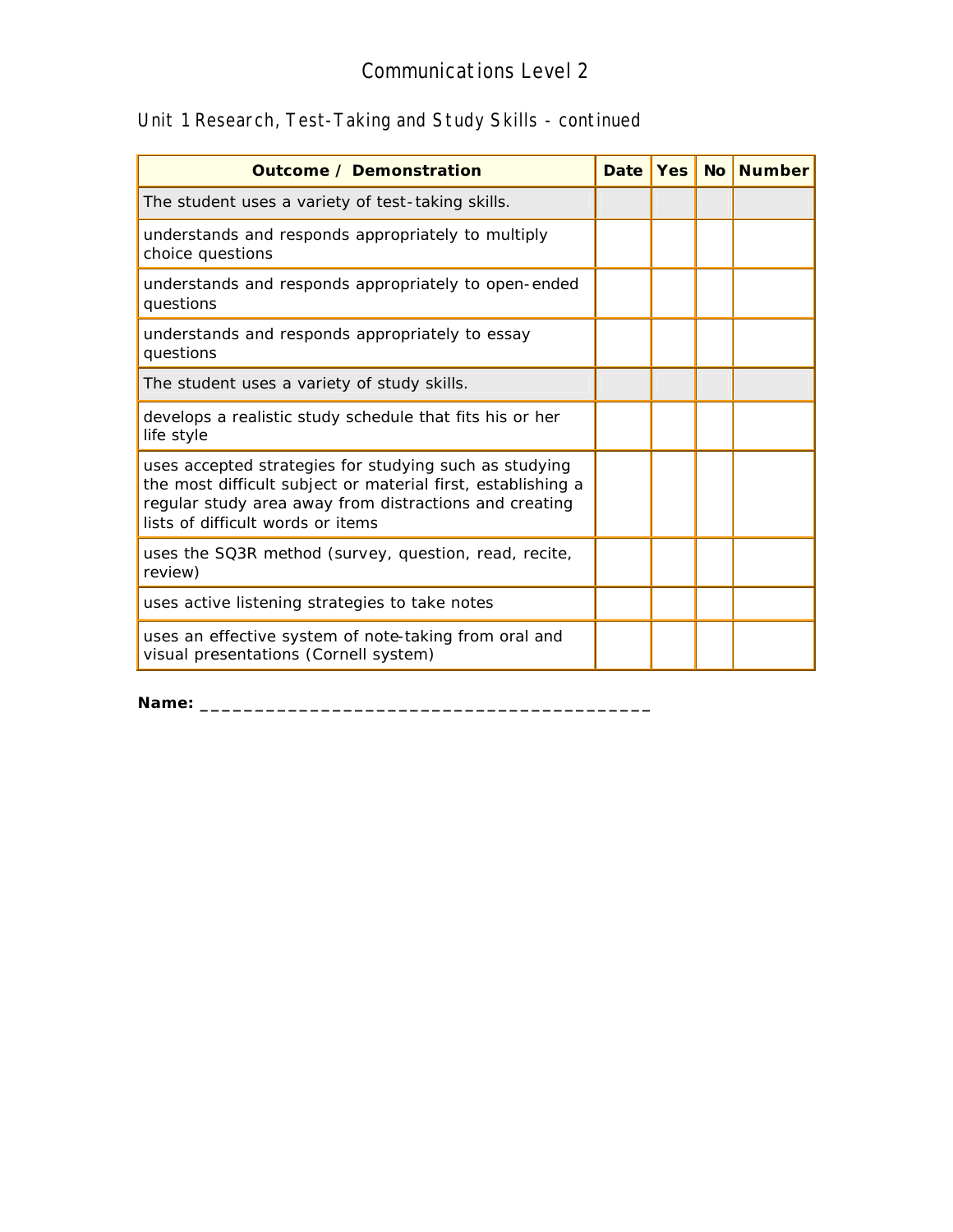# Unit 2 Listening and Speaking

| <b>Outcome / Demonstration</b>                                                          | <b>Date</b> | <b>Yes</b> | <b>No</b> | <b>Number</b> |
|-----------------------------------------------------------------------------------------|-------------|------------|-----------|---------------|
| The student uses listening strategies.                                                  |             |            |           |               |
| participates in a two-way communication process                                         |             |            |           |               |
| identifies the barriers to active listening                                             |             |            |           |               |
| clearly asks and answers oral questions                                                 |             |            |           |               |
| follows oral directions                                                                 |             |            |           |               |
| summarizes information that is presented orally                                         |             |            |           |               |
| takes notes from a short lecture                                                        |             |            |           |               |
| The student effectively expresses ideas and opinions<br>orally.                         |             |            |           |               |
| uses language and format appropriate to the situation<br>and audience                   |             |            |           |               |
| uses the appropriate tone of voice, eye contact, facial<br>expression and body language |             |            |           |               |
| expresses an opinion logically                                                          |             |            |           |               |
| uses a model to plan and organize a short oral<br>presentation                          |             |            |           |               |
| presents information orally                                                             |             |            |           |               |
| participates in informal group discussions                                              |             |            |           |               |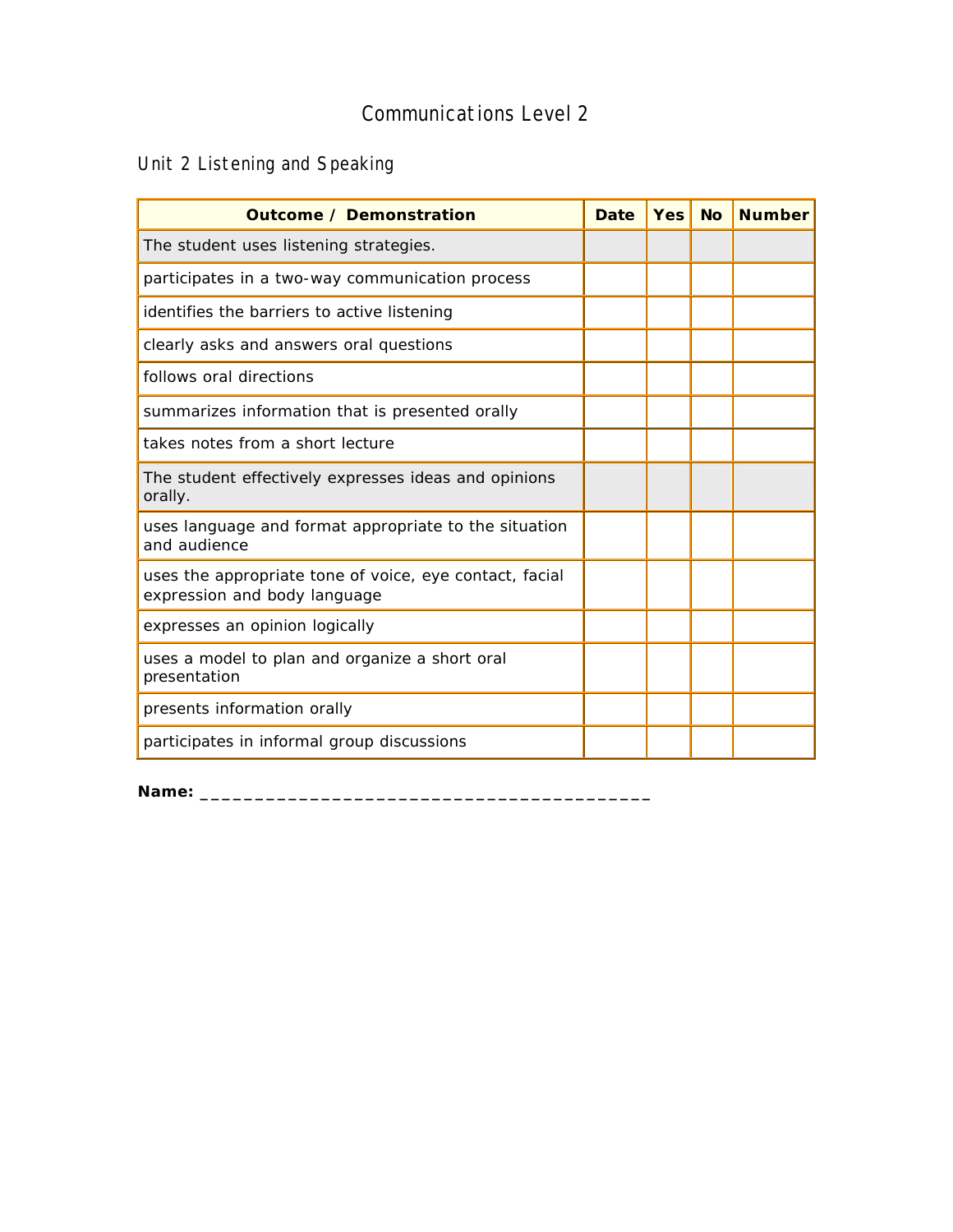## Unit 3 Reading

| <b>Outcome / Demonstration</b>                                                                                                    | <b>Date</b> | <b>Yes</b> | <b>No</b> | <b>Number</b> |
|-----------------------------------------------------------------------------------------------------------------------------------|-------------|------------|-----------|---------------|
| The student reads a variety of print material for<br>different purposes.                                                          |             |            |           |               |
| skims and scans written material for information                                                                                  |             |            |           |               |
| recognizes the style and tone of a variety of print<br>materials (formal, informal, detailed, general, technical<br>and personal) |             |            |           |               |
| follows written directions                                                                                                        |             |            |           |               |
| reads charts, graphs, diagrams, illustrations, maps and<br>schedules                                                              |             |            |           |               |
| reads and fills in standard forms such as job<br>application, SIN and MSI application forms and<br>common bank forms              |             |            |           |               |
| forms information using the 5WH (what, where, when,<br>why, how) system                                                           |             |            |           |               |
| reads for personal enjoyment                                                                                                      |             |            |           |               |
| The student analyzes and appreciates the various forms<br>of literature (short stories, poetry, novels and plays).                |             |            |           |               |
| recognizes the author's purpose                                                                                                   |             |            |           |               |
| identifies the setting                                                                                                            |             |            |           |               |
| identifies similes and metaphors                                                                                                  |             |            |           |               |
| identifies the authors point of view                                                                                              |             |            |           |               |
| summarizes the plot                                                                                                               |             |            |           |               |
| identifies conflict, climax and resolution in the plot                                                                            |             |            |           |               |
| describes the characters                                                                                                          |             |            |           |               |
| identifies the theme                                                                                                              |             |            |           |               |
| identifies the rhythm in poetry                                                                                                   |             |            |           |               |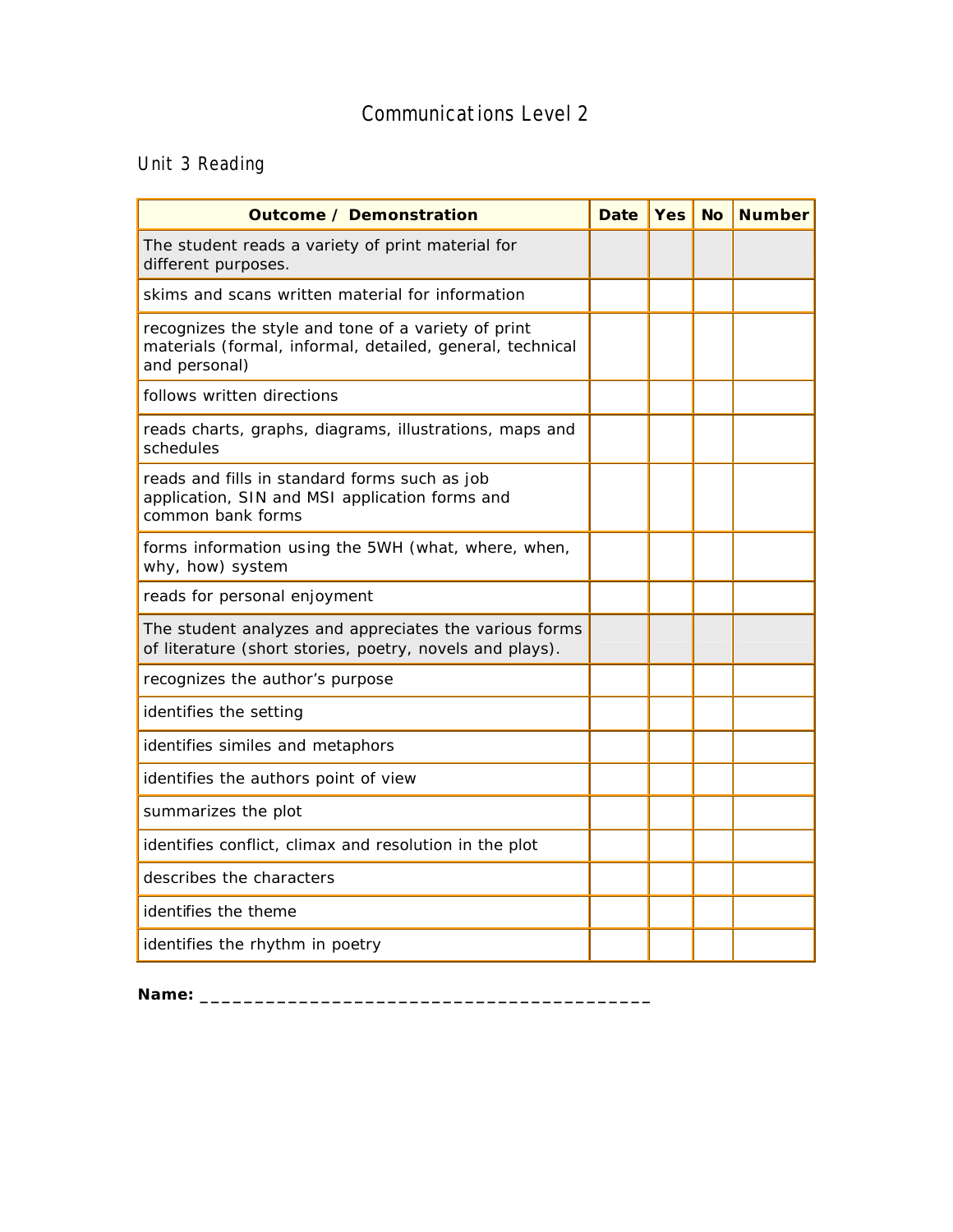Unit 3 Reading - Continued

| <b>Outcome / Demonstration</b>                                                                                                                                      | <b>Date</b> | <b>Yes</b> | <b>No</b> | <b>Number</b> |
|---------------------------------------------------------------------------------------------------------------------------------------------------------------------|-------------|------------|-----------|---------------|
| The student uses critical thinking skills to understand a<br>variety of print materials.                                                                            |             |            |           |               |
| distinguishes between fact and opinion in paragraphs,<br>letters, advertisements, short articles, essays and<br>reports                                             |             |            |           |               |
| identifies the main ideas (both stated and unstated) and<br>supporting details in paragraphs, letters, short articles,<br>essays, short stories, reports and novels |             |            |           |               |
| draws conclusions and makes inferences                                                                                                                              |             |            |           |               |
| identifies patterns of organization in text (compare and<br>contrast), (cause and effect) and process (sequence)                                                    |             |            |           |               |
| identifies the transactions that distinguish the patterns                                                                                                           |             |            |           |               |
| The student increases his or her reading vocabulary.                                                                                                                |             |            |           |               |
| uses context to identify the meaning of a word                                                                                                                      |             |            |           |               |
| uses a dictionary to identify the meaning of a word                                                                                                                 |             |            |           |               |
| recognizes the difference between the denotative and<br>the connotative meaning of words                                                                            |             |            |           |               |
| recognizes that words have multiple meanings                                                                                                                        |             |            |           |               |
| differentiates between the meaning and pronunciation<br>of homographs                                                                                               |             |            |           |               |
| differentiates between words that are often confused                                                                                                                |             |            |           |               |
| uses prefixes, suffixes and roots to identify the meaning<br>of the word                                                                                            |             |            |           |               |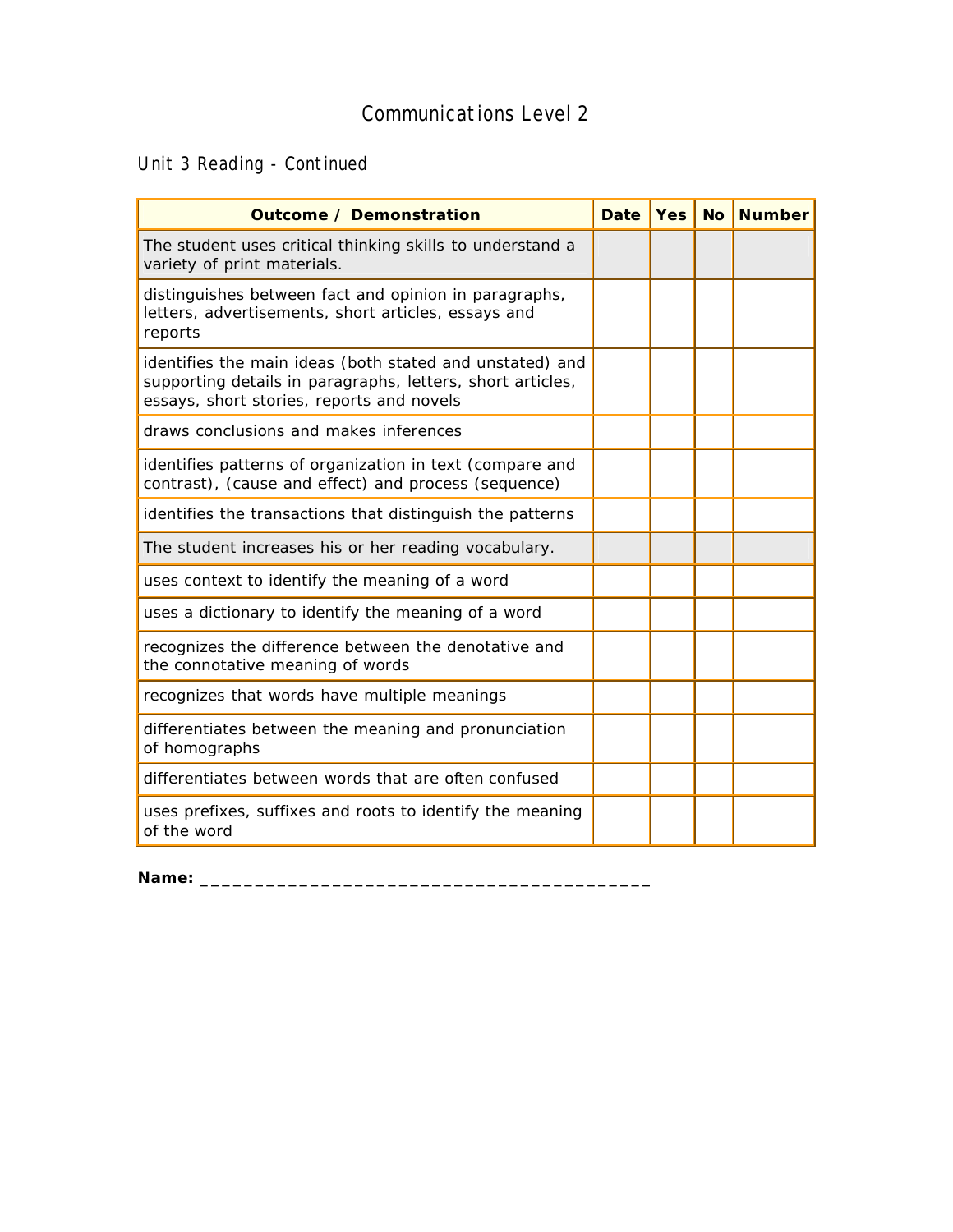## Unit 4 Writing

| <b>Outcome / Demonstration</b>                                                                                                        | <b>Date</b> | <b>Yes</b> | <b>No</b> | <b>Number</b> |
|---------------------------------------------------------------------------------------------------------------------------------------|-------------|------------|-----------|---------------|
| The student effectively expresses his or her ideas in<br>writing.                                                                     |             |            |           |               |
| writes for different purposes - to inform, to describe, to<br>persuade and to tell a story                                            |             |            |           |               |
| writes a paragraph that demonstrates unity and<br>coherence                                                                           |             |            |           |               |
| incorporates transitions into his or her writing                                                                                      |             |            |           |               |
| combines paragraphs into a short essay                                                                                                |             |            |           |               |
| sequences ideas, opinions, and events                                                                                                 |             |            |           |               |
| develops criteria for assessment of writing projects                                                                                  |             |            |           |               |
| evaluates his or her own writings and those of others                                                                                 |             |            |           |               |
| The student can incorporate the mechanics of spelling<br>into his or her own writing.                                                 |             |            |           |               |
| uses common spelling rules                                                                                                            |             |            |           |               |
| spells 300 frequently misspelled words from a list                                                                                    |             |            |           |               |
| recognizes misspellings in written work                                                                                               |             |            |           |               |
| uses a dictionary to verify and/or correct misspellings                                                                               |             |            |           |               |
| knows the definitions of homonyms, synonyms and<br>uses them appropriately in his or her writing                                      |             |            |           |               |
| uses capital letters correctly                                                                                                        |             |            |           |               |
| The student incorporates the mechanics of grammar<br>into his or her own writing.                                                     |             |            |           |               |
| recognizes the parts of a sentence (clauses, phrases)                                                                                 |             |            |           |               |
| identifies complete and incomplete sentences                                                                                          |             |            |           |               |
| writes clear accurate sentences                                                                                                       |             |            |           |               |
| recognizes the parts of speech (noun, pronoun, verb,<br>adverb, adjective, prepositions, conjunctions) and<br>applies them to writing |             |            |           |               |
| recognizes and uses common punctuation (periods,<br>question marks, exclamation marks, and commas)                                    |             |            |           |               |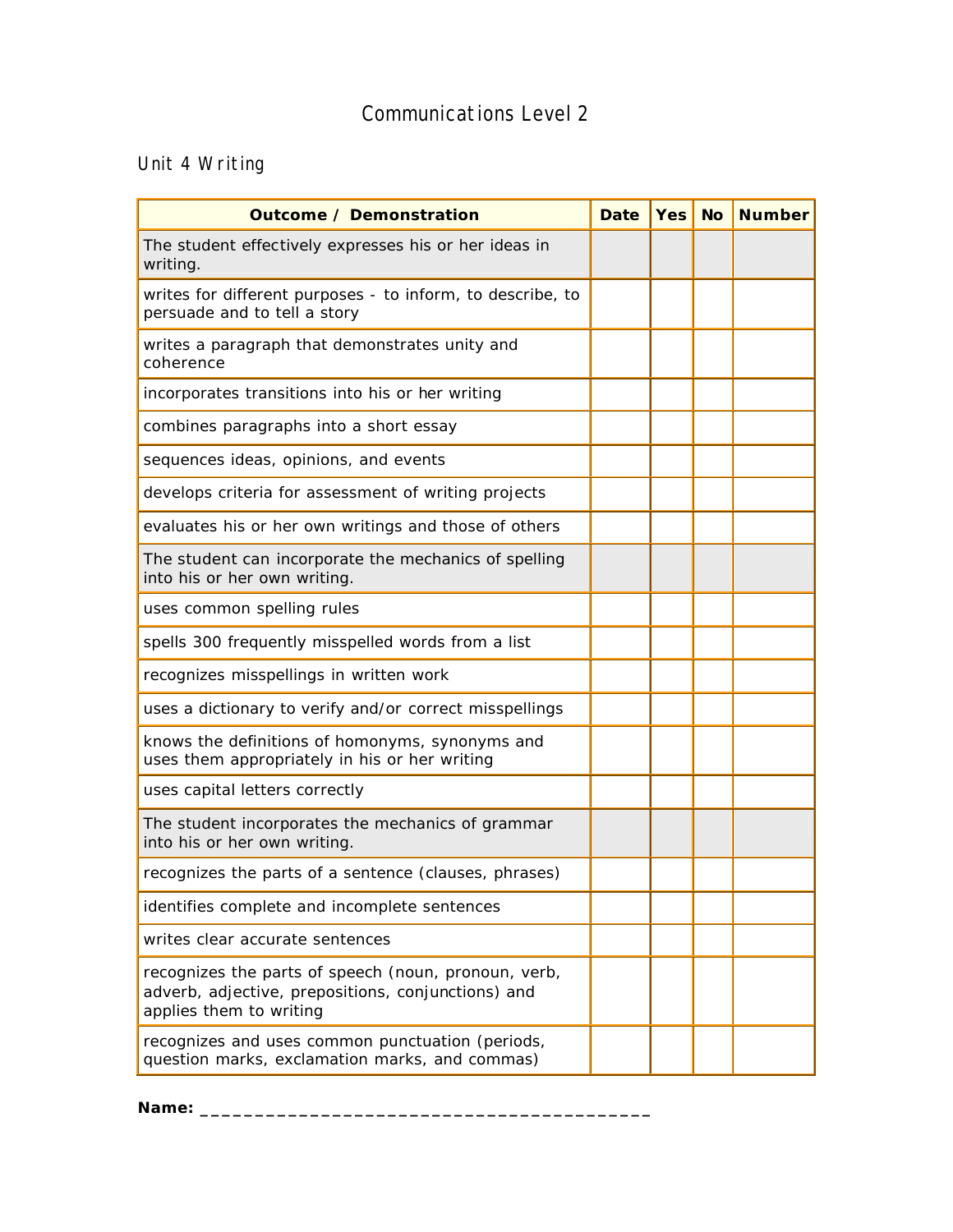## Unit 4 Writing - continued

| <b>Outcome / Demonstration</b>                                                                               | <b>Date</b> | <b>Yes</b> | <b>No</b> | <b>Number</b> |
|--------------------------------------------------------------------------------------------------------------|-------------|------------|-----------|---------------|
| The student uses the steps in the process of writing.                                                        |             |            |           |               |
| brainstorms for ideas                                                                                        |             |            |           |               |
| narrows a topic                                                                                              |             |            |           |               |
| outlines ideas                                                                                               |             |            |           |               |
| The student uses writing in a variety of purposes.                                                           |             |            |           |               |
| summarizes an article or textbook unit                                                                       |             |            |           |               |
| outlines a textbook section (chapter, unit)                                                                  |             |            |           |               |
| takes notes from lectures, videotapes                                                                        |             |            |           |               |
| writes clear, legible messages                                                                               |             |            |           |               |
| writes logical, grammatical paragraphs                                                                       |             |            |           |               |
| writes personal and simple business letters<br>(information, complaint)                                      |             |            |           |               |
| writes short essays and stories                                                                              |             |            |           |               |
| writes a personal response to a literature selection<br>(fiction and nonfiction                              |             |            |           |               |
| writes a book review and a movie review                                                                      |             |            |           |               |
| The student evaluates the effectiveness of his or her<br>own and other's writing.                            |             |            |           |               |
| edits and revises his/her own writing                                                                        |             |            |           |               |
| recognizes errors in English usage                                                                           |             |            |           |               |
| determines the appropriateness of the writing for a<br>particular audience                                   |             |            |           |               |
| writes an effective paragraph incorporating a topic<br>sentence, supporting detail and a concluding sentence |             |            |           |               |
| uses feedback to improve writing                                                                             |             |            |           |               |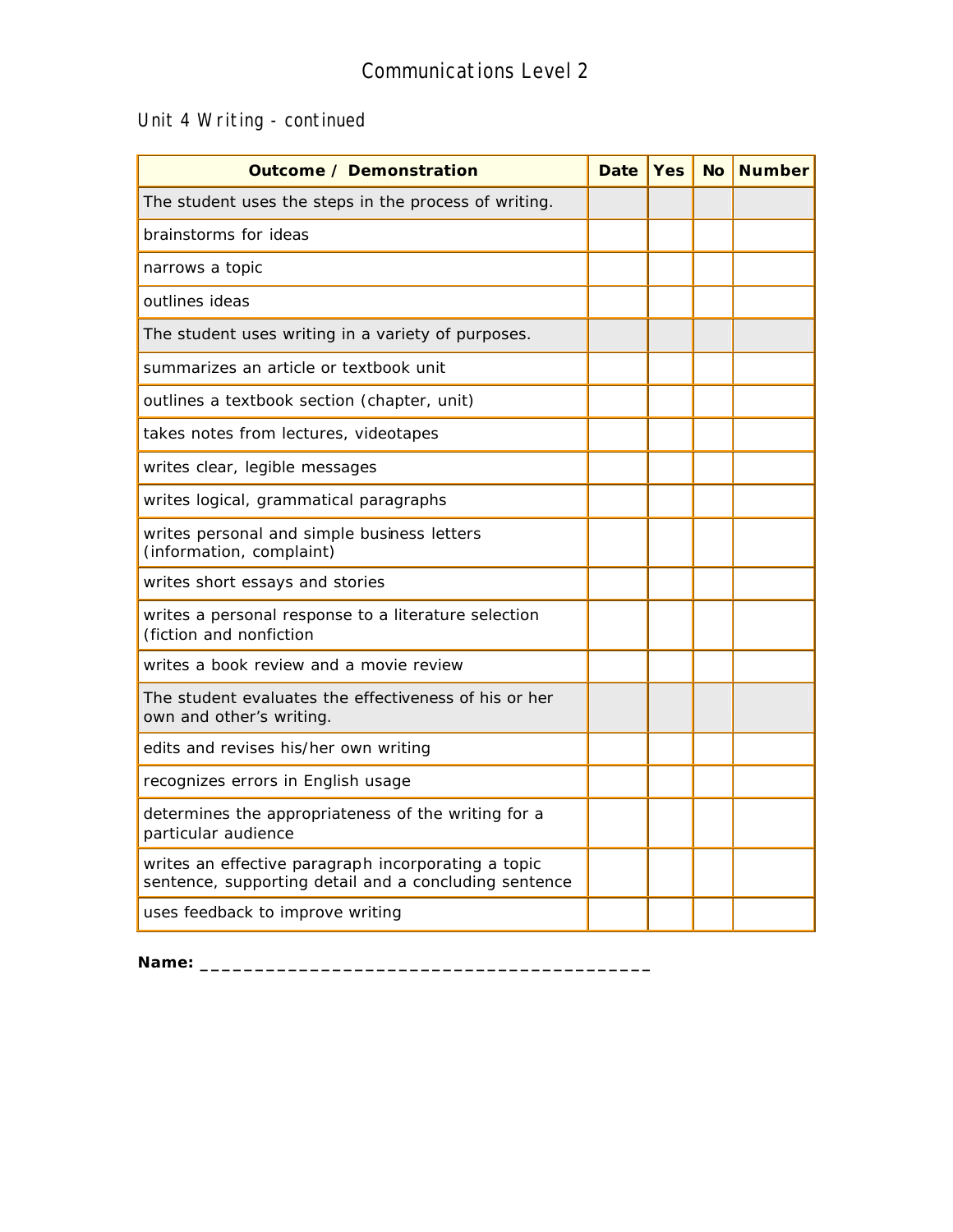| <b>Outcome / Demonstration</b>                                                             | <b>Date</b> | <b>Yes</b> | <b>No</b> | <b>Number</b> |
|--------------------------------------------------------------------------------------------|-------------|------------|-----------|---------------|
| The student uses whole numbers as a foundation for<br>more advanced mathematical concepts. |             |            |           |               |
| reads and writes whole numbers                                                             |             |            |           |               |
| estimates and rounds whole numbers                                                         |             |            |           |               |
| recognizes prime and composite numbers                                                     |             |            |           |               |
| adds, multiplies, subtracts, and divides whole numbers                                     |             |            |           |               |
| converts words to numbers and numbers to words                                             |             |            |           |               |
| calculates averages                                                                        |             |            |           |               |
| ranks rational numbers on the number line                                                  |             |            |           |               |
| calculates factors and multiples                                                           |             |            |           |               |
| calculates the lowest common multiple (LCM) and the<br>greatest common factor (GCF)        |             |            |           |               |
| uses order of operations to solve mixed operations                                         |             |            |           |               |
| calculates powers and roots (square, cube)                                                 |             |            |           |               |
| solves word problems using whole numbers                                                   |             |            |           |               |
| The student uses a calculator to solve problems and<br>check calculations.                 |             |            |           |               |
| changes decimals to dollars and cents                                                      |             |            |           |               |
| rounds off answers                                                                         |             |            |           |               |
| changes fractions into decimals                                                            |             |            |           |               |
| solves percent problems                                                                    |             |            |           |               |
| finds ratios                                                                               |             |            |           |               |
| converts measurements                                                                      |             |            |           |               |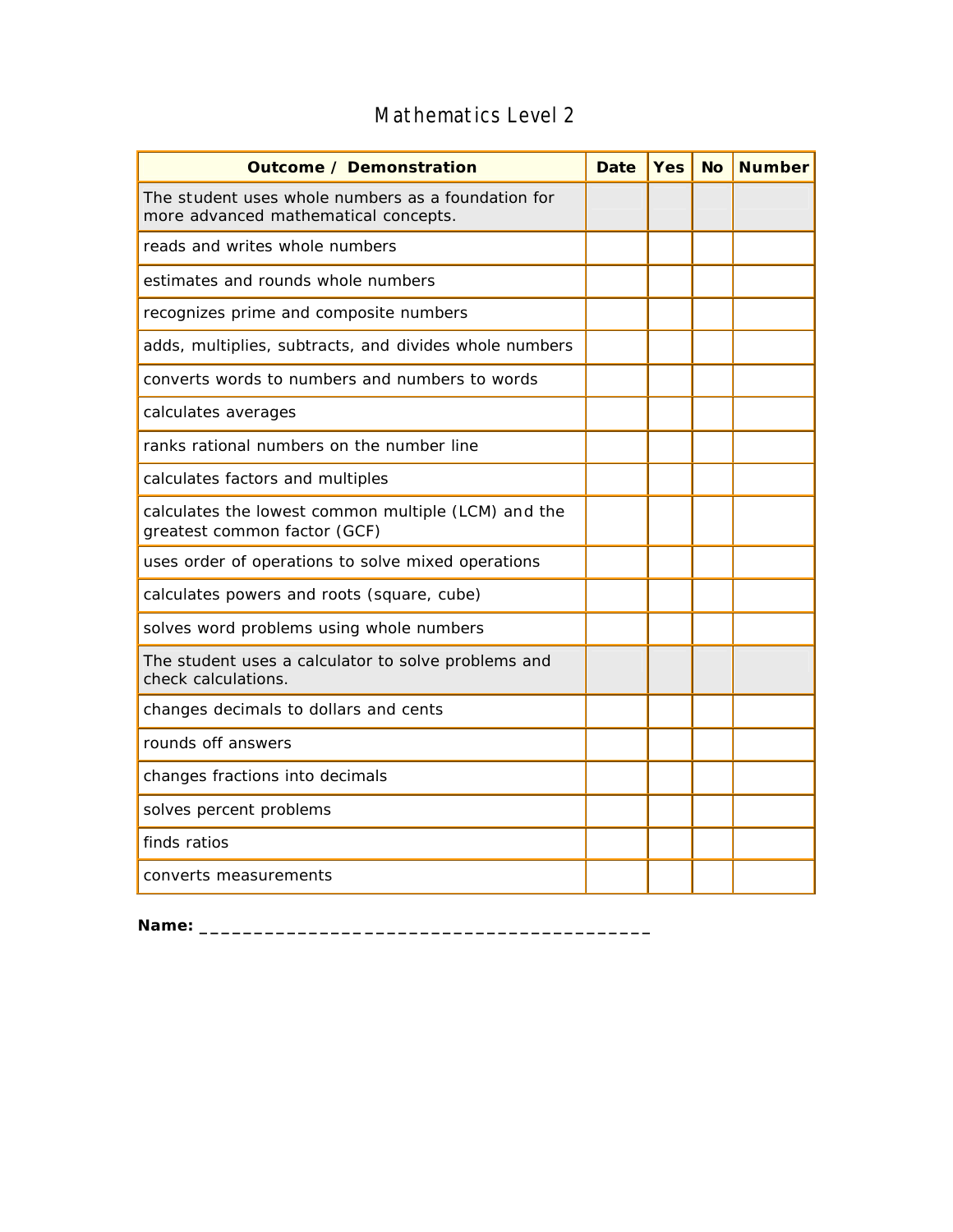| <b>Outcome / Demonstration</b>                                                                  | <b>Date</b> | <b>Yes</b> | <b>No</b> | <b>Number</b> |
|-------------------------------------------------------------------------------------------------|-------------|------------|-----------|---------------|
| The student uses fractional numbers as a foundation<br>for more advanced mathematical concepts. |             |            |           |               |
| reads and writes fractions                                                                      |             |            |           |               |
| reduces fractions to lowest terms                                                               |             |            |           |               |
| recognizes equivalent fractions                                                                 |             |            |           |               |
| converts between mixed numbers and improper<br>fractions                                        |             |            |           |               |
| adds, subtracts, multiplies and divides fractions                                               |             |            |           |               |
| solves word problems using fractions                                                            |             |            |           |               |
| The student uses decimal numbers as a foundation for<br>more advanced mathematical concepts.    |             |            |           |               |
| reads and writes decimals                                                                       |             |            |           |               |
| compares decimals                                                                               |             |            |           |               |
| rounds decimals                                                                                 |             |            |           |               |
| adds, multiplies, subtracts and divides decimals                                                |             |            |           |               |
| converts fractions into their equivalent decimal<br>numbers                                     |             |            |           |               |
| correctly writes repeating decimals                                                             |             |            |           |               |
| solves word problems using decimals                                                             |             |            |           |               |
| The student uses percentages to solve practical<br>problems.                                    |             |            |           |               |
| converts between fractions, decimals and percents                                               |             |            |           |               |
| calculates percentage using the base and part                                                   |             |            |           |               |
| solves word problems using percent                                                              |             |            |           |               |
| The student uses ratio and proportion to solve practical<br>problems.                           |             |            |           |               |
| calculates basic ratio and rates                                                                |             |            |           |               |
| computes direct and indirect proportion                                                         |             |            |           |               |
| finds base, rate and proportion                                                                 |             |            |           |               |
| solves word problems using ratio and proportion                                                 |             |            |           |               |
| recognizes when ratio and proportion are used in<br>everyday situation                          |             |            |           |               |

## Mathematics Level 2 - continued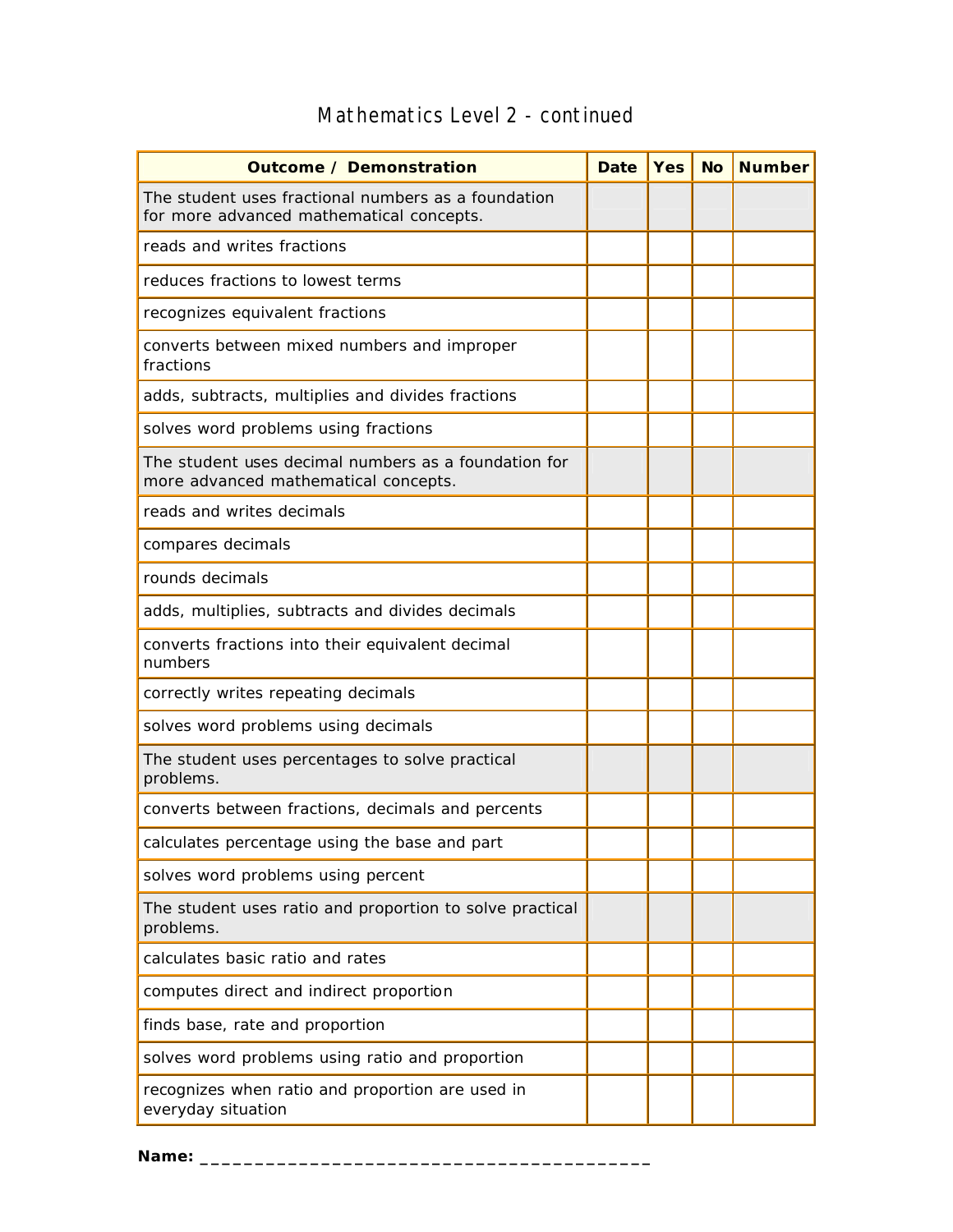## **Outcome / Demonstration Date Yes No Number** The student uses imperial and metric measurement. identifies situations in his or her environment requiring measurement identifies commonly used imperial measurement (linear, mass and capacity) identifies commonly used metric measurements (linear, mass and capacity) writes metric prefixes and their symbols writes metric and imperial abbreviations identifies place value and base ten identifies commonly used metric measurements (linear, mass and capacity) measures and calculates linear, area and volume units in both systems distinguishes between volume and capacity converts SI measurements to imperial and imperia l to SI solves practical problems using metric and imperial measurements The student finds the perimeter and area of triangles, squares, rectangles and circles. describes a triangles, squares, rectangles and circles. defines perimeter defines area uses the formula for calculating the perimeter of a triangle, a square and rectangle uses the formula for calculating the circumference of a circle uses the formula for calculating the area of a triangle, a square, a rectangle and a circle solves problems in perimeter and area of triangles, squares, rectangles and circles

#### Mathematics Level 2 - continued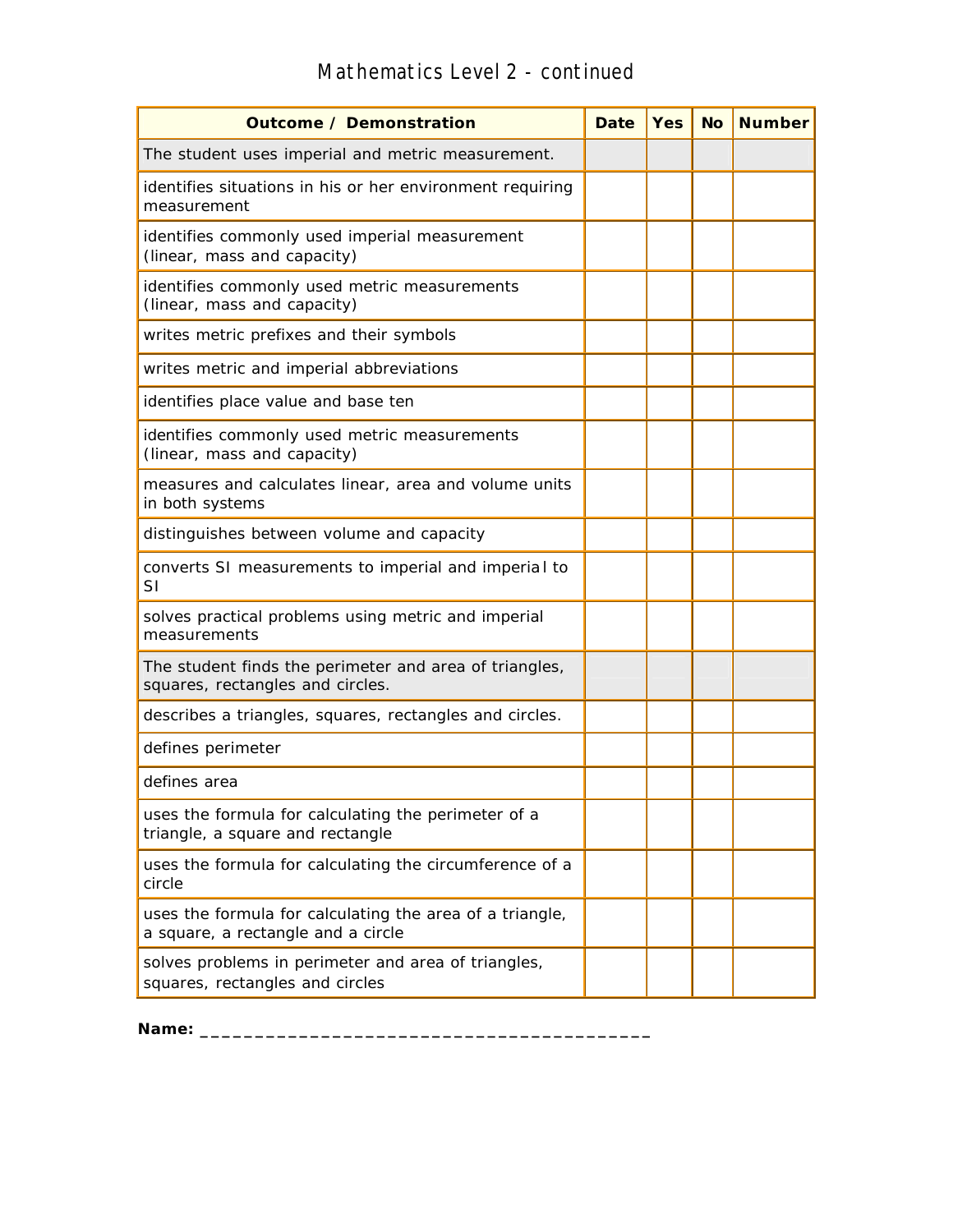| <b>Outcome / Demonstration</b>                                                                                    | <b>Date</b> | <b>Yes</b> | <b>No</b> | <b>Number</b> |
|-------------------------------------------------------------------------------------------------------------------|-------------|------------|-----------|---------------|
| The student finds the volume of rectangles, solids,<br>cubes and cylinders.                                       |             |            |           |               |
| defines volume                                                                                                    |             |            |           |               |
| uses the formula for calculating the volume of a<br>rectangular solid                                             |             |            |           |               |
| uses the formula for calculating the volume of a cube                                                             |             |            |           |               |
| uses the formula for calculating the volume of a<br>cylinder                                                      |             |            |           |               |
| solves problems in volume of rectangular solids, cubes<br>and cylinders                                           |             |            |           |               |
| The student interprets tables, graphs and charts.                                                                 |             |            |           |               |
| recognizes when it is appropriate to represent and<br>interpret mathematical data by tables, graphs and<br>charts |             |            |           |               |
| draws line graphs and bar graphs representing a set of<br>given data                                              |             |            |           |               |
| reads specific data from line graphs, bar graphs, circle                                                          |             |            |           |               |
| graphs and pictographs                                                                                            |             |            |           |               |
| uses tables to find specific information                                                                          |             |            |           |               |
| uses charts to find specific information                                                                          |             |            |           |               |
| solves practical problems using a variety of tables,<br>charts and graphs                                         |             |            |           |               |
| The student carries out money transactions found in<br>everyday life.                                             |             |            |           |               |
| fills out forms involving money                                                                                   |             |            |           |               |
| calculates wages, salaries and commissions                                                                        |             |            |           |               |
| calculates simple and compound interest                                                                           |             |            |           |               |
| calculates sales tax                                                                                              |             |            |           |               |
| creates budgets                                                                                                   |             |            |           |               |
| compares prices                                                                                                   |             |            |           |               |

## Mathematics Level 2 - continued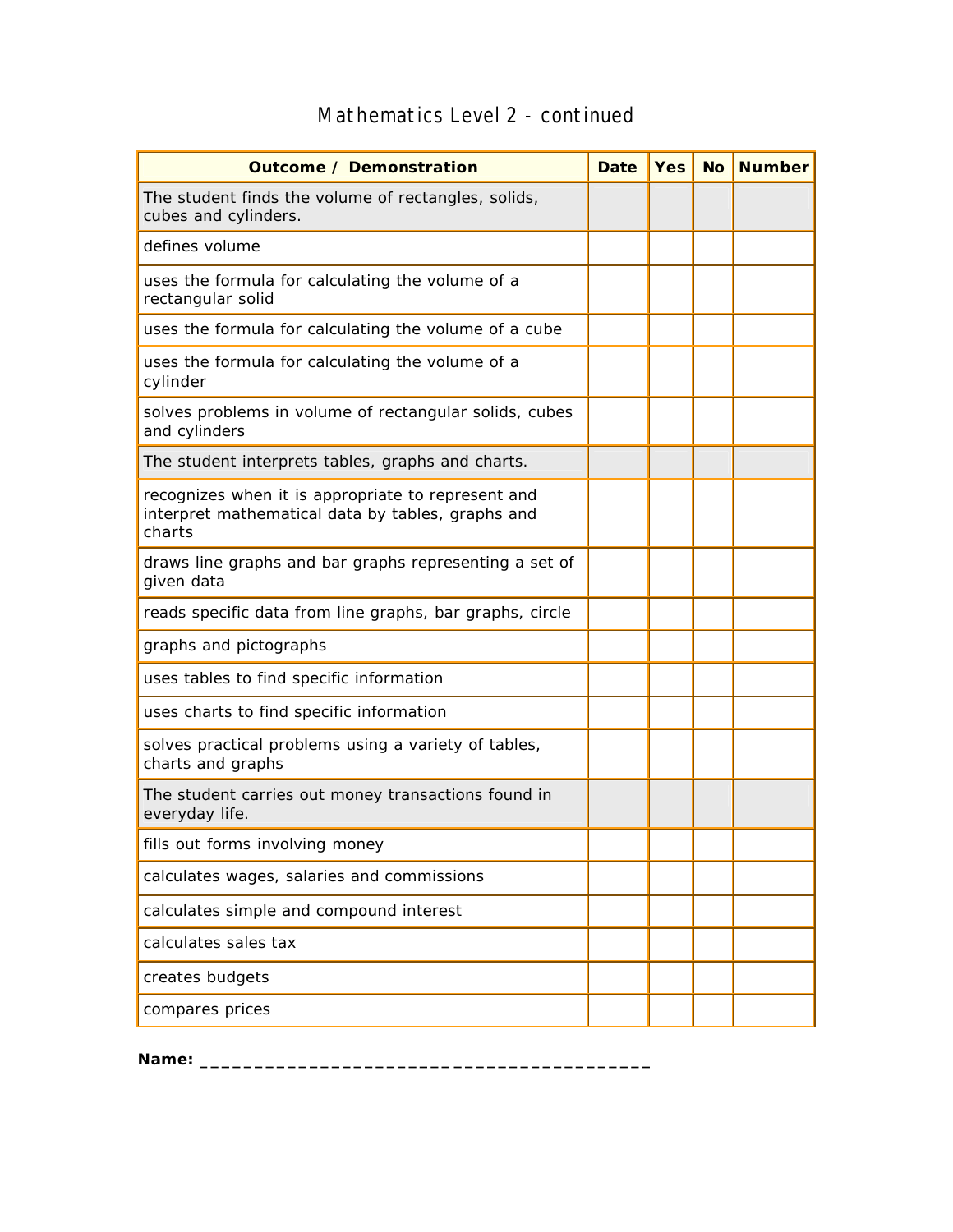#### Unit 1 Science In Our Lives

| <b>Outcome / Demonstration</b>                                        | Date | <b>Yes</b> | <b>No</b> | <b>Number</b> |
|-----------------------------------------------------------------------|------|------------|-----------|---------------|
| The student recognizes the effect of science on his or<br>her life.   |      |            |           |               |
| differentiates between myths, superstition, and<br>science            |      |            |           |               |
| identifies the three main branches of science                         |      |            |           |               |
| identifies how science is part of his or her everyday<br>life         |      |            |           |               |
| discusses the contributions of science and scientists<br>to the world |      |            |           |               |

#### Unit 2 The Scientific Method

| <b>Outcome / Demonstration</b>                               | <b>Date</b> | <b>Yes</b> | <b>No</b> | <b>Number</b> |
|--------------------------------------------------------------|-------------|------------|-----------|---------------|
| The student uses the scientific method to solve<br>problems. |             |            |           |               |
| follows safety procedures                                    |             |            |           |               |
| observes scientific problems                                 |             |            |           |               |
| collects data related to the problem                         |             |            |           |               |
| forms a hypothesis                                           |             |            |           |               |
| tests the hypothesis in an experiment                        |             |            |           |               |
| includes all the elements in the experiment                  |             |            |           |               |
| observes the results of the experiment                       |             |            |           |               |
| records data accurately                                      |             |            |           |               |
| communicates the conclusions appropriately                   |             |            |           |               |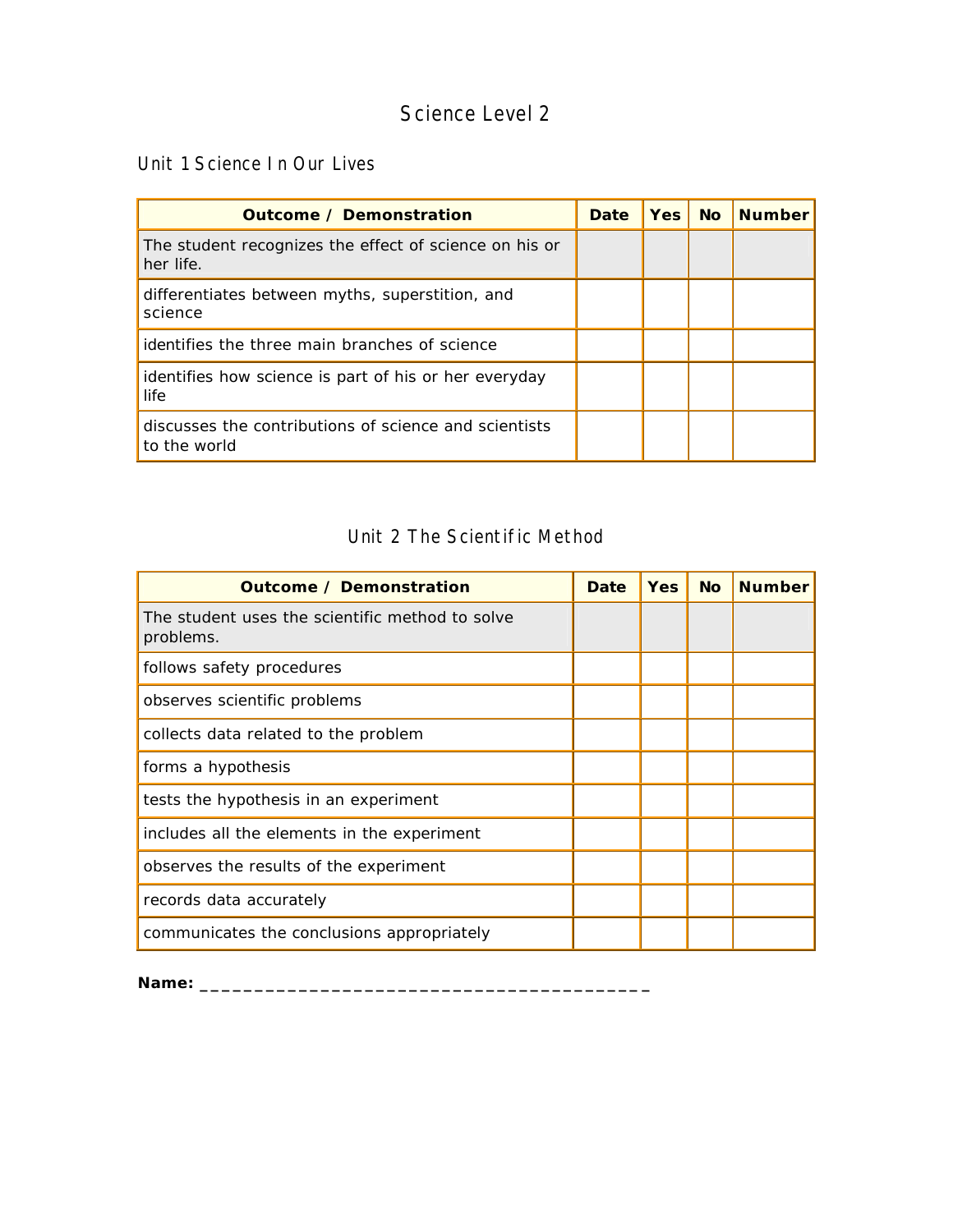Unit 3 The Cell

| <b>Outcome / Demonstration</b>                                                                                         | <b>Date</b> | <b>Yes</b> | <b>No</b> | <b>Number</b> |
|------------------------------------------------------------------------------------------------------------------------|-------------|------------|-----------|---------------|
| The student describes the basic unit of life and its<br>importance to plant and animal life.                           |             |            |           |               |
| describes the characteristics of all living things                                                                     |             |            |           |               |
| identifies the structure and function of cells                                                                         |             |            |           |               |
| identifies one-celled and multi-celled organisms                                                                       |             |            |           |               |
| compares a plant cell and an animal cell                                                                               |             |            |           |               |
| describes how cells multiply and divide (fission, mitosis,<br>and meiosis)                                             |             |            |           |               |
| describes the organization of cells in the human body -<br>tissues, organs, systems                                    |             |            |           |               |
| gives examples of tissues, organs and cells and their<br>purpose                                                       |             |            |           |               |
| describes the nutrients that cells need to remain<br>healthy - proteins, carbohydrates, vitamins, minerals             |             |            |           |               |
| describes the things that adversely affect body cells -<br>smoking, drugs and alcohol, environment                     |             |            |           |               |
| describes the things that adversely affect plant cells -<br>lack of nutrients, lack of water, chemicals, and pollution |             |            |           |               |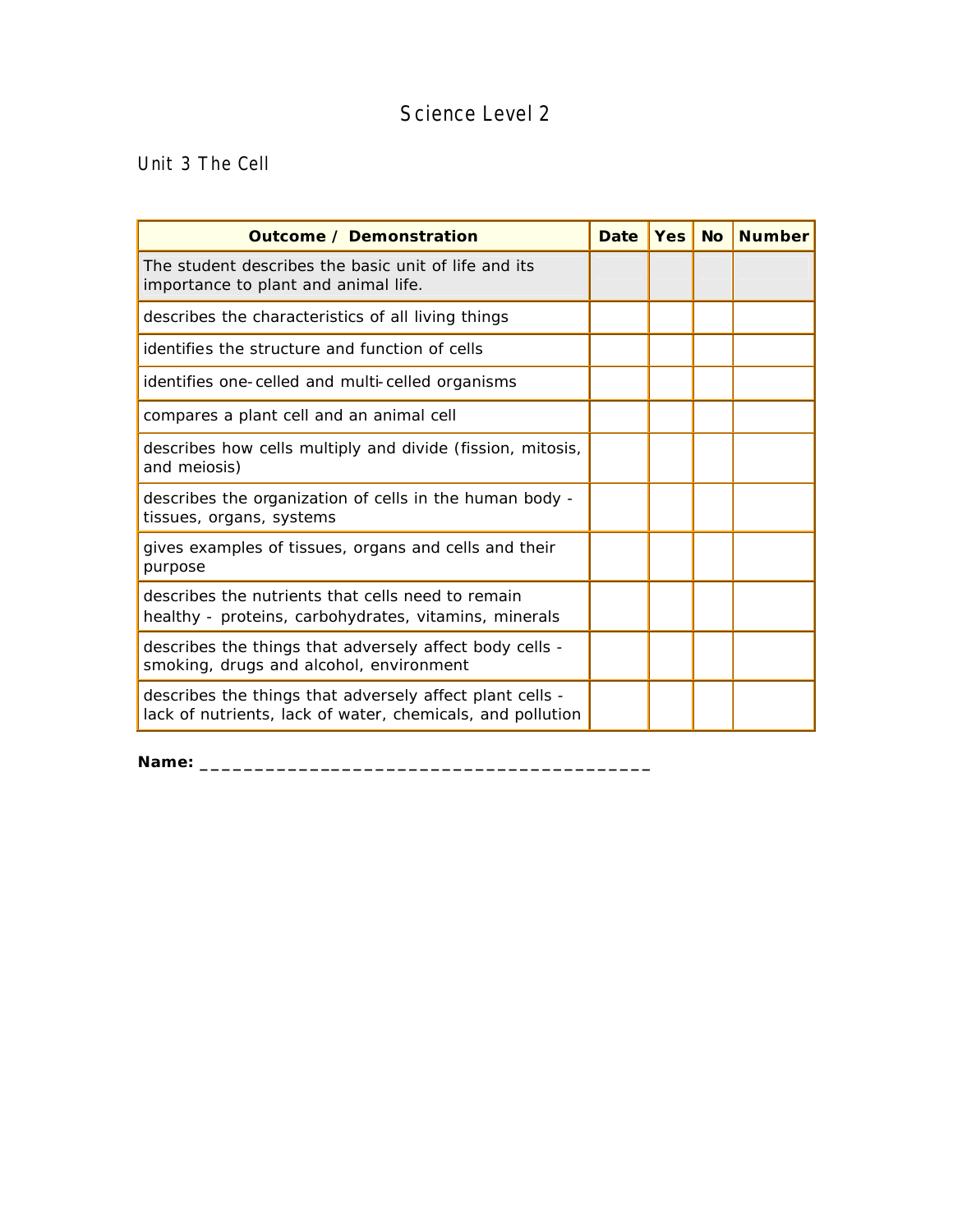#### Unit 4 Plants

| Outcome / Demonstration                                                                      | Date | <b>Yes</b> | <b>No</b> | <b>Number</b> |
|----------------------------------------------------------------------------------------------|------|------------|-----------|---------------|
| The student describes and evaluates the contribution<br>of green plants to his or her world. |      |            |           |               |
| observes and records the growth of plants started from<br>seeds                              |      |            |           |               |
| identifies what green plants need to stay alive and<br>grow                                  |      |            |           |               |
| describes the three main parts of a plant (roots,<br>stems, leaves) and their purposes       |      |            |           |               |
| describes the exchange of carbon dioxide and oxygen<br>(respiration)                         |      |            |           |               |
| describes the process of photosynthesis                                                      |      |            |           |               |
| describes the way plants reproduce                                                           |      |            |           |               |
| describes ways in which seeds travel                                                         |      |            |           |               |
| describes how plants produce food for other organisms                                        |      |            |           |               |
| identifies the nutritional content of vegetables and<br>fruits                               |      |            |           |               |
| identifies plant products we use other than food                                             |      |            |           |               |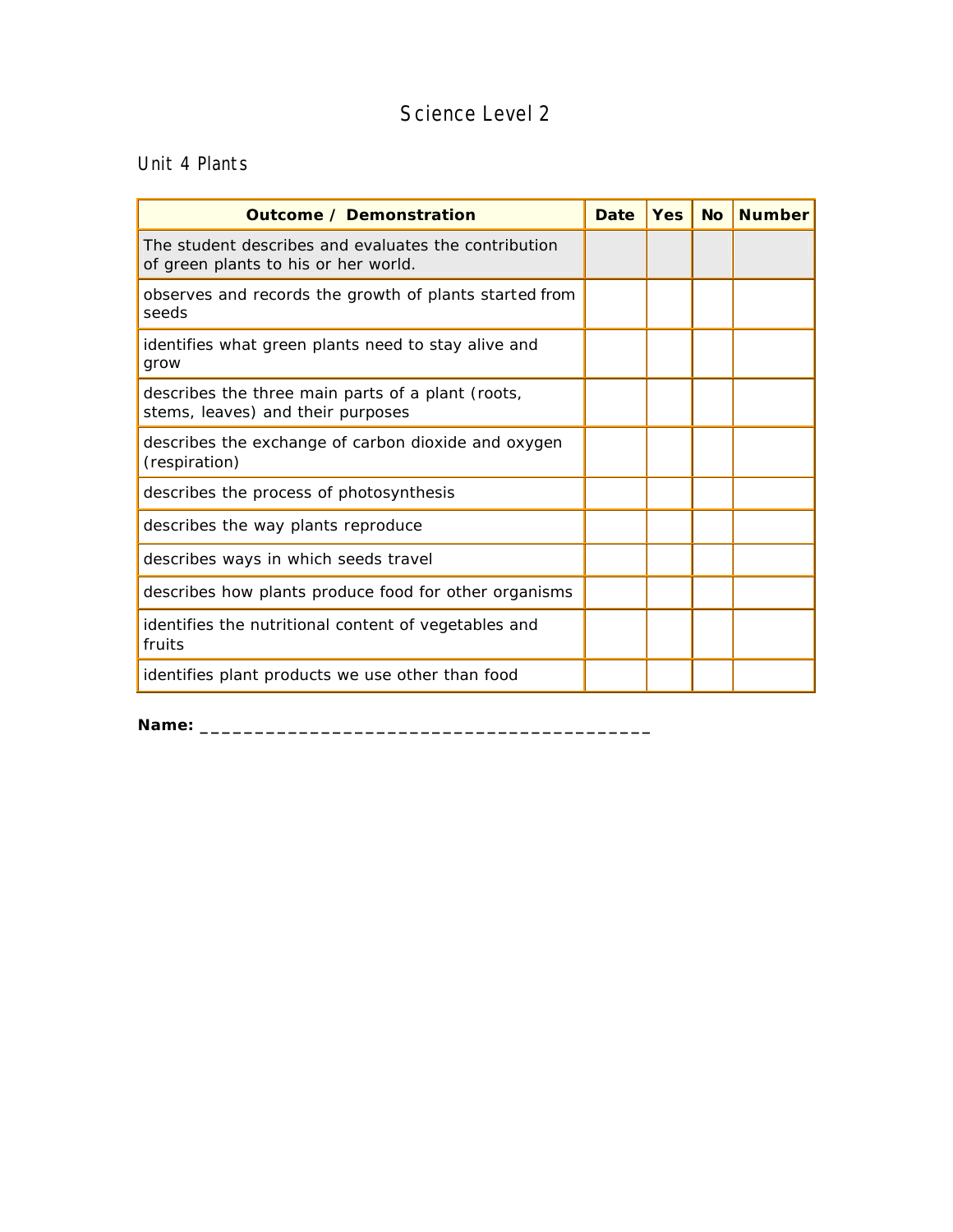#### Unit 5 Animals

| <b>Outcome / Demonstration</b>                                                                                               | Date | <b>Yes</b> | No Number |
|------------------------------------------------------------------------------------------------------------------------------|------|------------|-----------|
| The student describes and evaluates the contribution of<br>animals to his or her world.                                      |      |            |           |
| describes the traits that all animals share                                                                                  |      |            |           |
| describes the different traits of animals                                                                                    |      |            |           |
| explains how scientists classify animals by their traits                                                                     |      |            |           |
| identifies the origin of scientific names                                                                                    |      |            |           |
| differentiates between sexual and asexual reproduction                                                                       |      |            |           |
| differentiates between carnivores, herbivores, and<br>omnivores                                                              |      |            |           |
| identifies the changes in the life cycle in frogs,<br>butterflies, and humans                                                |      |            |           |
| differentiates between instinctive and learned behavior                                                                      |      |            |           |
| identifies predators and prey and their characteristics                                                                      |      |            |           |
| identifies ways in which animals cooperate - living in<br>groups (schools, flocks, packs, hives), symbiotic<br>relationships |      |            |           |
| identifies endangered animals and the factors that<br>contribute to the problem                                              |      |            |           |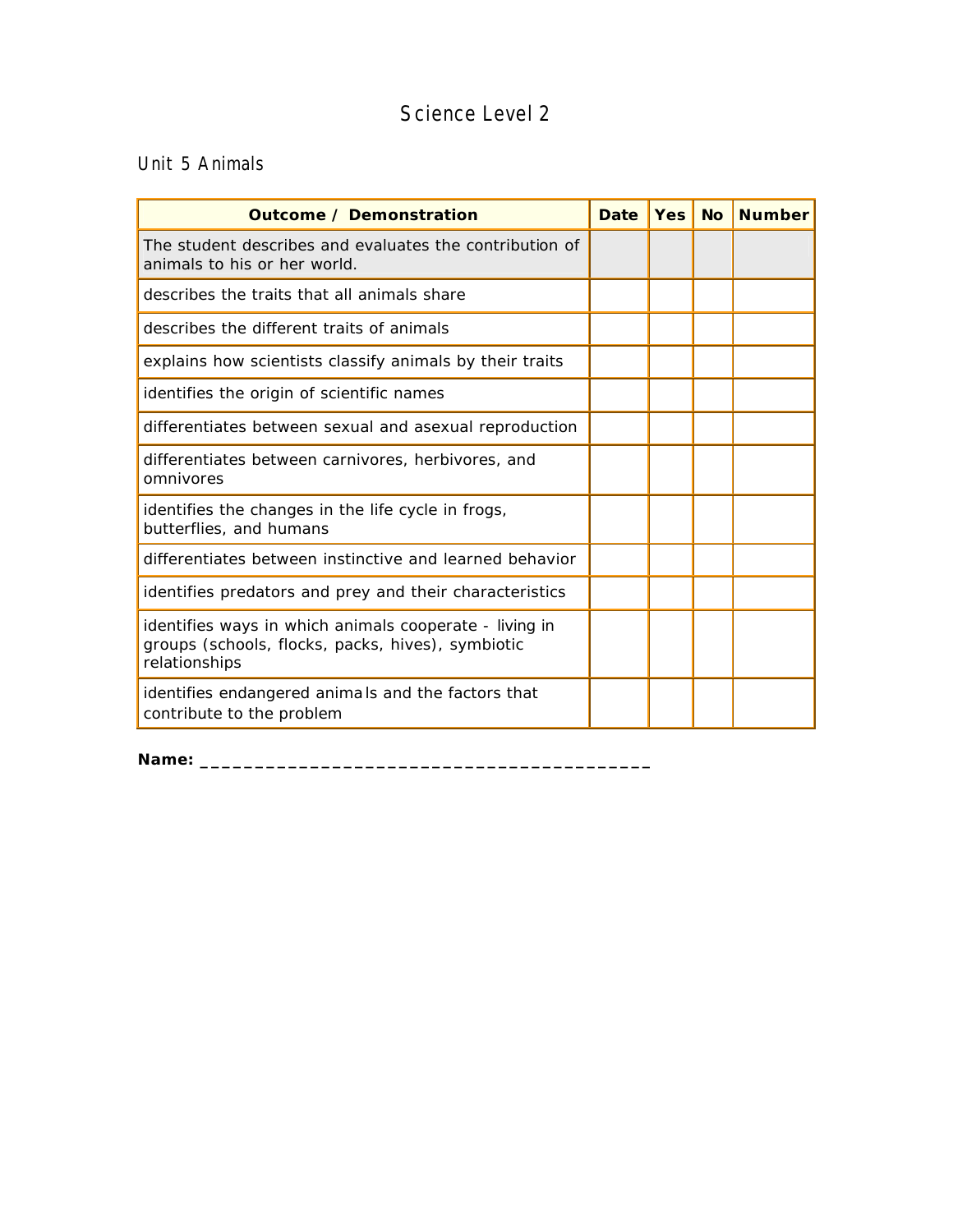#### Unit 6 Matter

| Outcome / Demonstration                                                                      | Date | <b>Yes</b> | <b>No</b> | <b>Number</b> |
|----------------------------------------------------------------------------------------------|------|------------|-----------|---------------|
| The student explains how matter makes up his or her<br>world.                                |      |            |           |               |
| defines matter, atoms, and molecules                                                         |      |            |           |               |
| differentiates between the chemical and physical<br>properties of matter                     |      |            |           |               |
| identifies the three states of matter (solids, liquids,<br>and gases)                        |      |            |           |               |
| gives examples of the three states of matter                                                 |      |            |           |               |
| describes the characteristics of the three states of<br>matter                               |      |            |           |               |
| recognizes when matter changes from one state to<br>another                                  |      |            |           |               |
| names the change from one state to another -<br>condensation, evaporation, freezing, melting |      |            |           |               |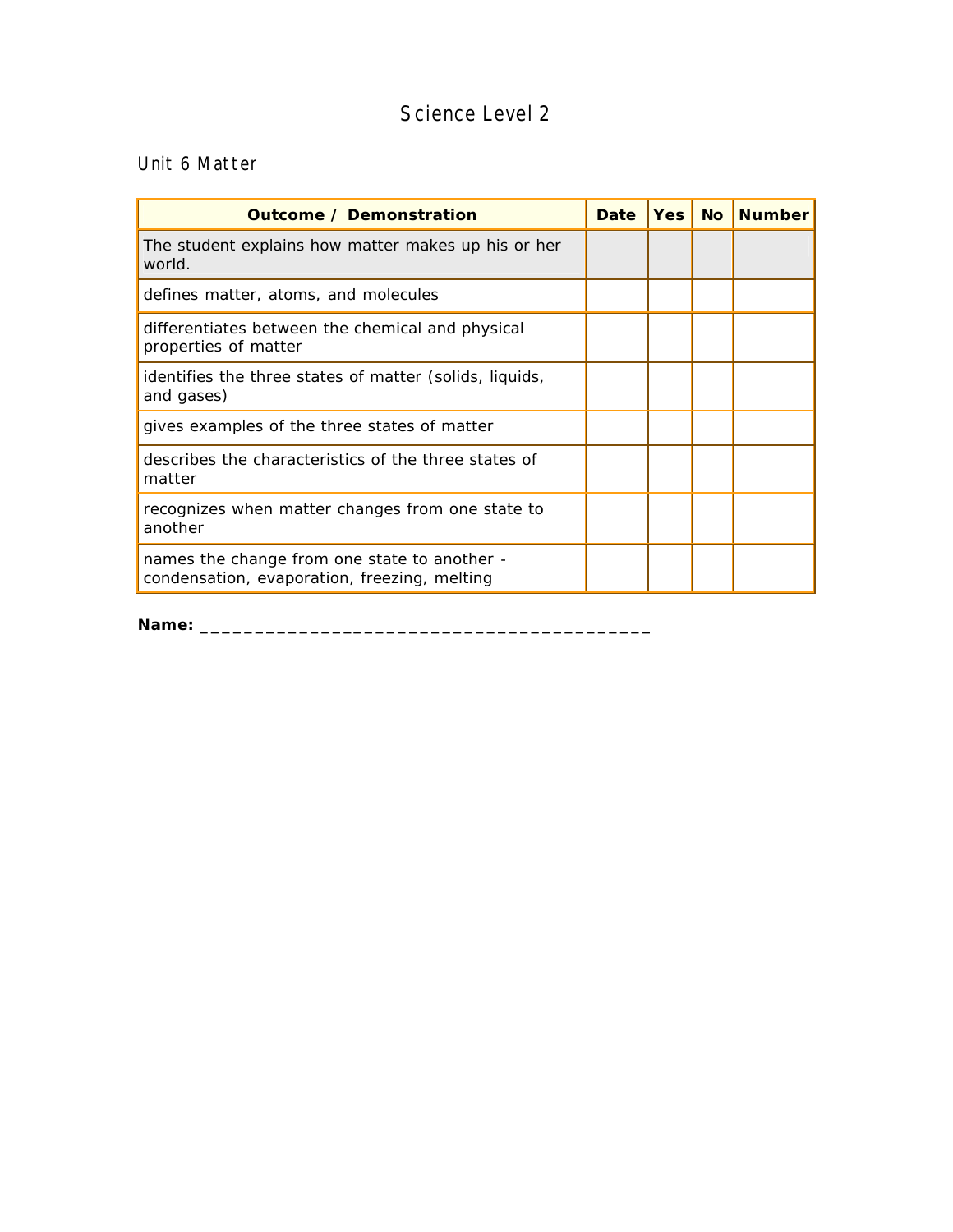#### Unit 7 Work, Force and Machines

| <b>Outcome / Demonstration</b>                                    | <b>Date</b> | Yes | <b>No</b> | <b>Number</b> |
|-------------------------------------------------------------------|-------------|-----|-----------|---------------|
| The student explains how simple machines can make<br>work easier. |             |     |           |               |
| differentiates between weight and mass                            |             |     |           |               |
| describes gravity                                                 |             |     |           |               |
| defines force and work                                            |             |     |           |               |
| describes friction and gives examples                             |             |     |           |               |
| describes how a lever works                                       |             |     |           |               |
| gives examples of levers                                          |             |     |           |               |
| describes how a pulley works                                      |             |     |           |               |
| gives examples of pulleys                                         |             |     |           |               |
| describes how a wedge works (inclined plane)                      |             |     |           |               |
| describes how a screw works                                       |             |     |           |               |
| gives examples of wedges                                          |             |     |           |               |
| gives examples of screws                                          |             |     |           |               |
| describes how a wheel and axle work                               |             |     |           |               |
| gives examples of wheel and axles                                 |             |     |           |               |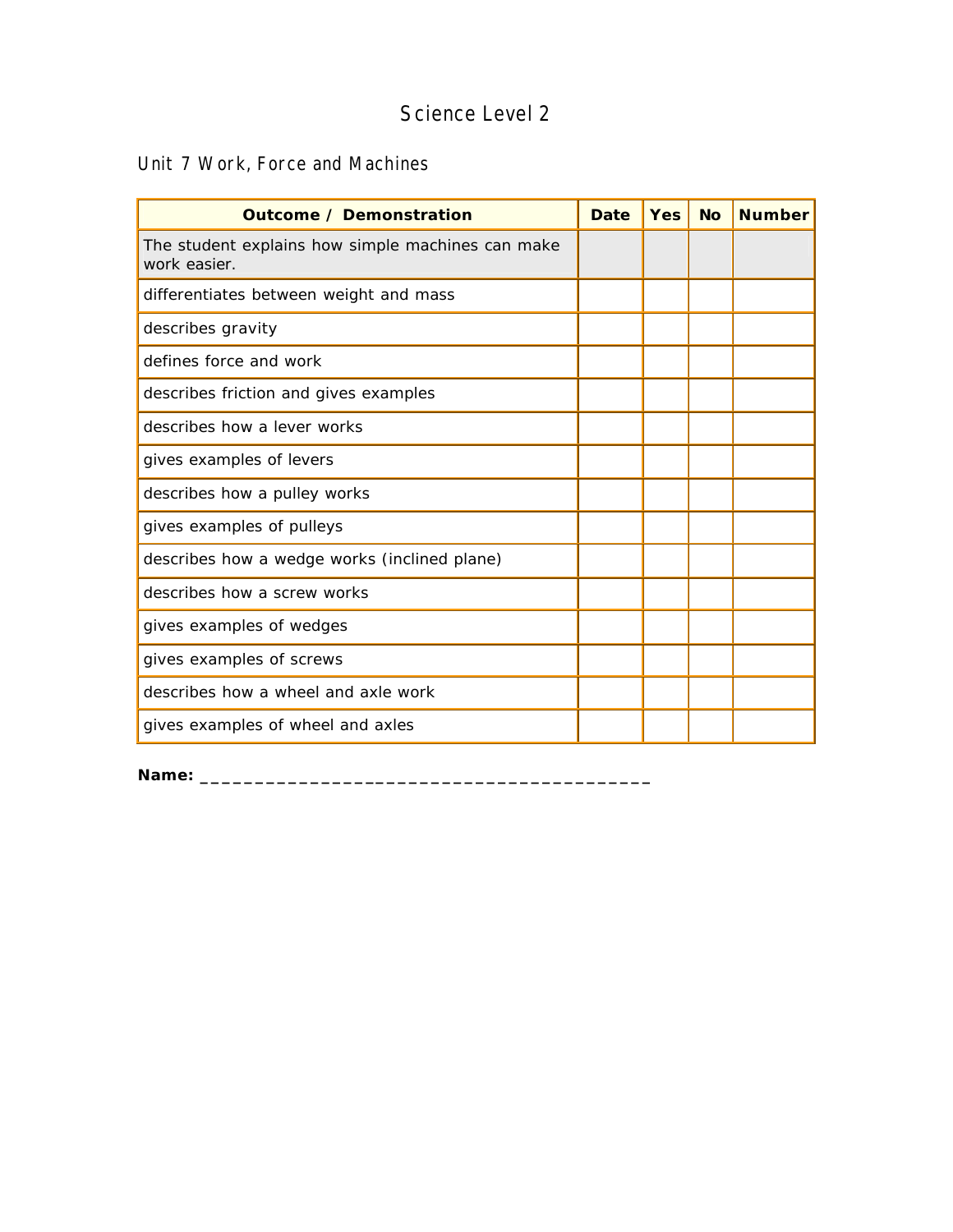## Unit 8 Energy

| <b>Outcome / Demonstration</b>                                                 | <b>Date</b> | <b>Yes</b> | <b>No</b> | <b>Number</b> |
|--------------------------------------------------------------------------------|-------------|------------|-----------|---------------|
| The student identifies and describes the uses of<br>energy in his/her world.   |             |            |           |               |
| defines energy                                                                 |             |            |           |               |
| compares kinetic and potential energy                                          |             |            |           |               |
| names the different kinds of energy                                            |             |            |           |               |
| gives examples of when the different kinds of energy<br>are being used         |             |            |           |               |
| describes how one type of energy can change to<br>another type                 |             |            |           |               |
| describes how heat energy affects matter and<br>molecules                      |             |            |           |               |
| compares the two types of thermometers - Celsius and<br>Fahrenheit             |             |            |           |               |
| describes the three ways heat moves - conduction,<br>convection, and radiation |             |            |           |               |
| gives examples of good conductors and poor<br>conductors                       |             |            |           |               |
| describes how sound waves move through liquids,<br>solids, and air             |             |            |           |               |
| gives examples of sound energy                                                 |             |            |           |               |
| describes how energy is obtained from fossil fuels                             |             |            |           |               |
| identifies ways in which energy can be conserved                               |             |            |           |               |
| identifies some alternatives to using fossil fuel -<br>nuclear, wind, solar    |             |            |           |               |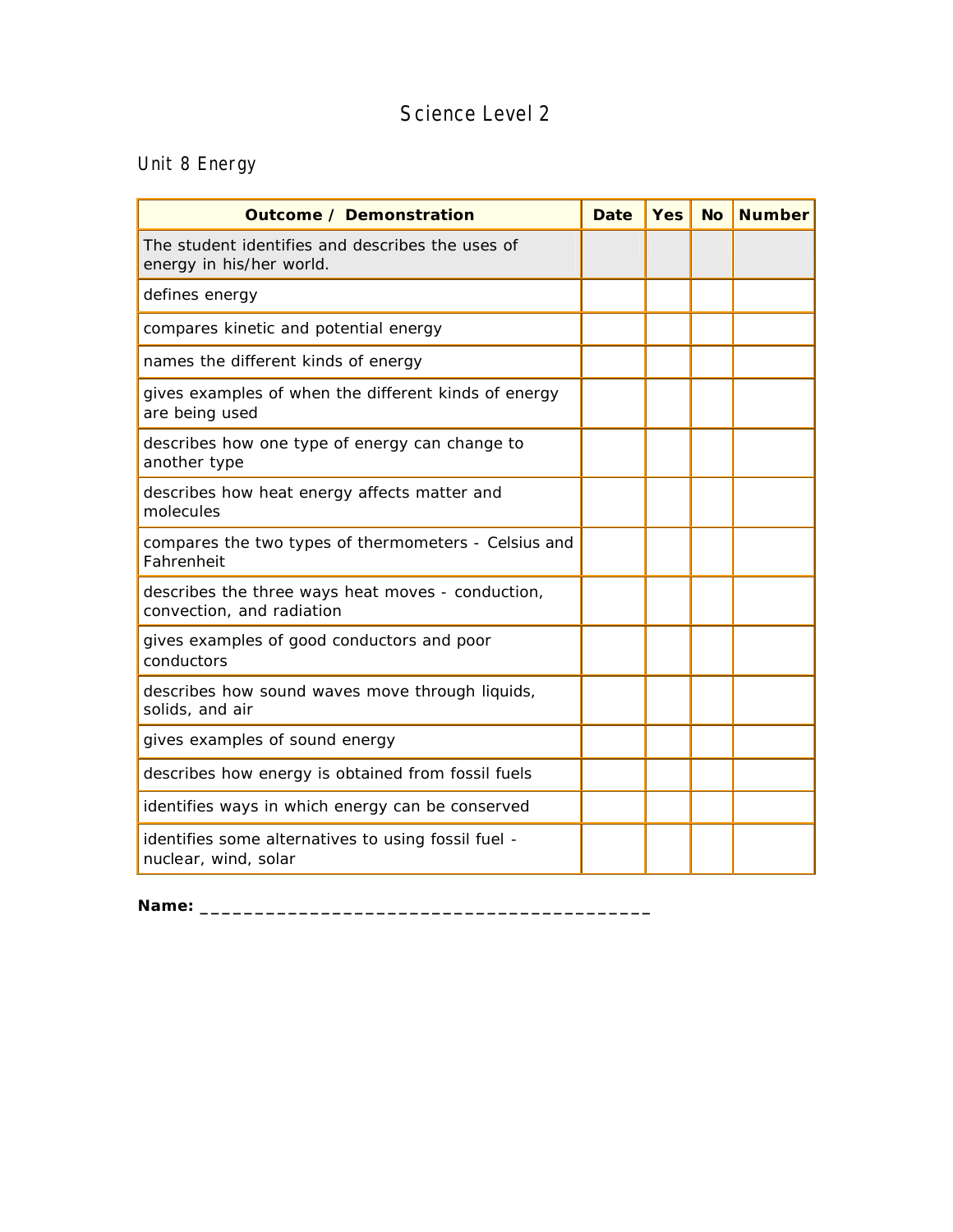# Unit 9 Electricity

| <b>Outcome / Demonstration</b>                                        | Date | <b>Yes</b> | <b>No</b> | <b>Number</b> |
|-----------------------------------------------------------------------|------|------------|-----------|---------------|
| The student identifies a variety of types and uses of<br>electricity. |      |            |           |               |
| describes static electricity                                          |      |            |           |               |
| gives examples of static electricity                                  |      |            |           |               |
| describes current electricity                                         |      |            |           |               |
| describes a closed circuit                                            |      |            |           |               |
| describes how a dry cell works                                        |      |            |           |               |
| describes how a wet cell works                                        |      |            |           |               |
| gives examples of wet and dry cells                                   |      |            |           |               |
| describes a series circuit                                            |      |            |           |               |
| describes a parallel circuit                                          |      |            |           |               |
| describes how magnets work                                            |      |            |           |               |
| reads a compass                                                       |      |            |           |               |

## Unit 10 Earth Sciences

| Outcome / Demonstration                                                                         | <b>Date</b> | <b>Yes</b> | <b>No</b> | <b>Number</b> |
|-------------------------------------------------------------------------------------------------|-------------|------------|-----------|---------------|
| The student describes the make-up of the earth and<br>the earth's atmosphere.                   |             |            |           |               |
| describes the make-up of the earth's crust (rocks and<br>minerals)                              |             |            |           |               |
| describes the make-up of the earth's atmosphere                                                 |             |            |           |               |
| describes the water cycle                                                                       |             |            |           |               |
| describes how weather is created and measured                                                   |             |            |           |               |
| explains how the earth's crust changes (glaciers,<br>weathering, erosion)                       |             |            |           |               |
| explains how the earth's natural resources are used<br>and misused                              |             |            |           |               |
| describes how habitats can be destroyed by natural<br>disasters (volcanoes, floods, hurricanes) |             |            |           |               |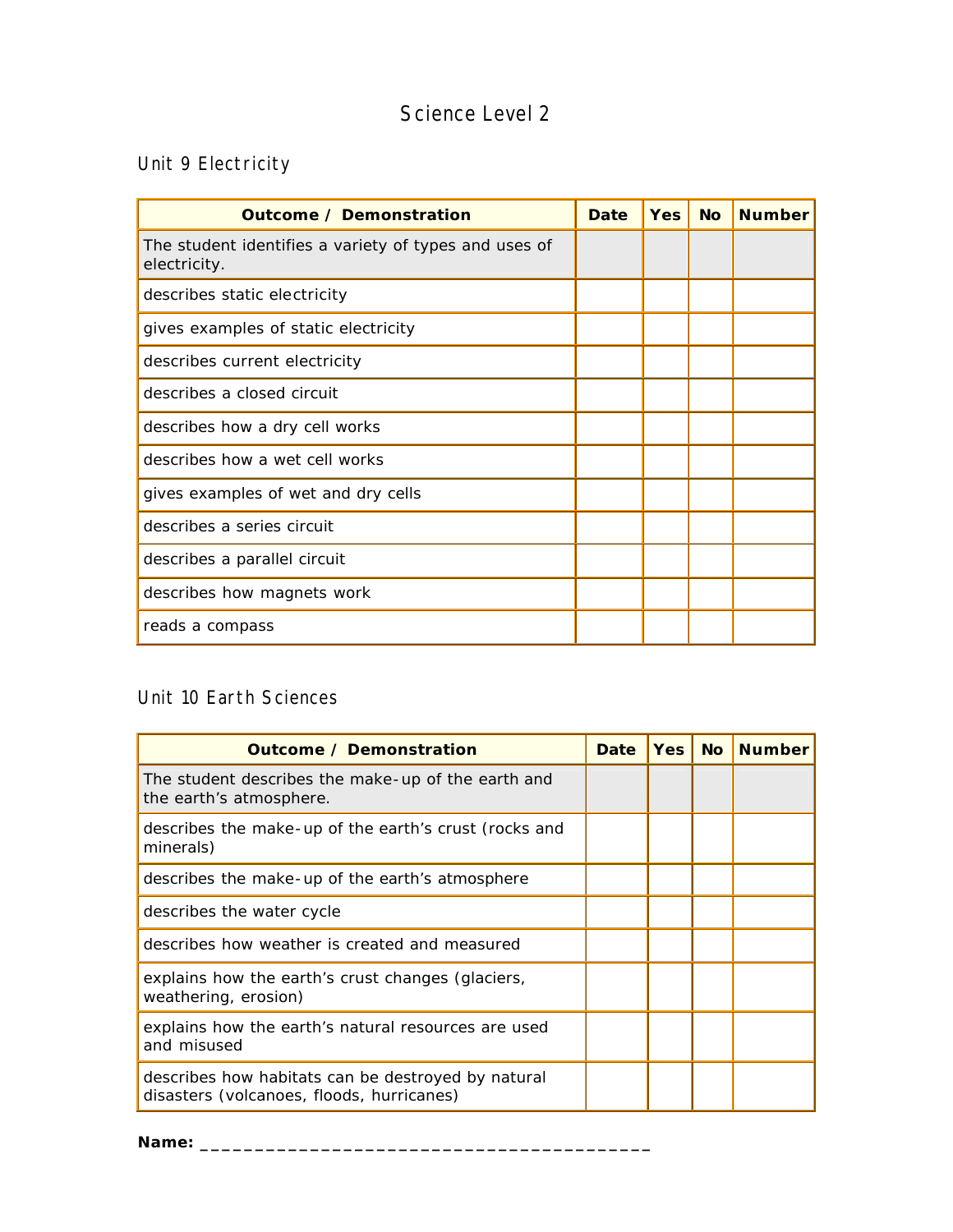#### Unit 11 Environment

| Outcome / Demonstration                                                                                                                                                                     |  | Date   Yes   No   Number |
|---------------------------------------------------------------------------------------------------------------------------------------------------------------------------------------------|--|--------------------------|
| The student is aware of environmental issues and<br>concerns.                                                                                                                               |  |                          |
| describes how habitats can be destroyed by man made<br>(pollution, acid rain, green-house effect, burning of<br>fossil fuels, automobile emissions, strip mining, mercury<br>contamination) |  |                          |
| describes the work of organizations that work to save<br>the environment                                                                                                                    |  |                          |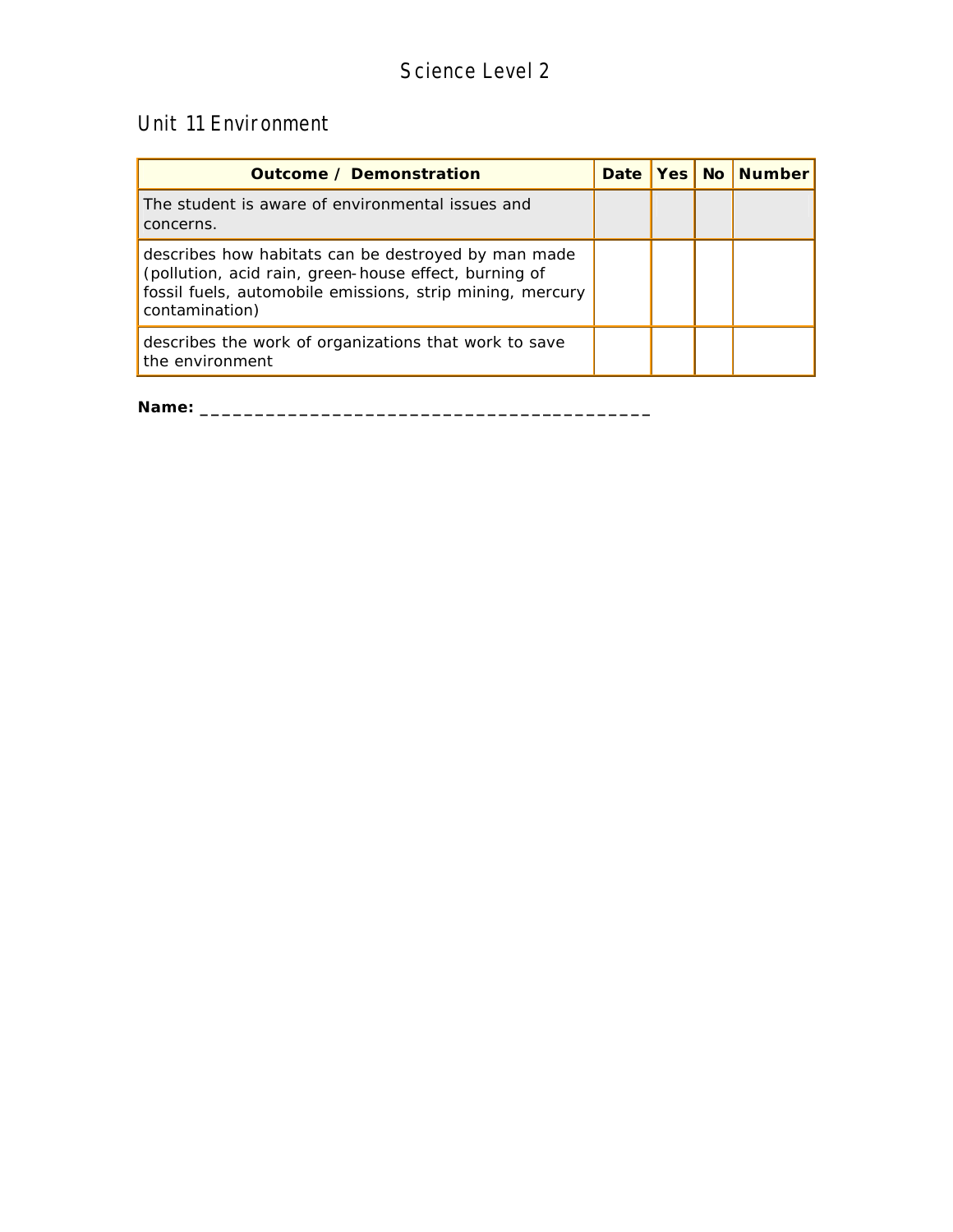# Curriculum Outcomes Level 1

## Human Relations Level 1A & 1B

#### Unit 1 Self-awareness

| <b>Outcome</b>                                                           |  | Date   Yes   No   Number |
|--------------------------------------------------------------------------|--|--------------------------|
| The student is aware of his/her own strengths, talents<br>and abilities. |  |                          |
| The student can set realistic goals.                                     |  |                          |

#### Unit 2 Interpersonal Skills

| Outcome                                                                              | Date | Yes <sub>l</sub> | <b>No</b> | <b>Number</b> |
|--------------------------------------------------------------------------------------|------|------------------|-----------|---------------|
| The student communicates ideas and feelings.                                         |      |                  |           |               |
| The student exhibits positive attitudes and behaviors<br>in a variety of situations. |      |                  |           |               |
| The student builds and maintains relationships.                                      |      |                  |           |               |
| The student makes decisions and solves problems.                                     |      |                  |           |               |

## Unit 3 Healthy Living

| <b>Outcome</b>                                   | <b>Date</b> |  | Yes No Number |
|--------------------------------------------------|-------------|--|---------------|
| The student values a healthy balanced lifestyle. |             |  |               |
| The student is able to live independently.       |             |  |               |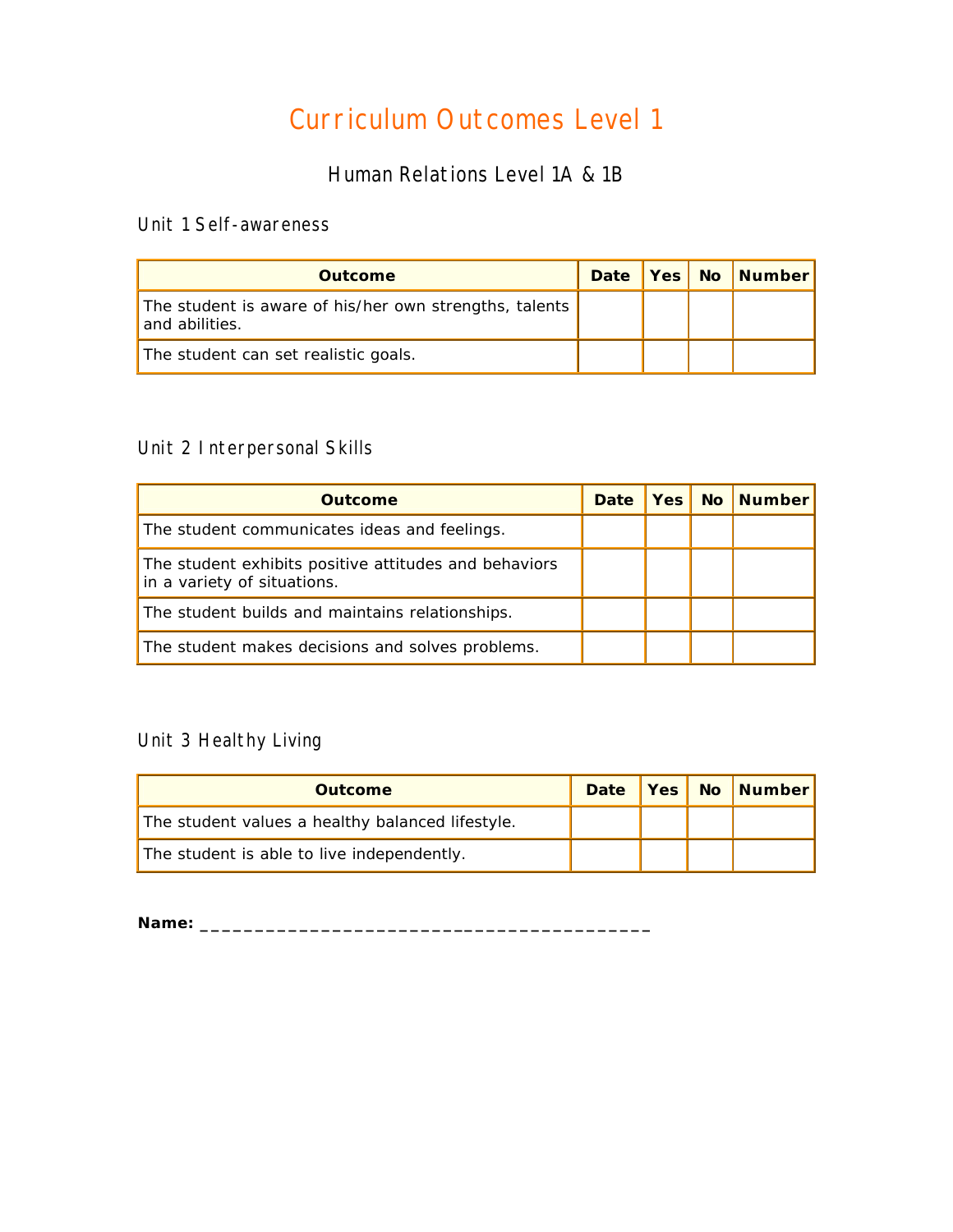# Communications Level 1A & 1B - Unit 1 Reading

| Outcome                                                                                                                       | <b>Date</b> | <b>Yes</b> | No Number |
|-------------------------------------------------------------------------------------------------------------------------------|-------------|------------|-----------|
| Level 1A and 1B The student recognizes and<br>pronounces sight words in a variety of reading<br>activities.                   |             |            |           |
| <b>Level 1A and 1B</b> The student determines the meaning<br>of words based on their use of context.                          |             |            |           |
| <b>Level 1A and 1B</b> The student uses phonetic strategies<br>to decode words.                                               |             |            |           |
| <b>Level 1A and 1B</b> The student constructs meaning<br>from print and non print materials using a variety of<br>strategies. |             |            |           |
| <b>Level 1A and 1B</b> The student reads for information<br>and enjoyment.                                                    |             |            |           |
| <b>Level 1A and 1B</b> The student locates information<br>using a variety of strategies and resources.                        |             |            |           |

## Unit 2 Writing

| <b>Outcome</b>                                                                                                    | <b>Date</b> | Yes   No | <b>Number</b> |
|-------------------------------------------------------------------------------------------------------------------|-------------|----------|---------------|
| <b>Level 1A and 1B</b> The student communicates<br>effectively in writing.                                        |             |          |               |
| <b>Level 1A and 1B</b> The student builds words and<br>changes the structure and meaning of words.                |             |          |               |
| Level 1A and 1B The student incorporates the<br>mechanics of grammar and spelling into his or her own<br>writing. |             |          |               |
| <b>Level 1A and Level 1B</b> The student understands and<br>practices the steps in the process of writing.        |             |          |               |

# Unit 3 Listening and Speaking

| <b>Outcome</b>                                                                |  | Date   Yes   No   Number |
|-------------------------------------------------------------------------------|--|--------------------------|
| Level 1A and 1B The student uses effective listening<br>strategies.           |  |                          |
| Level 1A and 1B The student speaks effectively in a<br>variety of situations. |  |                          |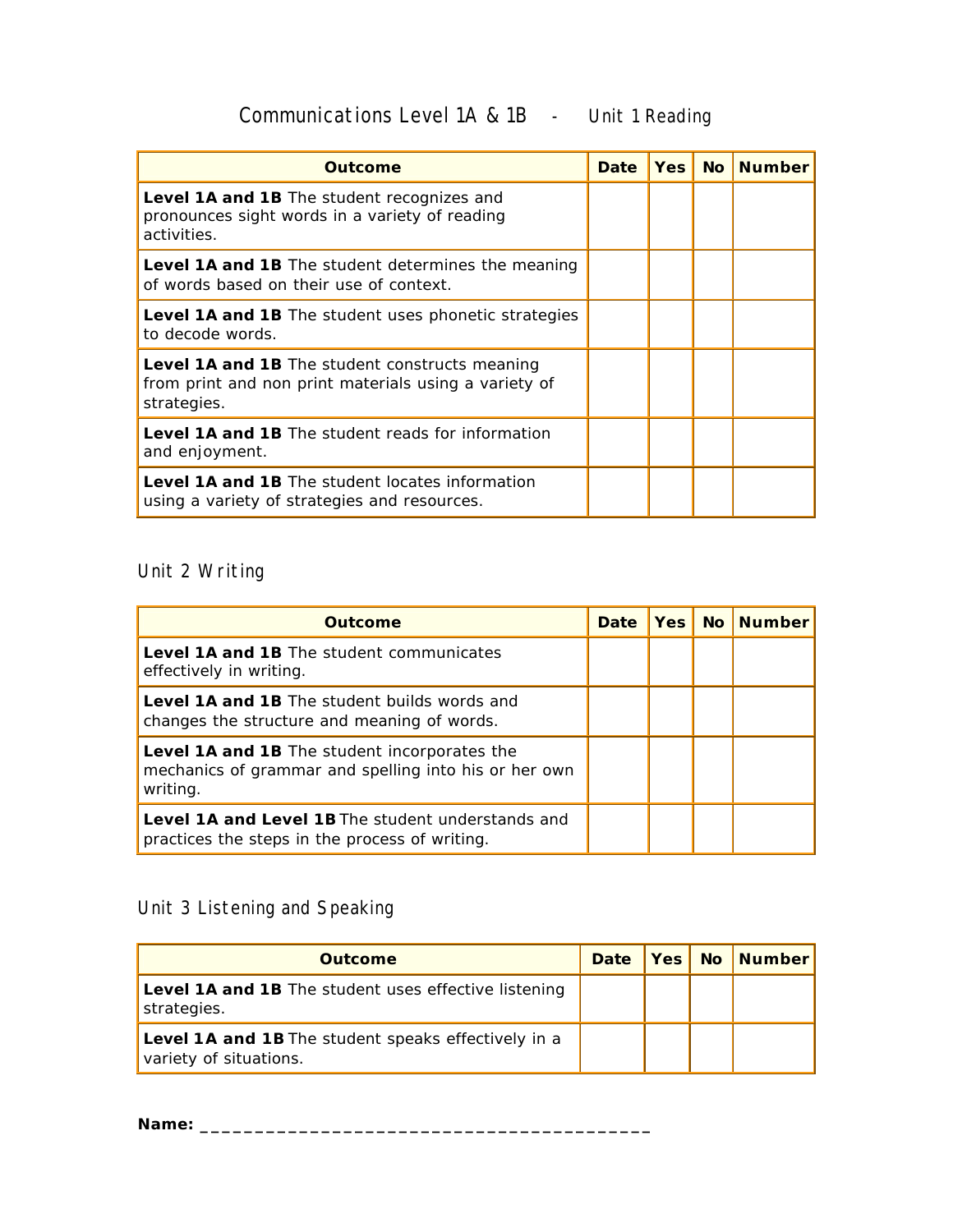| Outcome                                                                                                                         | <b>Date</b> | <b>Yes</b> | <b>No</b> | <b>Number</b> |
|---------------------------------------------------------------------------------------------------------------------------------|-------------|------------|-----------|---------------|
| <b>Level 1A</b> The student adds and subtracts whole<br>numbers as a foundation for more advanced<br>mathematical concepts.     |             |            |           |               |
| Level 1A The student applies addition and subtraction<br>of whole numbers to real-life problems.                                |             |            |           |               |
| <b>Level 1B</b> The student adds and subtracts whole<br>numbers as a foundation for more advanced<br>mathematical concepts.     |             |            |           |               |
| <b>Level 1B</b> The student multiplies and divides whole<br>numbers as a foundation for more advanced<br>mathematical concepts. |             |            |           |               |
| Level 1B The student applies addition, subtraction,<br>multiplication and division of whole numbers to real life<br>problems.   |             |            |           |               |

#### Unit 2 Calculators

| <b>Outcome</b>                                                                                                                            |  | Date Yes No Number |
|-------------------------------------------------------------------------------------------------------------------------------------------|--|--------------------|
| Level 1B The student uses a calculator to verify<br>answers to basic operations in addition, subtraction,<br>multiplication and division. |  |                    |

#### Unit 3 Measurement

| <b>Outcome</b>                                                                                         |  | Date Yes No Number |
|--------------------------------------------------------------------------------------------------------|--|--------------------|
| <b>Level 1A and 1B</b> The student uses common<br>measuring tools to perform basic linear measurement. |  |                    |

## Unit 4 Geometric Shapes

| <b>Outcome</b>                                                                | <b>Date</b> | <b>Yes</b> No | <b>Number</b> |
|-------------------------------------------------------------------------------|-------------|---------------|---------------|
| Level 1A and 1B The student compares liquids and<br>solids.                   |             |               |               |
| Level 1A The student recognizes basic two-<br>dimensional geometric shapes.   |             |               |               |
| Level 1B The student recognizes basic three-<br>dimensional geometric shapes. |             |               |               |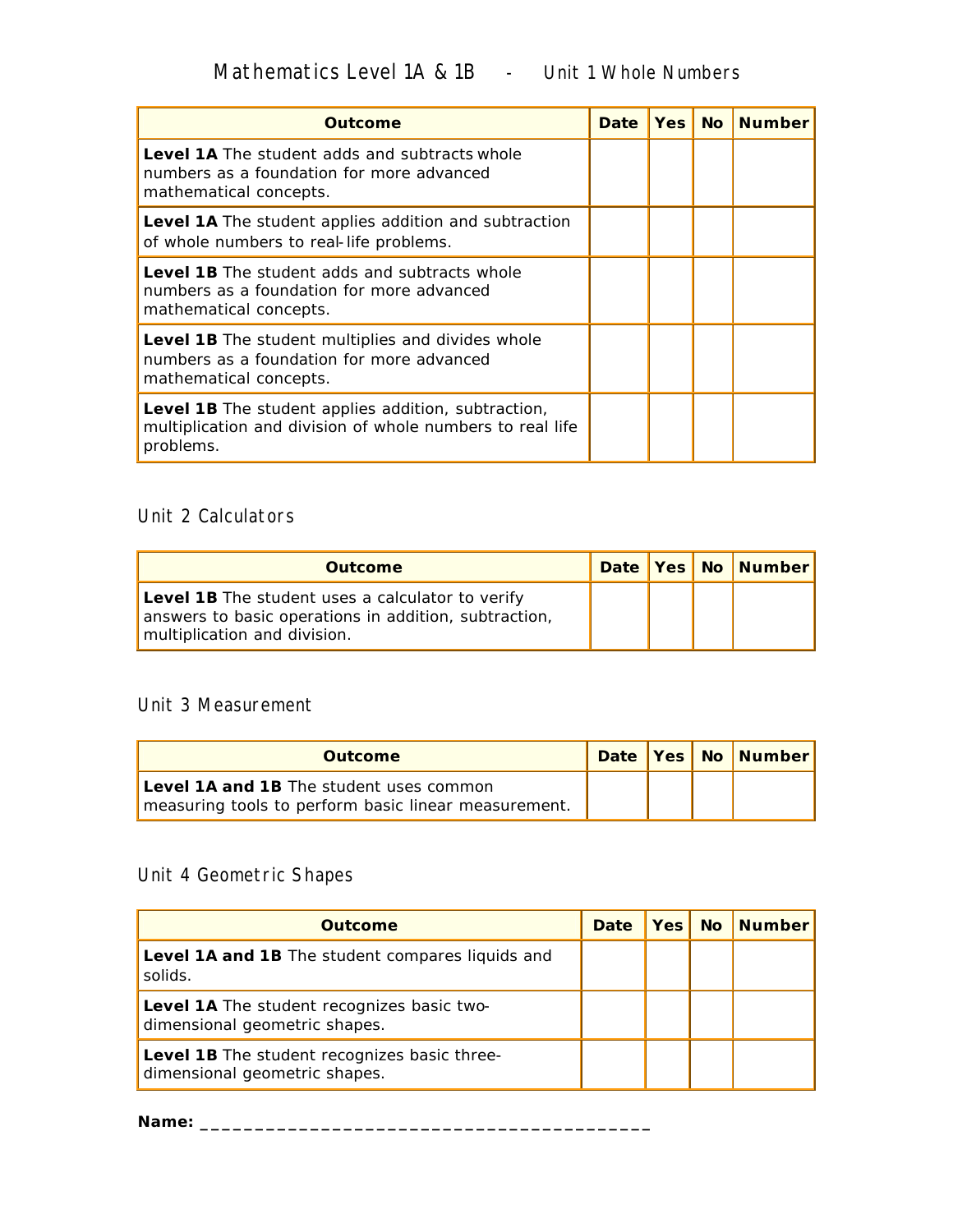# Curriculum Outcomes Level 2

Human Relations Level 2

#### Unit 1 Self-Awareness

| <b>Outcome</b>                                                           | Date |  | <b>Yes No Number</b> |
|--------------------------------------------------------------------------|------|--|----------------------|
| The student is aware of his/her own strengths, talents<br>and abilities. |      |  |                      |
| The student sets realistic goals.                                        |      |  |                      |

#### Unit 2 Interpersonal Skills

| <b>Outcome</b>                                            | Date |  | <b>Yes No Number</b> |
|-----------------------------------------------------------|------|--|----------------------|
| The student uses a systematic problem solving<br>process. |      |  |                      |
| The student applies conflict resolution methods.          |      |  |                      |

## Unit 3 A Healthy Lifestyle

| <b>Outcome</b>                                                                 | Date |  | <b>Yes No Number</b> |
|--------------------------------------------------------------------------------|------|--|----------------------|
| The student recognizes the characteristics of a healthy<br>balanced lifestyle. |      |  |                      |
| The student exhibits positive behaviors in a variety of<br>situations.         |      |  |                      |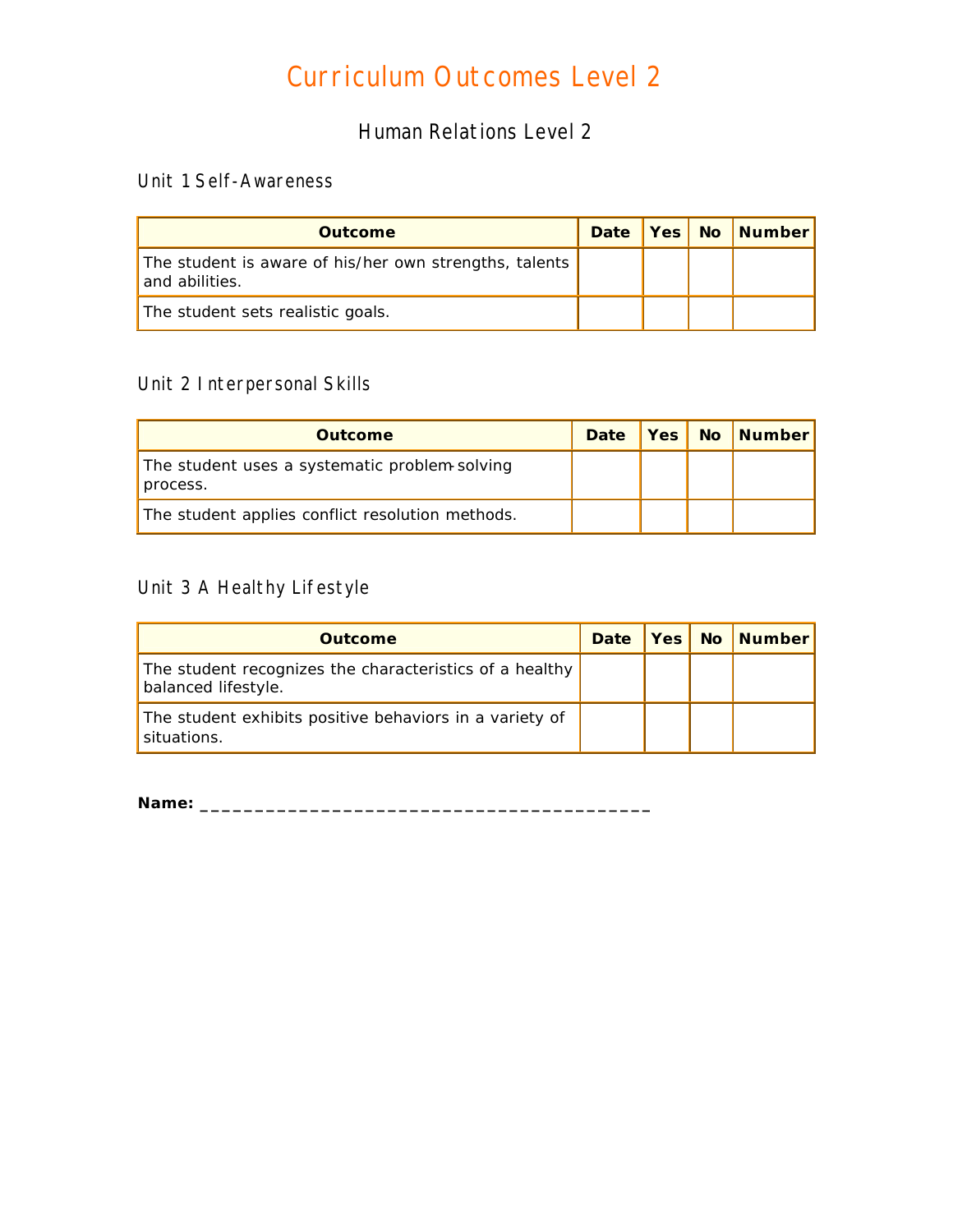## Unit 1 Research, Test-Taking and Study Skills

| Outcome                                                                                | Date | Yes I | <b>No</b> | <b>Number</b> |
|----------------------------------------------------------------------------------------|------|-------|-----------|---------------|
| The student identifies, locates and uses the parts of a<br>book.                       |      |       |           |               |
| The student identifies and uses a variety of general<br>reference books and materials. |      |       |           |               |
| The student identifies and uses a variety of research<br>tools and strategies.         |      |       |           |               |
| The student uses a variety of test-taking skills.                                      |      |       |           |               |
| The student uses a variety of study skills.                                            |      |       |           |               |

## Unit 2 Listening and Speaking

| <b>Outcome</b>                                                  | <b>Date</b> |  | Yes No Number |
|-----------------------------------------------------------------|-------------|--|---------------|
| The student uses listening strategies.                          |             |  |               |
| The student effectively expresses ideas and opinions<br>orally. |             |  |               |

#### Unit 3 Reading

| Outcome                                                                                                               | <b>Date</b> | Yes | No Number |
|-----------------------------------------------------------------------------------------------------------------------|-------------|-----|-----------|
| The student reads a variety of print material for<br>different purposes.                                              |             |     |           |
| The student analyzes and appreciates the various<br>forms of literature (short stories, poetry, novels and<br>plays). |             |     |           |
| The student uses critical thinking skills to understand a<br>variety of print materials.                              |             |     |           |
| The student increases his or her reading skills.                                                                      |             |     |           |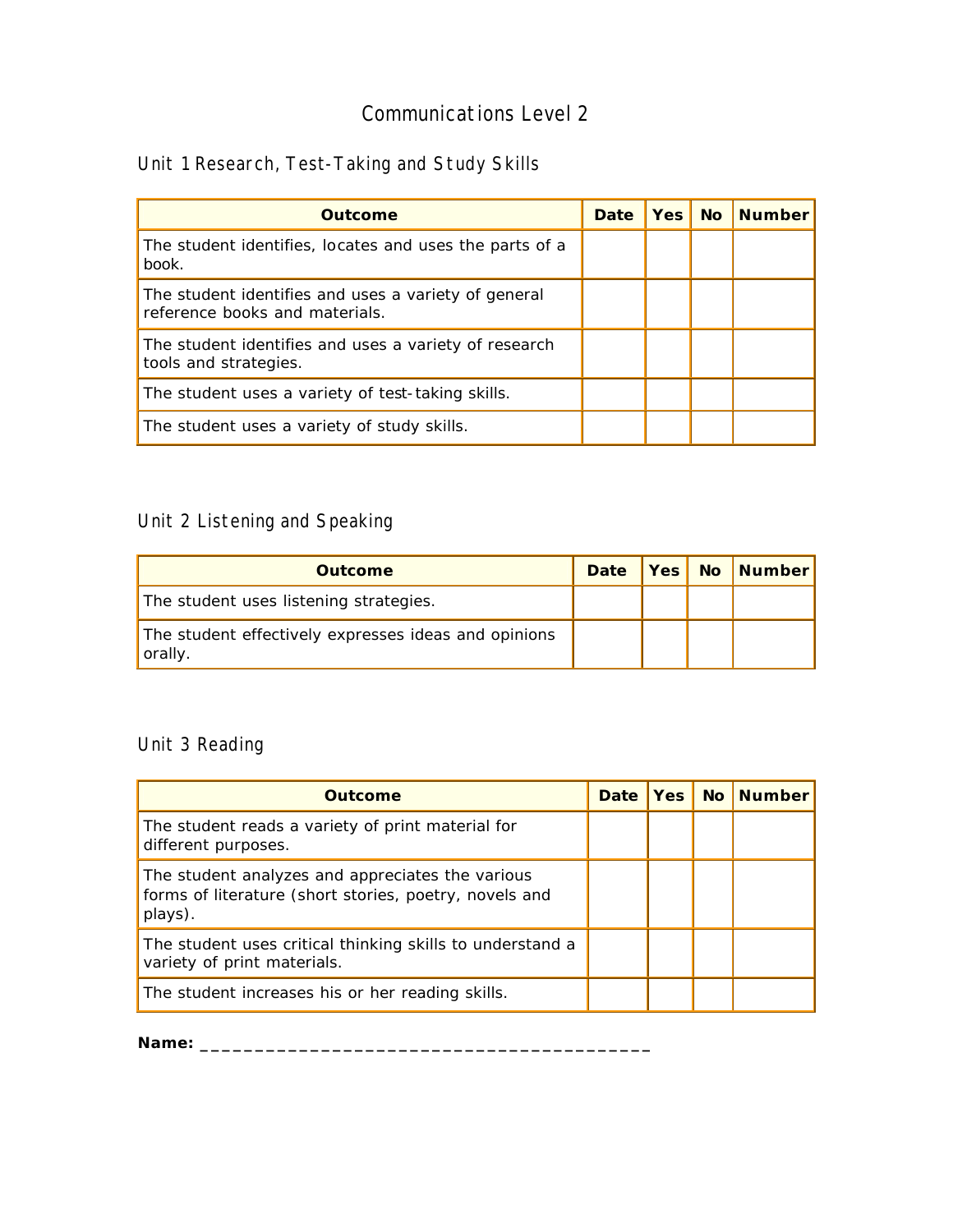## Unit 4 Writing

| Outcome                                                                               | Date | Yes I | <b>No</b> | <b>Number</b> |
|---------------------------------------------------------------------------------------|------|-------|-----------|---------------|
| The student effectively expresses his or her ideas in<br>writing.                     |      |       |           |               |
| The student can incorporate the mechanics of spelling<br>into his or her own writing. |      |       |           |               |
| The student incorporates the mechanics of grammar<br>into his or her own writing.     |      |       |           |               |
| The student uses the steps in the process of writing.                                 |      |       |           |               |
| The student uses writing in a variety of ways and for a<br>variety of purposes.       |      |       |           |               |
| The student evaluates the effectiveness of his or her<br>own and other's writing.     |      |       |           |               |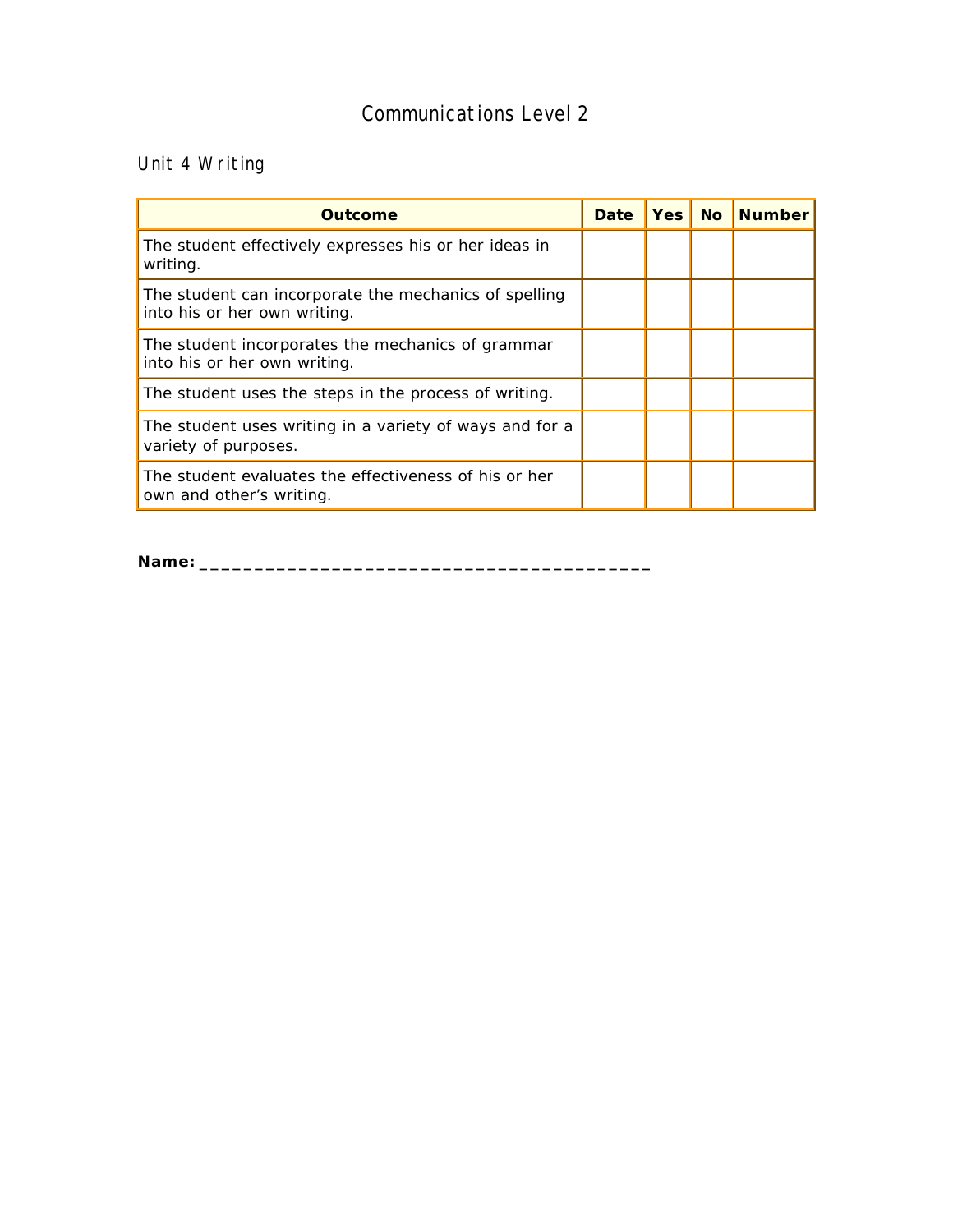## Mathematics Level 2

| Outcome                                                                                         | <b>Date</b> | <b>Yes</b> | <b>No</b> | <b>Number</b> |
|-------------------------------------------------------------------------------------------------|-------------|------------|-----------|---------------|
| The student uses whole numbers as a foundation for<br>more advanced mathematical concepts.      |             |            |           |               |
| The student uses a calculator to solve problems and<br>check calculations.                      |             |            |           |               |
| The student uses fractional numbers as a foundation<br>for more advanced mathematical concepts. |             |            |           |               |
| The student uses decimal numbers as a foundation for<br>more advanced mathematical concepts.    |             |            |           |               |
| The student uses percentages to solve practical<br>problems.                                    |             |            |           |               |
| The student uses ratio and proportion to solve practical<br>problems.                           |             |            |           |               |
| The student uses imperial and metric measurement.                                               |             |            |           |               |
| The student finds the perimeter and area of triangles,<br>squares, rectangles and circles.      |             |            |           |               |
| The student finds the volume of rectangles, solids,<br>cubes, and cylinders.                    |             |            |           |               |
| The student interprets tables, graphs and charts.                                               |             |            |           |               |
| The student carries out money transactions found in<br>everyday life.                           |             |            |           |               |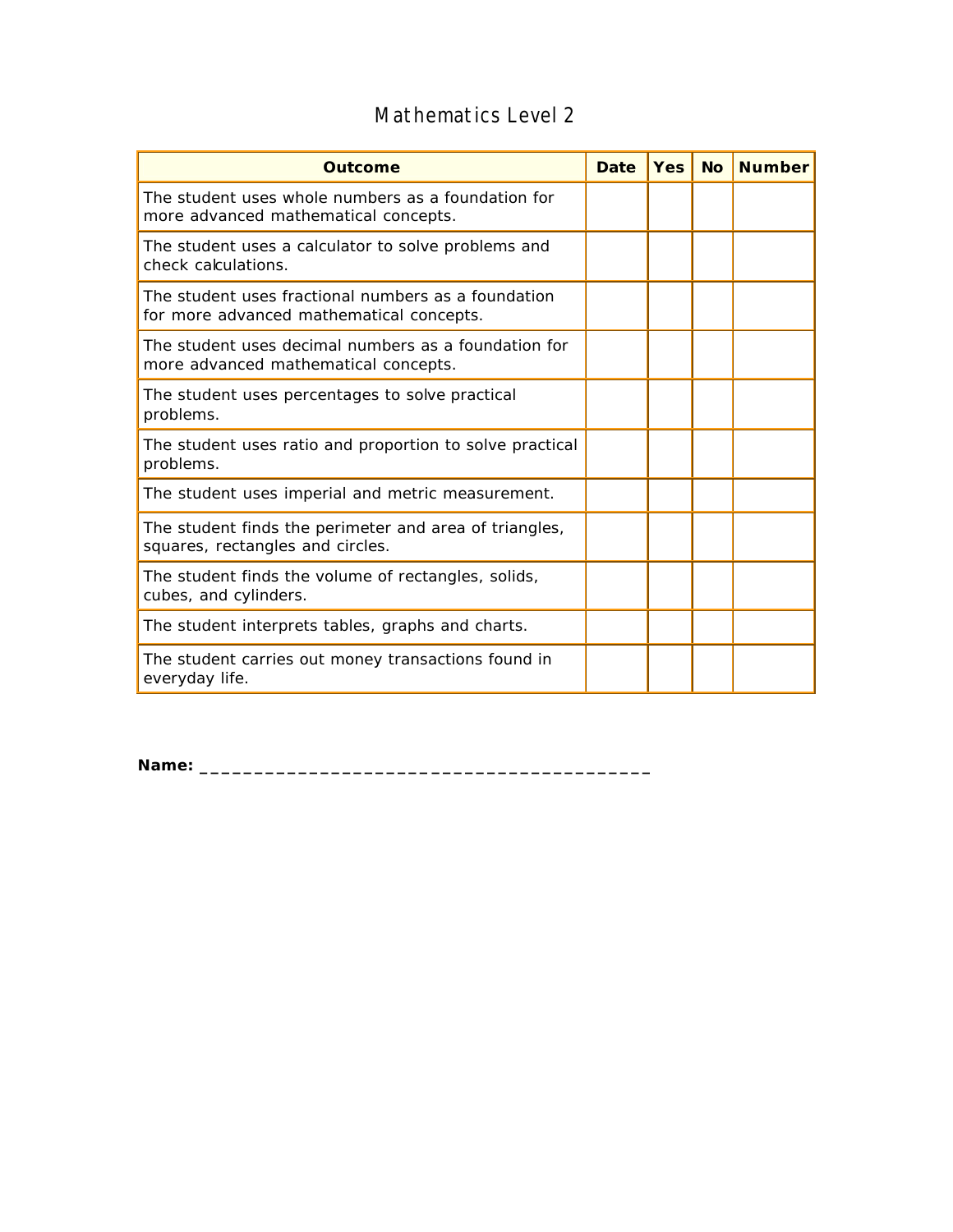## Science Level 2 - Unit 1 - Science In Our Lives

| <b>Outcome</b>                                                      |  | Date   Yes   No   Number |
|---------------------------------------------------------------------|--|--------------------------|
| The student recognizes the effect of science on his or<br>her life. |  |                          |

#### Unit 2 The Scientific Method

| <b>Outcome</b>                                               | Date |  | Yes No Number |
|--------------------------------------------------------------|------|--|---------------|
| The student uses the scientific method to solve<br>problems. |      |  |               |

#### Unit 3 The Cell

| <b>Outcome</b>                                                                               |  | Date   Yes   No   Number |
|----------------------------------------------------------------------------------------------|--|--------------------------|
| The student describes the basic unit of life and its<br>importance to plant and animal life. |  |                          |

#### Unit 4 Plants

| <b>Outcome</b>                                                                               |  | Date   Yes   No   Number |
|----------------------------------------------------------------------------------------------|--|--------------------------|
| The student describes and evaluates the contribution<br>of green plants to his or her world. |  |                          |

#### Unit 5 Animals

| <b>Outcome</b>                                                                          |  | Date   Yes   No   Number |
|-----------------------------------------------------------------------------------------|--|--------------------------|
| The student describes and evaluates the contribution<br>of animals to his or her world. |  |                          |

#### Unit 6 Matter

| <b>Outcome</b>                                                  |  | Date   Yes   No   Number |
|-----------------------------------------------------------------|--|--------------------------|
| The student explains how matter makes up his or her<br>' world. |  |                          |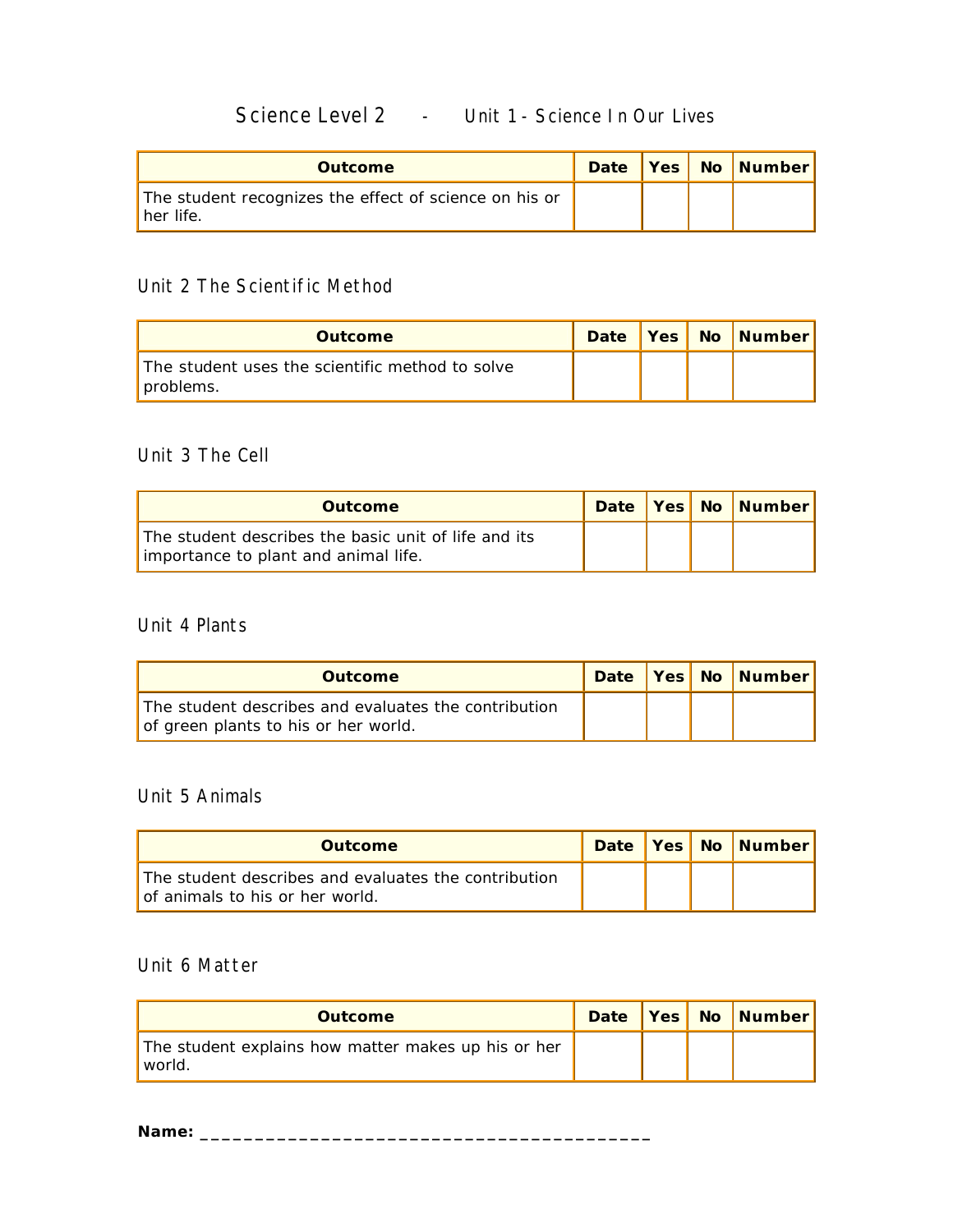#### Unit 7 Work, Force and Machines

| <b>Outcome</b>                                                    |  | Date Yes No Number |
|-------------------------------------------------------------------|--|--------------------|
| The student explains how simple machines can make<br>work easier. |  |                    |

## Unit 8 Energy

| <b>Outcome</b>                                                               |  | Date   Yes   No   Number |
|------------------------------------------------------------------------------|--|--------------------------|
| The student identifies and describes the uses of<br>energy in his/her world. |  |                          |

#### Unit 9 Electricity

| <b>Outcome</b>                                                        |  | Date Yes No Number |
|-----------------------------------------------------------------------|--|--------------------|
| The student identifies a variety of types and uses of<br>electricity. |  |                    |

#### Unit 10 Earth Sciences

| <b>Outcome</b>                                                                |  | Date   Yes   No   Number |
|-------------------------------------------------------------------------------|--|--------------------------|
| The student describes the make up of the earth and<br>the earth's atmosphere. |  |                          |

#### Unit 11 Environment

| <b>Outcome</b>                                                  |  | Date   Yes   No   Number |
|-----------------------------------------------------------------|--|--------------------------|
| The student is aware of environmental issues and<br>l concerns. |  |                          |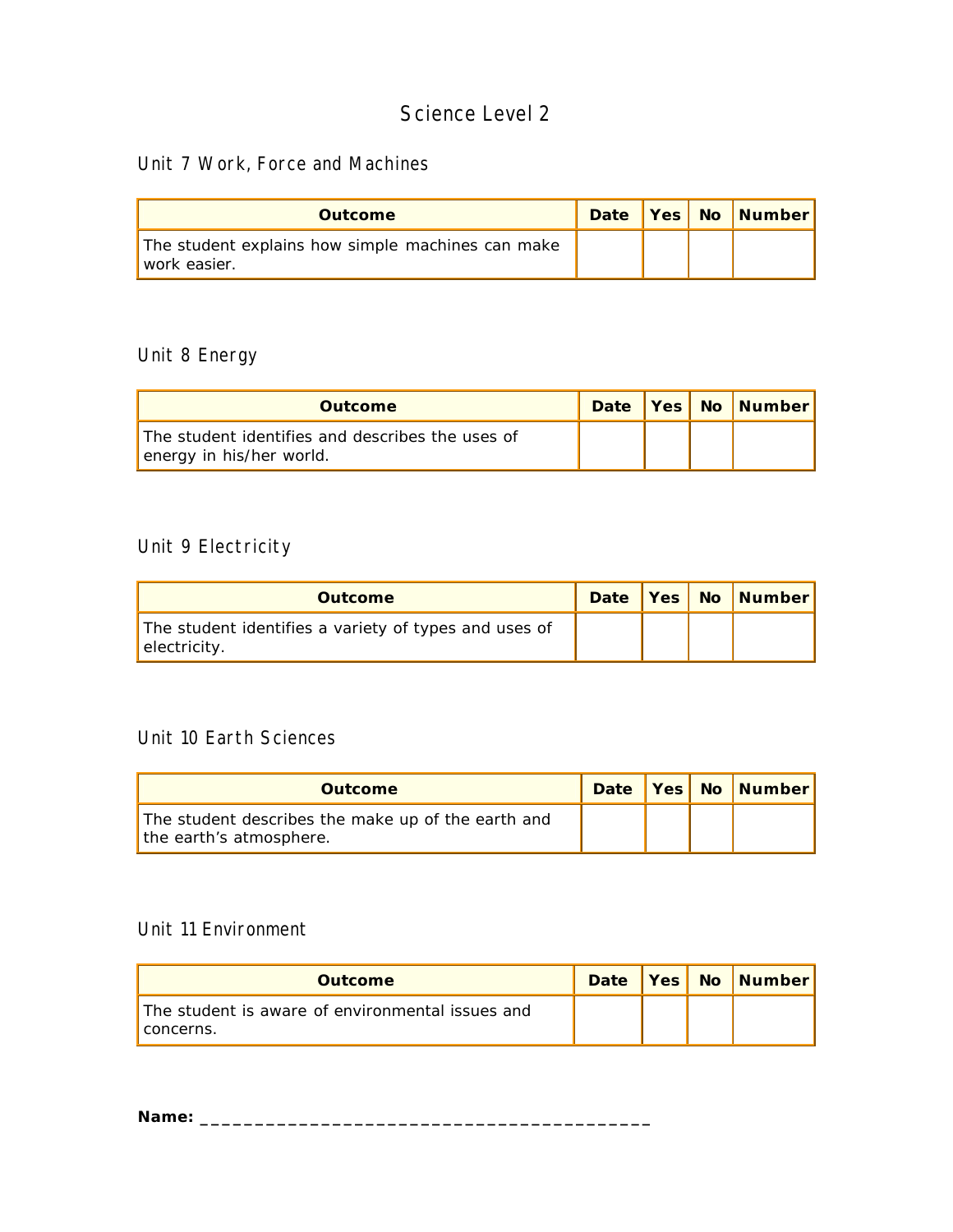# Section 3 Learner Portfolio Forms

#### Forms

Forms in lists 1 and 2 of the forms section are found in the following pages and might be helpful to students and instructors as they develop the learner portfolio. Forms in lists 3 to 6 are not included here but are useful forms found in the ALP, the Assessment Guide, which complements the ALP and Enhancing Human Relations: A Facilitator's Manual, which assists in the implementation of the Human Relations portion of the curriculum. Please browse through these manuals for more ideas.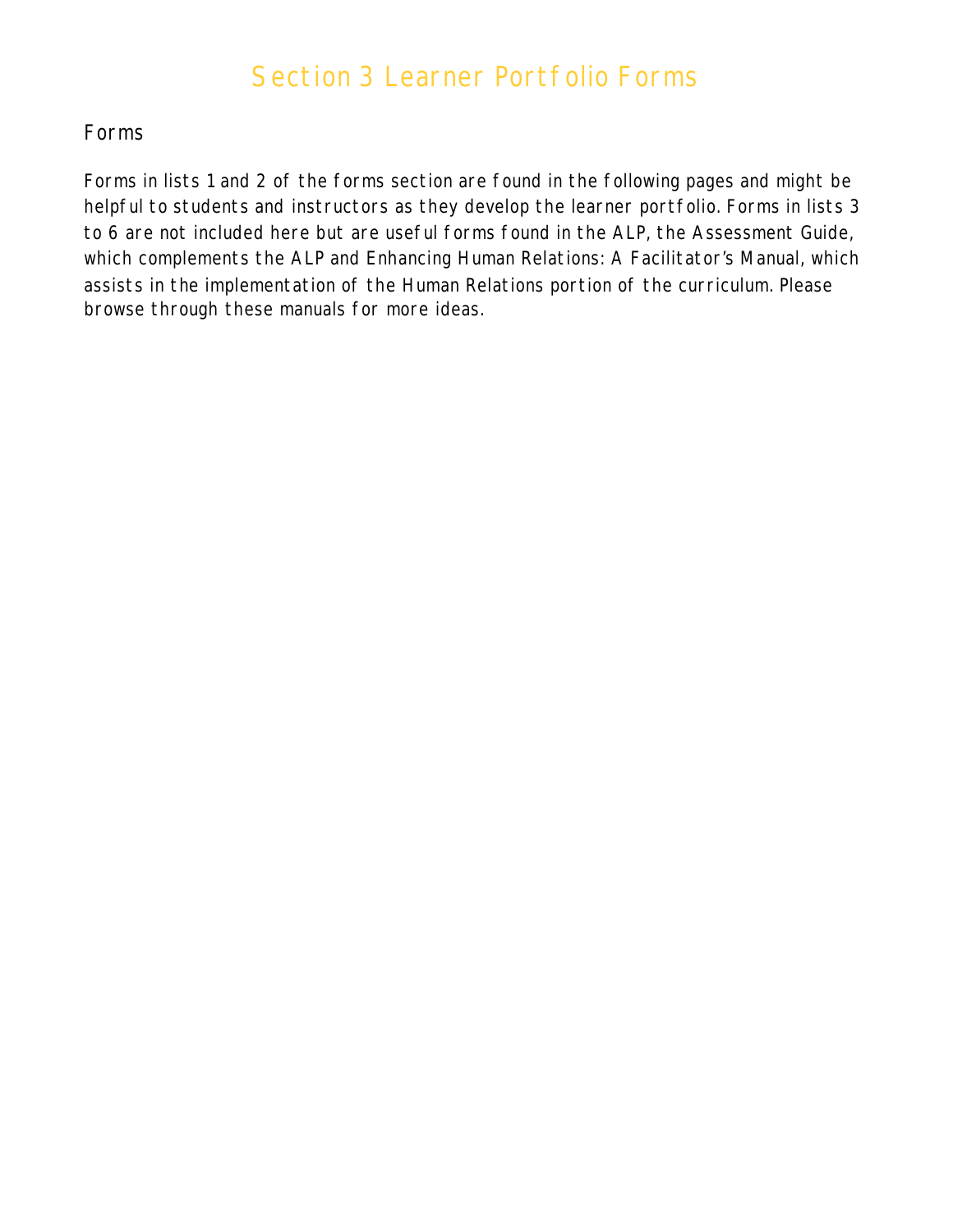| 1. Documenting Student Success                                                                                                                                                                                 | 2. Portfolio Workshop Jo-Ann                                                                                                                                                                                                                                                      |
|----------------------------------------------------------------------------------------------------------------------------------------------------------------------------------------------------------------|-----------------------------------------------------------------------------------------------------------------------------------------------------------------------------------------------------------------------------------------------------------------------------------|
| Learner's Portfolio Cover Sheet(2)                                                                                                                                                                             | Campbell                                                                                                                                                                                                                                                                          |
| <b>Process Section</b>                                                                                                                                                                                         | Portfolio Cover Sheet                                                                                                                                                                                                                                                             |
| <b>Product Section</b>                                                                                                                                                                                         | Goals List (2)                                                                                                                                                                                                                                                                    |
| <b>Conferencing Tips For Instructors</b>                                                                                                                                                                       | Why I Chose This Work 1                                                                                                                                                                                                                                                           |
| Simple Conference Form                                                                                                                                                                                         | Why I Chose This Work 2                                                                                                                                                                                                                                                           |
| <b>Encouraging Student Self Reflection</b>                                                                                                                                                                     | My Best Work                                                                                                                                                                                                                                                                      |
| <b>Reflecting on a Goal</b>                                                                                                                                                                                    | <b>Bi-Weekly Evaluation Sheet</b>                                                                                                                                                                                                                                                 |
| <b>Inventory Approach To Goal Setting</b>                                                                                                                                                                      | <b>Monthly Evaluation Sheet</b>                                                                                                                                                                                                                                                   |
| The Goal Path                                                                                                                                                                                                  | <b>Final Reflection</b>                                                                                                                                                                                                                                                           |
| 3. ALP (Writing)                                                                                                                                                                                               | 4. ALP (Human Relations)                                                                                                                                                                                                                                                          |
| <b>Writing Progress</b>                                                                                                                                                                                        | What Is My Attitude?                                                                                                                                                                                                                                                              |
| <b>Assessment For A Presentation</b>                                                                                                                                                                           | <b>Values Checklist</b>                                                                                                                                                                                                                                                           |
| Paragraph Scoring Rubric                                                                                                                                                                                       | Your Actions Speak Louder Than Words                                                                                                                                                                                                                                              |
| Using a Message Form                                                                                                                                                                                           | How Well Do You Assert Yourself                                                                                                                                                                                                                                                   |
| Party Invitation                                                                                                                                                                                               | What Skills Do I Have?                                                                                                                                                                                                                                                            |
| <b>Book Report</b>                                                                                                                                                                                             | <b>Housing Skills</b>                                                                                                                                                                                                                                                             |
| <b>Reading Response Journal</b>                                                                                                                                                                                | My Action Plan                                                                                                                                                                                                                                                                    |
| 5. Assessment Guide<br>Performance Task Assessment<br><b>Math Self-Assessment</b><br>Self-Assessment of a Project<br>Double Entry Journal<br><b>Group Self-Rating Scale</b><br><b>Critical Thinking Skills</b> | 6. Enhancing Human Relations<br><b>Human Relations Check List</b><br>Ten Commandments of Human<br><b>Relations</b><br><b>Flower Power</b><br>Self-Awareness Questions<br>This is Me<br>Assess Your Own Level of Self Esteem<br><b>Values Survey</b><br><b>Achieving Our Goals</b> |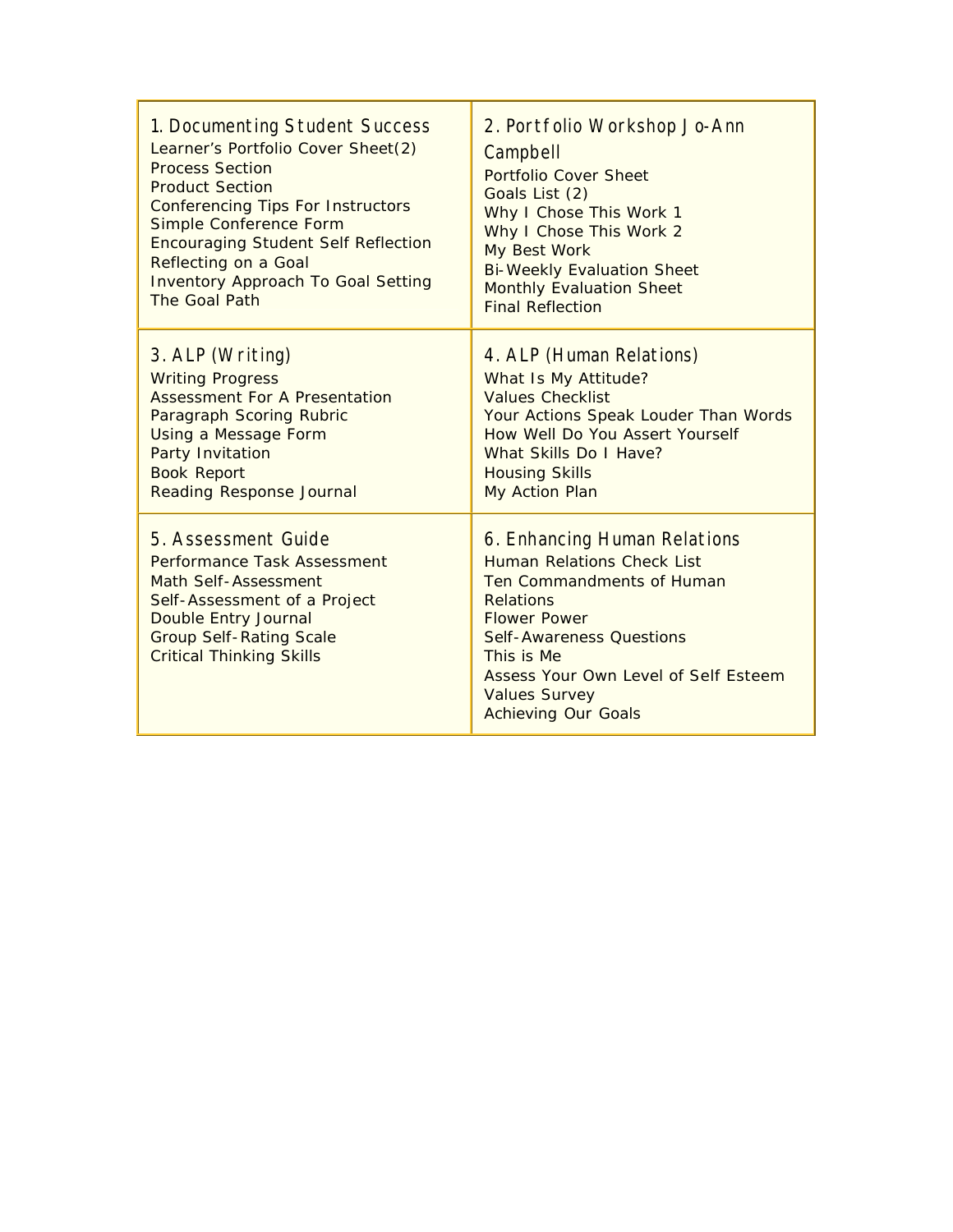# **Learner Portfolio**

| Name:    |
|----------|
| Date:    |
| Program: |
| Level I: |

Human Relations Communications

Math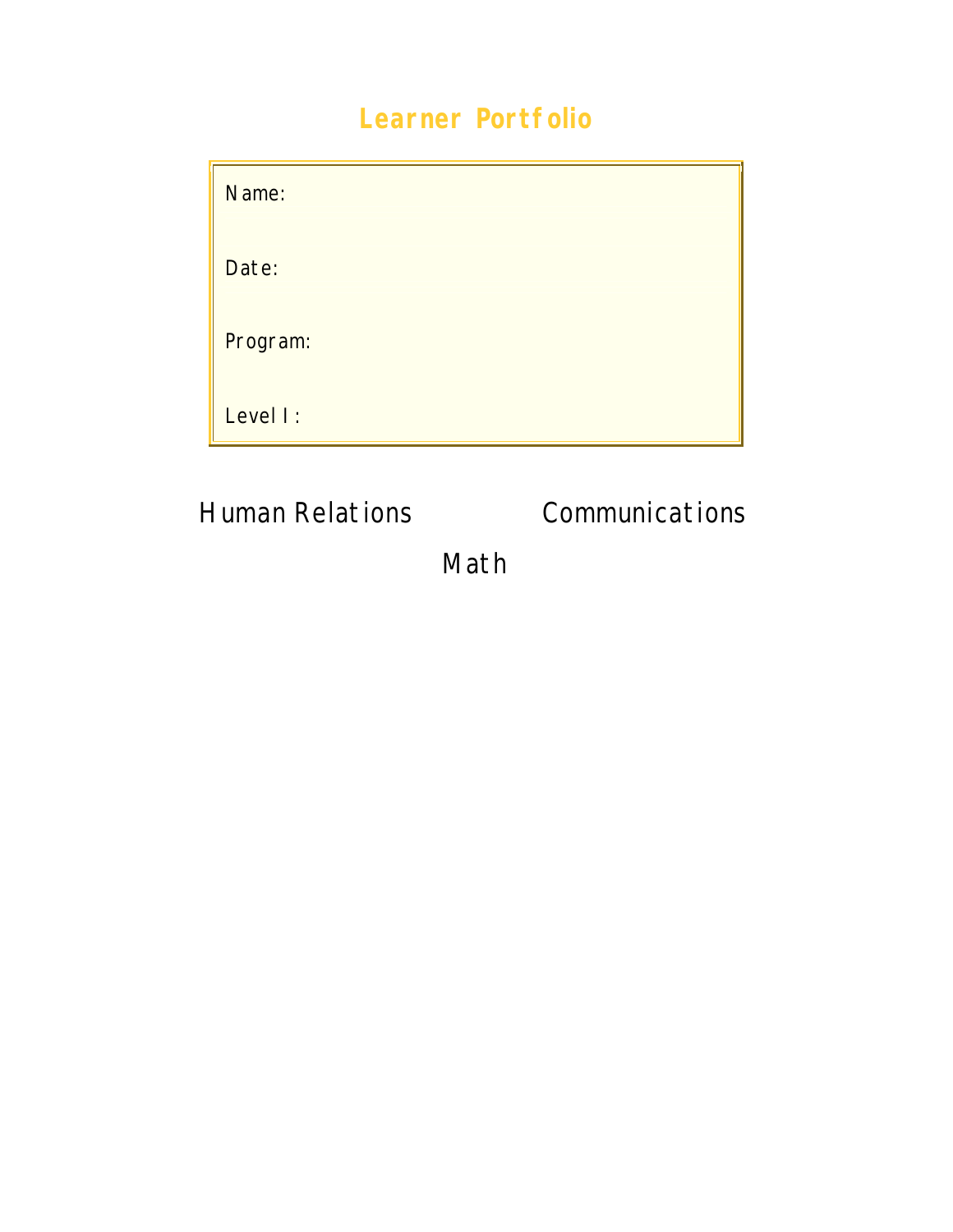# **Learner Portfolio**

| Name:     |  |
|-----------|--|
| Date:     |  |
| Program:  |  |
| Level II: |  |

Human Relations Communications

Math Science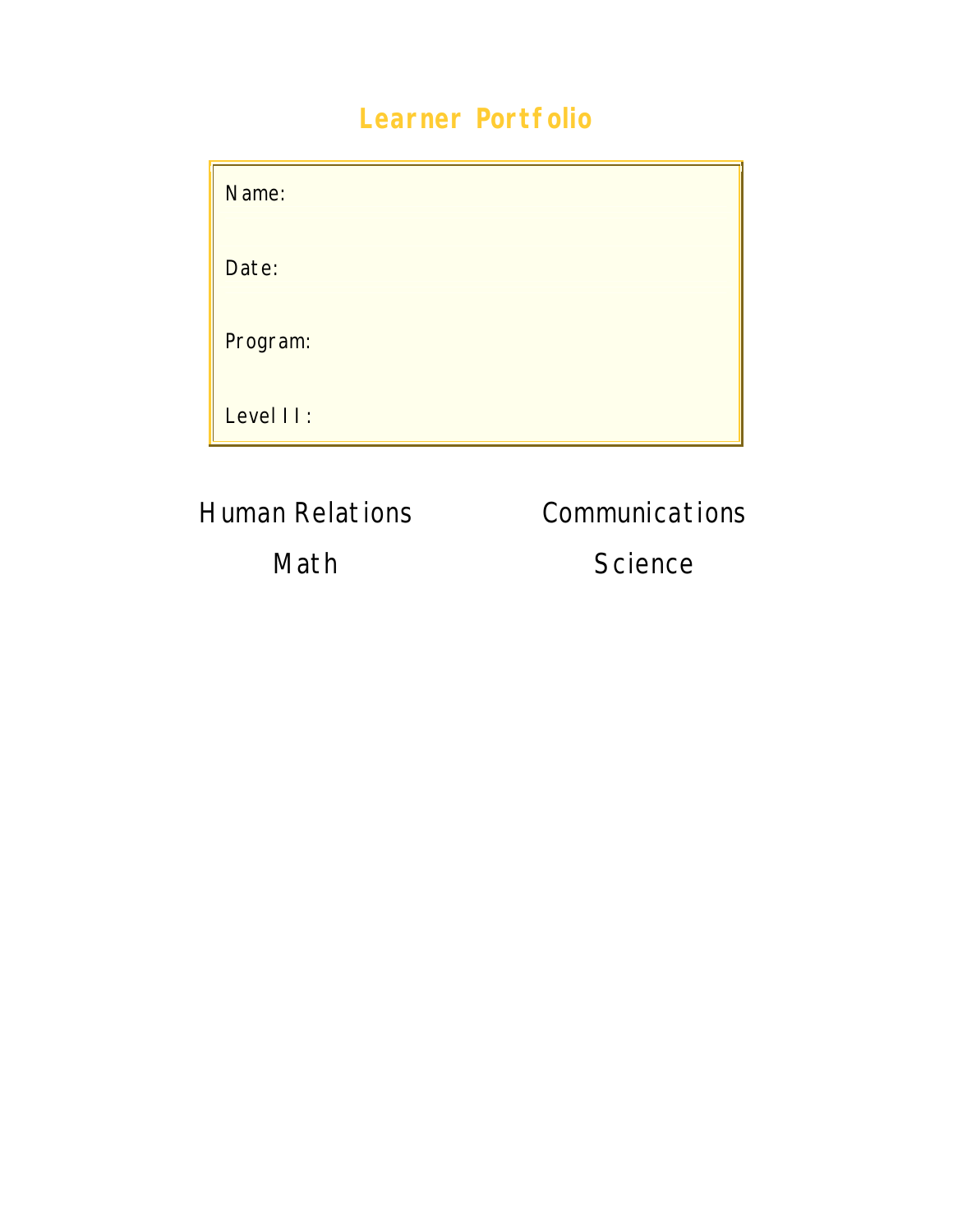**Learner Portfolio Process Section**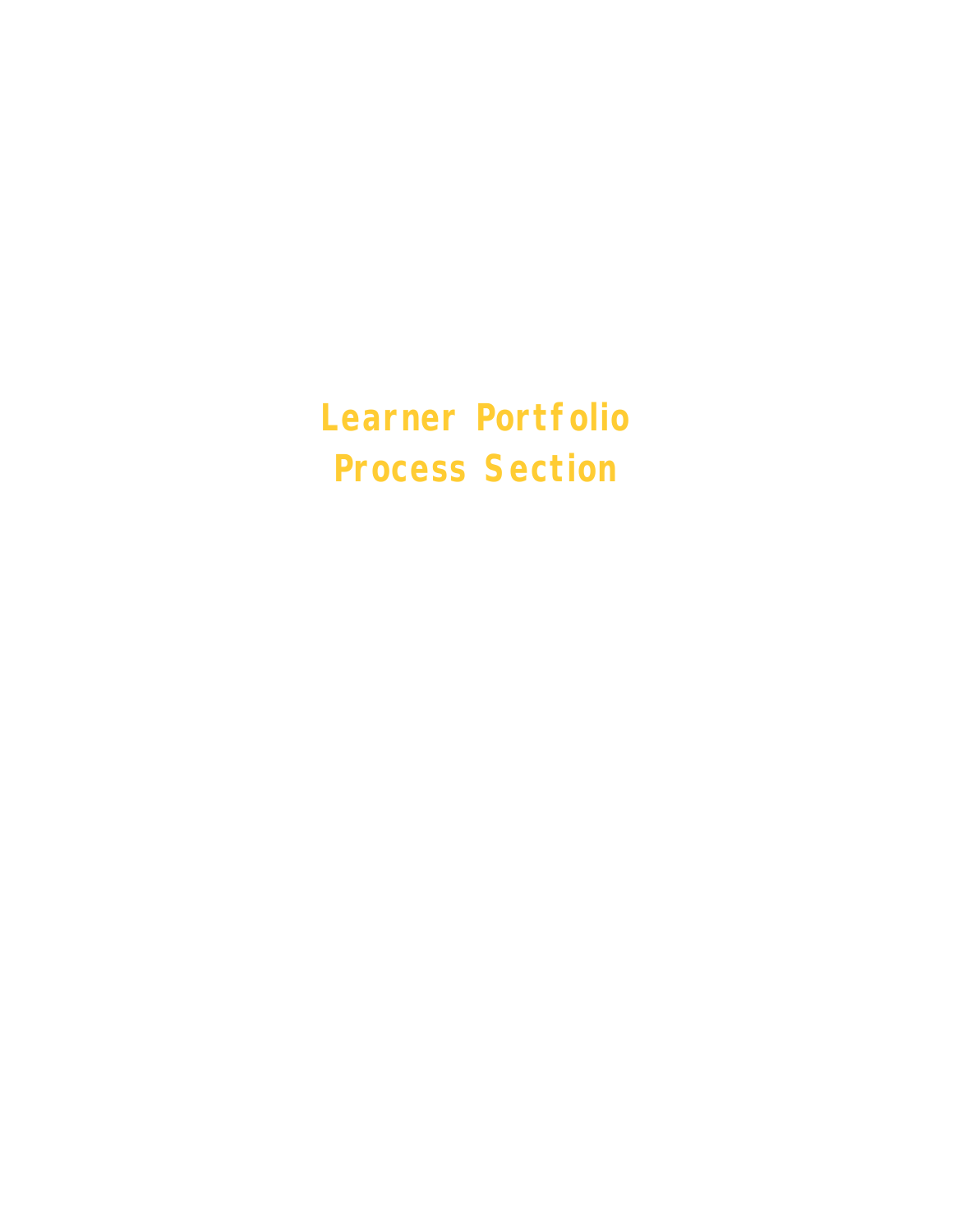**Learner Portfolio Product Section**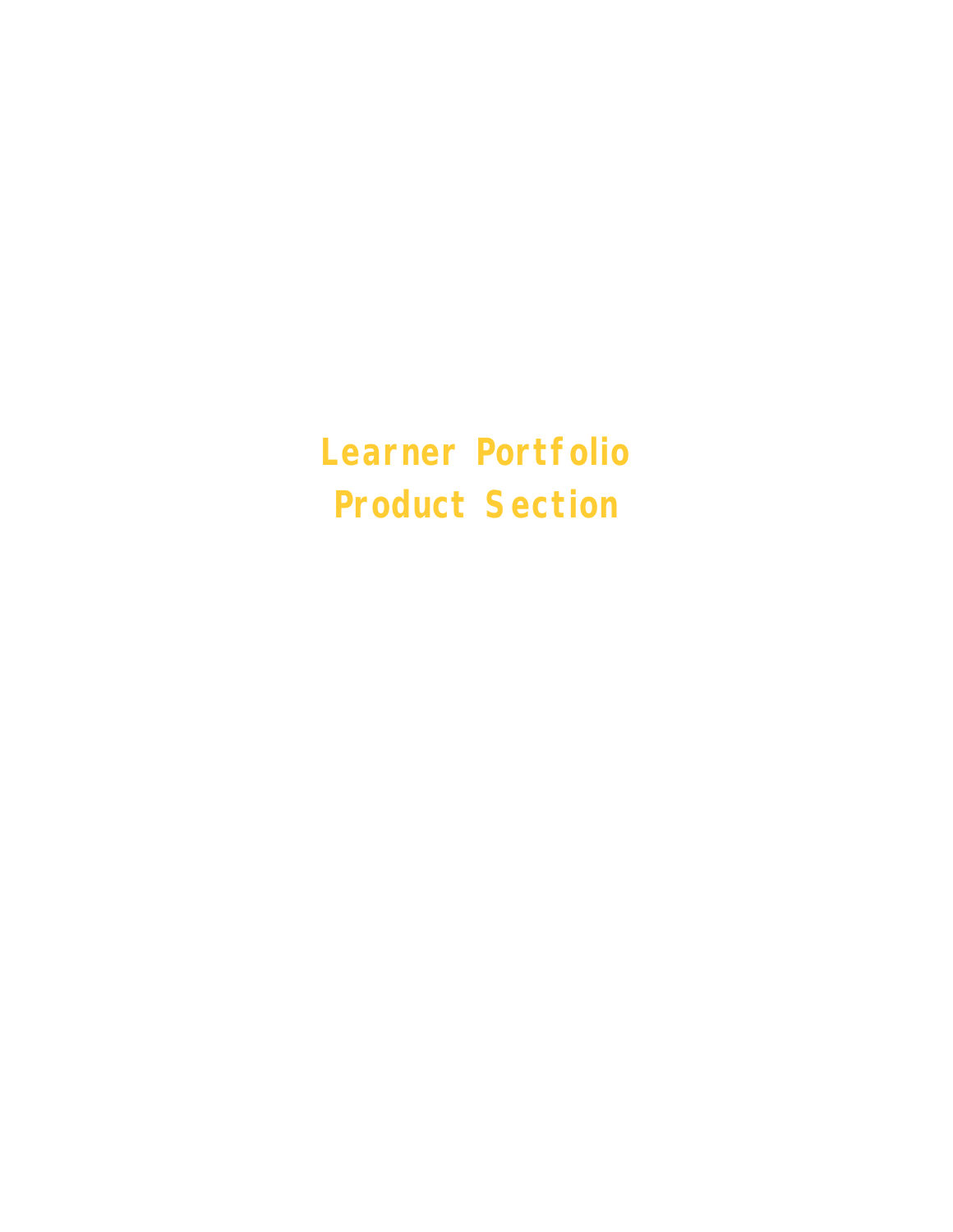## Conferencing Tips For Instructors

- Set a revolving schedule for conferencing with students, small groups or the whole class.
- Conferencing is a time to establish trust, so be informal.
- Encourage students to discuss their own observations about their learning.
- Establish an agenda based on needs identified in the portfolio.
- Work on a limited number of topics at once.
- Encourage decision making by creating a risk-taking environment.
- Be positive by trying to provide suggestions for learning.
- Show students what they are doing well.
- Model critical-thinking and decision-making skills.
- Don't do all the talking; model good listening skills.
- Encourage students to reflect on their learning before the conference.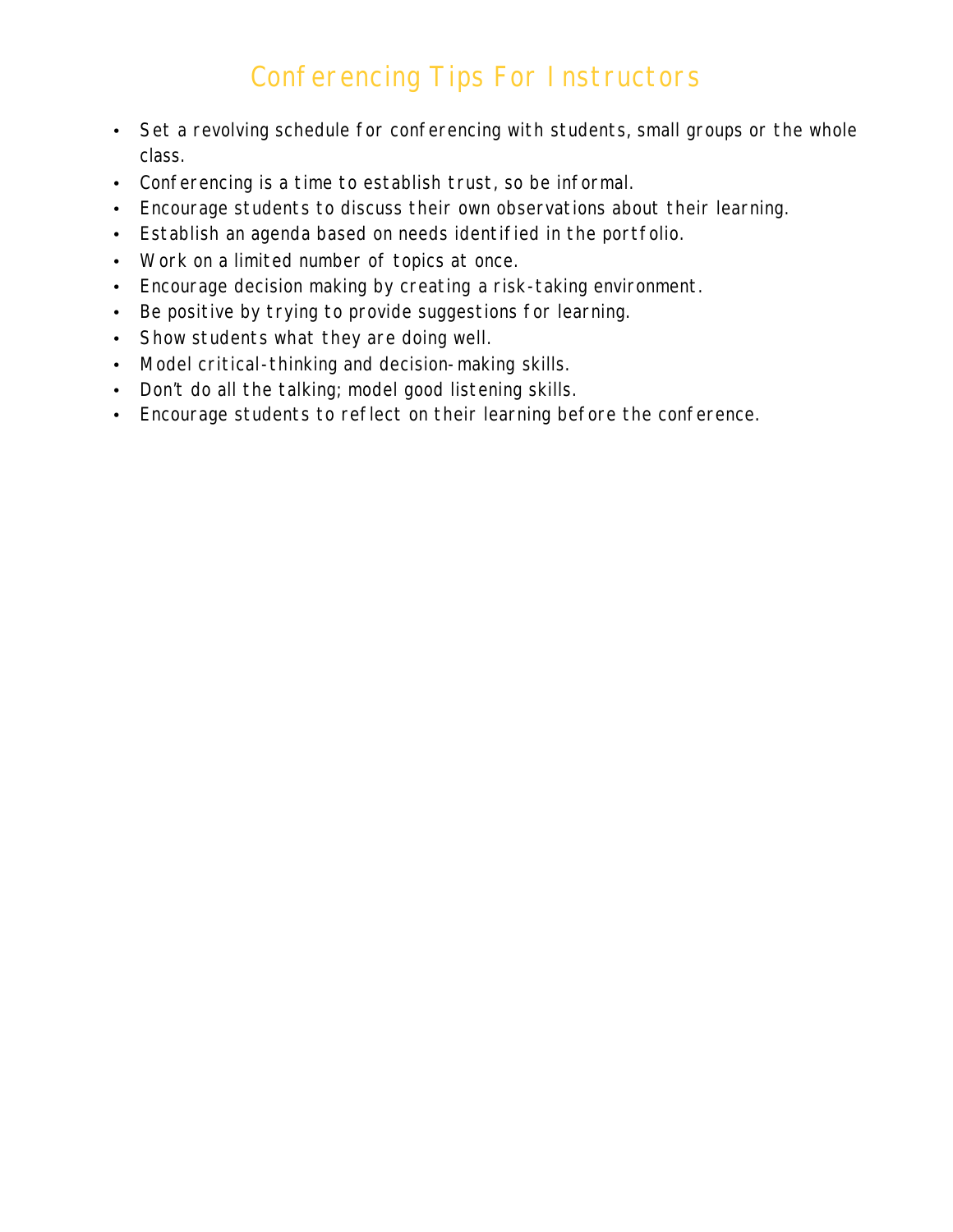# Encouraging Student Self-Reflection

The following questions are useful as they require more than yes or no answers.

- 1. Why is this your best piece?
- 2. What kinds of trouble did you have while completing this work? How did you solve them?
- 3. What makes this piece not as good as the final draft?
- 4. What goals have you accomplished while creating this piece?
- 5. Why did you select this piece of work?
- 6. What goal did you have in mind while you were doing this work?
- 7. If you could improve this piece further, what would you do?
- 8. What do you want me to see as I evaluate this work?
- 9. How does this build on what you did previously?
- 10. What did you learn while doing this piece?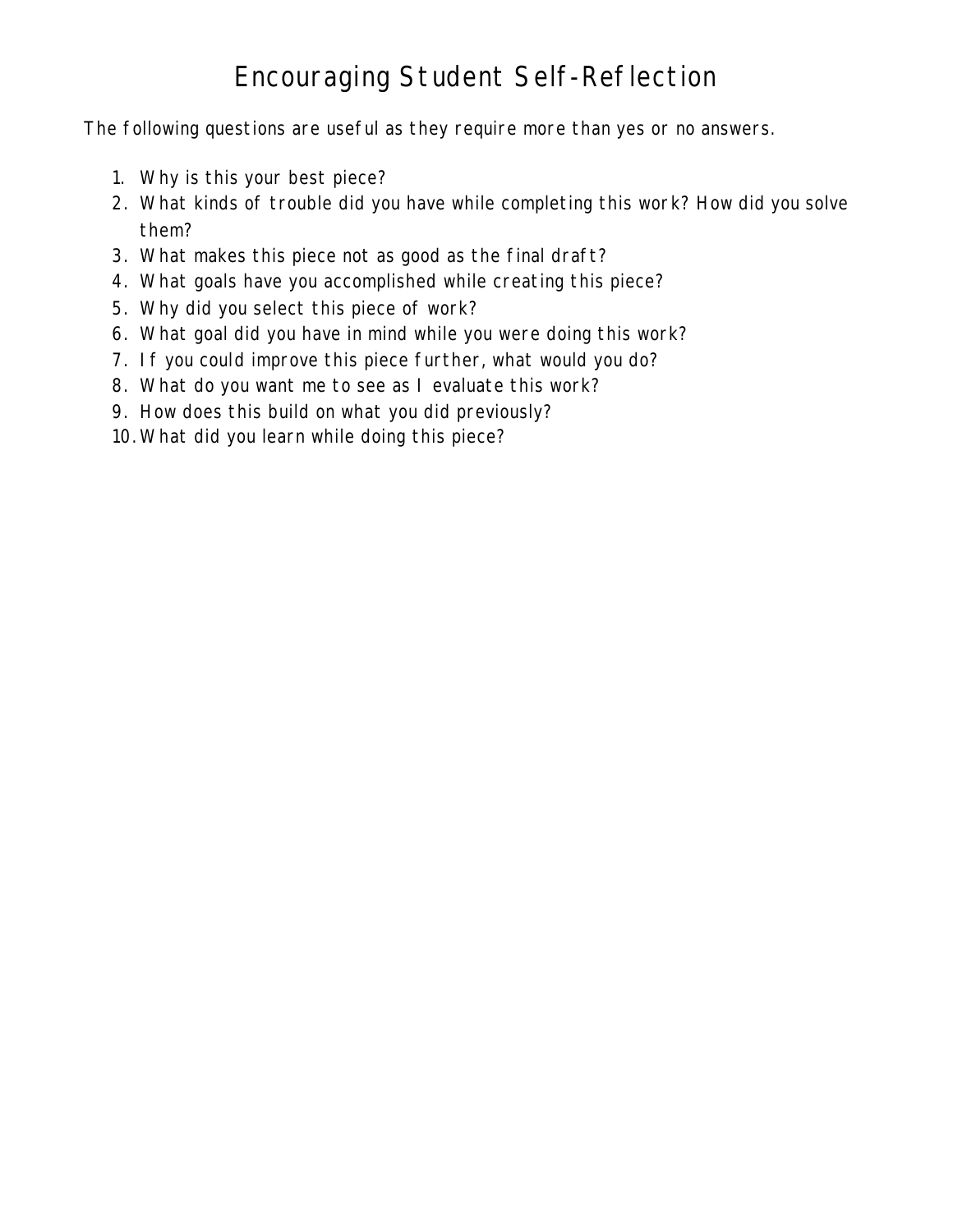# Reflecting on a Goal

<u> 1989 - Jan James James, martin amerikan bahasa (j. 1989)</u>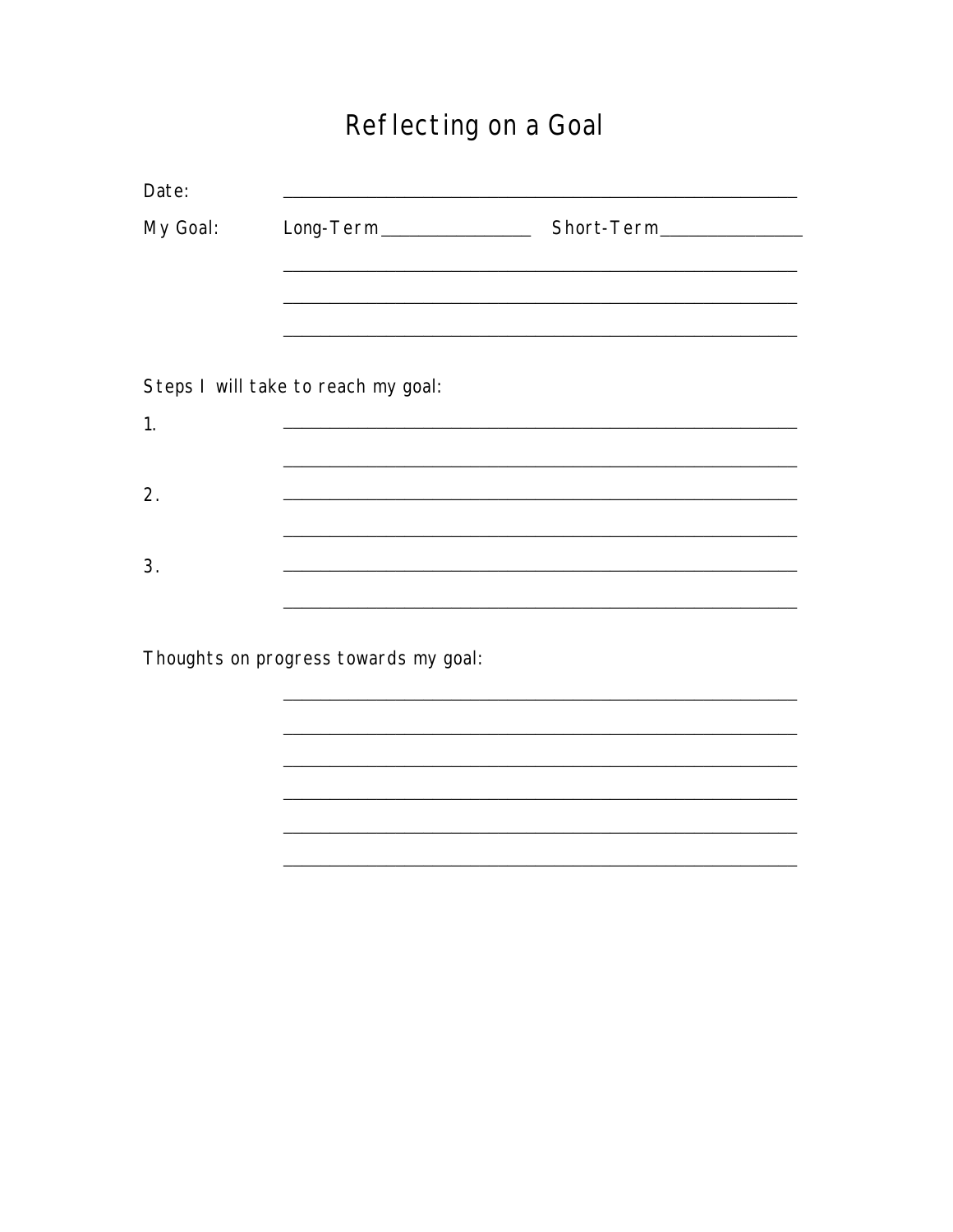#### Inventory Approach To Goal Setting

Fill in the boxes in numerical order.



My Short Term goal

Self-Affirming Statement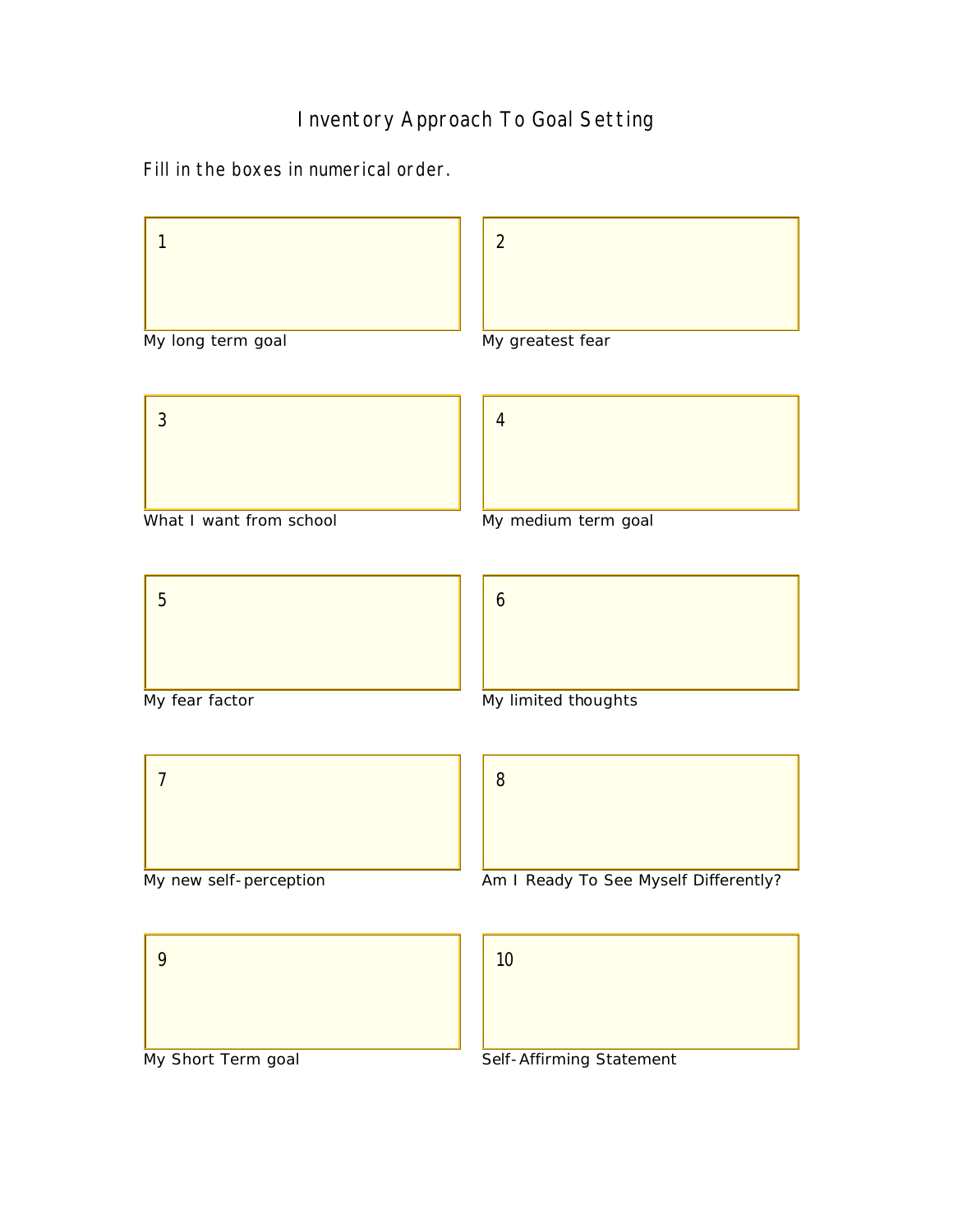## The Goal Path

Begin by answering the following questions:

- 1. What is your greatest hope and desire right now?
- 2. What is your greatest fear?
- 3. Why have you come back to school?
- 4. What action are you prepared to take to reach your desired goal?
- 5. How long do you think this will take?
- 6. Do you ever worry that you won't be able to reach your greatest hope and desire?
- 7. Will you see yourself differently when you reach your greatest hope and desire?
- 8. Would you like to see yourself this way?
- 9. What is the first step you are prepared to take to begin reaching your greatest hope and desire?
- 10. Enjoy your journey.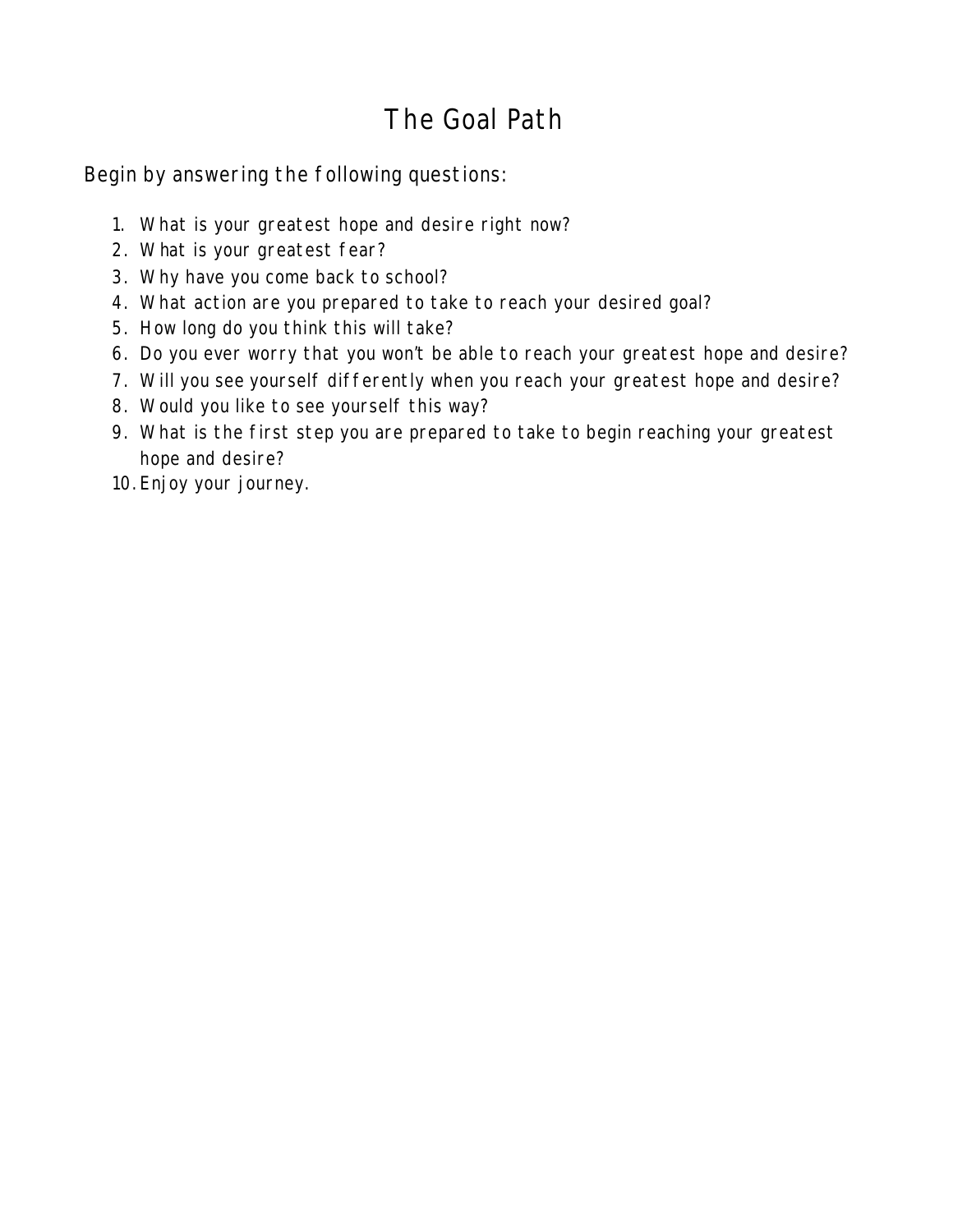## Portfolio Cover Sheet

Student's Name:

Program:

#### Date:

- 1. Long-term goal:
- 2. Mid-term goal:
	- 1.
	- 2.
- 3. Short-term goals:
	- 1.
	- 2.
	- 3.
	- 4.
- 4. Some things I would like you to know about me: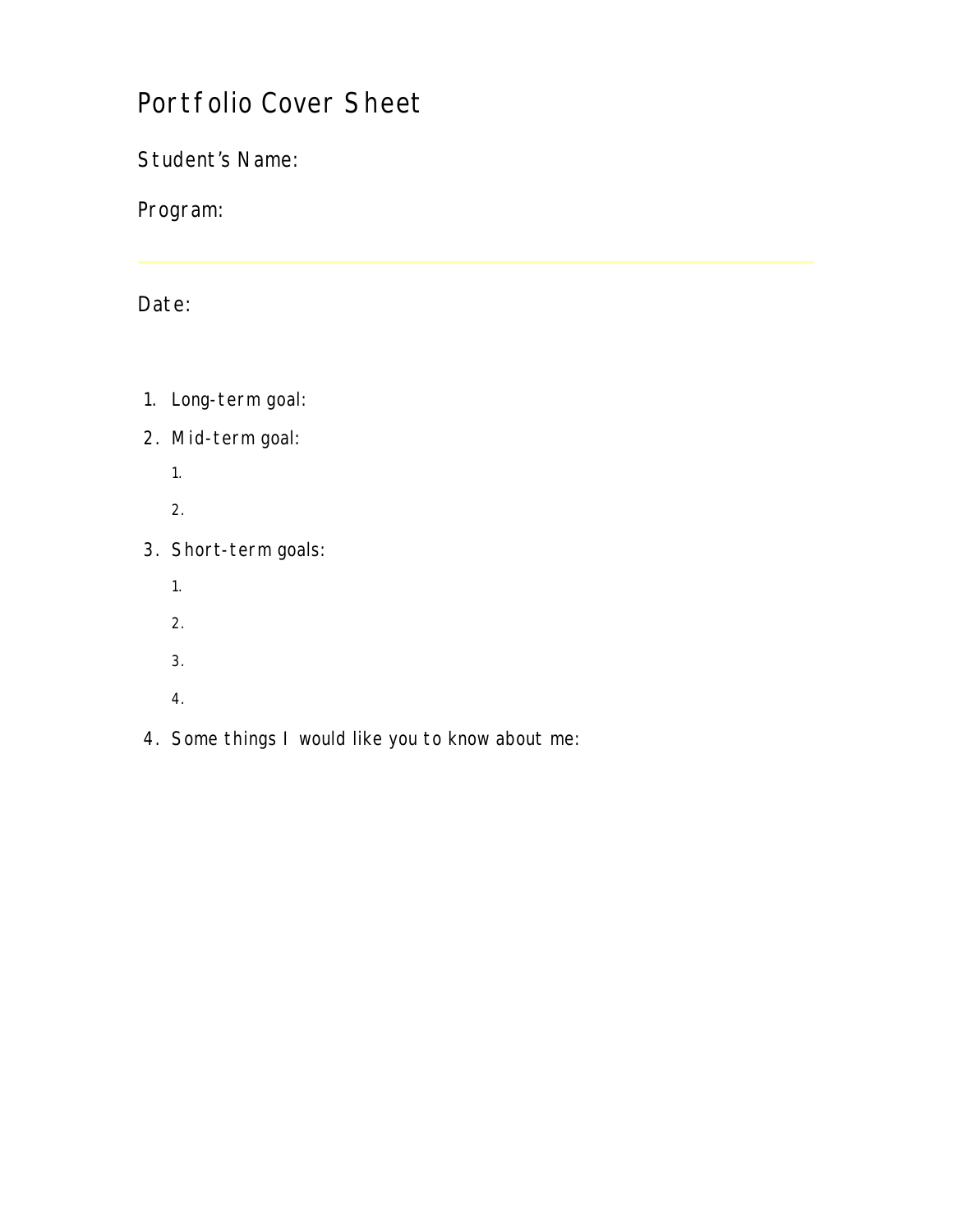## Goals List

| Family                                                                                                                                                                                                                         | <b>Yes</b> | <b>No</b> |
|--------------------------------------------------------------------------------------------------------------------------------------------------------------------------------------------------------------------------------|------------|-----------|
| 1. I want to read to my children or grandchildren.                                                                                                                                                                             |            |           |
| 2. I want to help my children with homework.                                                                                                                                                                                   |            |           |
| 3. I want to send notes to my children's school.                                                                                                                                                                               |            |           |
| 4. I want to read and write the names of my family.                                                                                                                                                                            |            |           |
|                                                                                                                                                                                                                                |            |           |
| Community                                                                                                                                                                                                                      |            |           |
| 1. I want to read in church.                                                                                                                                                                                                   |            |           |
| 2. I want to vote.                                                                                                                                                                                                             |            |           |
| 3. I want to find out more about how the government<br>works.                                                                                                                                                                  |            |           |
| 4. I want to join a group.                                                                                                                                                                                                     |            |           |
| 5. Other and the contract of the contract of the contract of the contract of the contract of the contract of the contract of the contract of the contract of the contract of the contract of the contract of the contract of t |            |           |
| Work                                                                                                                                                                                                                           |            |           |
| 1. I want to fill out job applications.                                                                                                                                                                                        |            |           |
| 2. I want to write a resume and a cover letter.                                                                                                                                                                                |            |           |
| 3. I want to read and write telephone messages.                                                                                                                                                                                |            |           |
| 4. I want to read and write job instructions.                                                                                                                                                                                  |            |           |
| 5. I want to read job ads.                                                                                                                                                                                                     |            |           |
| 6. I want to learn how to use a computer.                                                                                                                                                                                      |            |           |
|                                                                                                                                                                                                                                |            |           |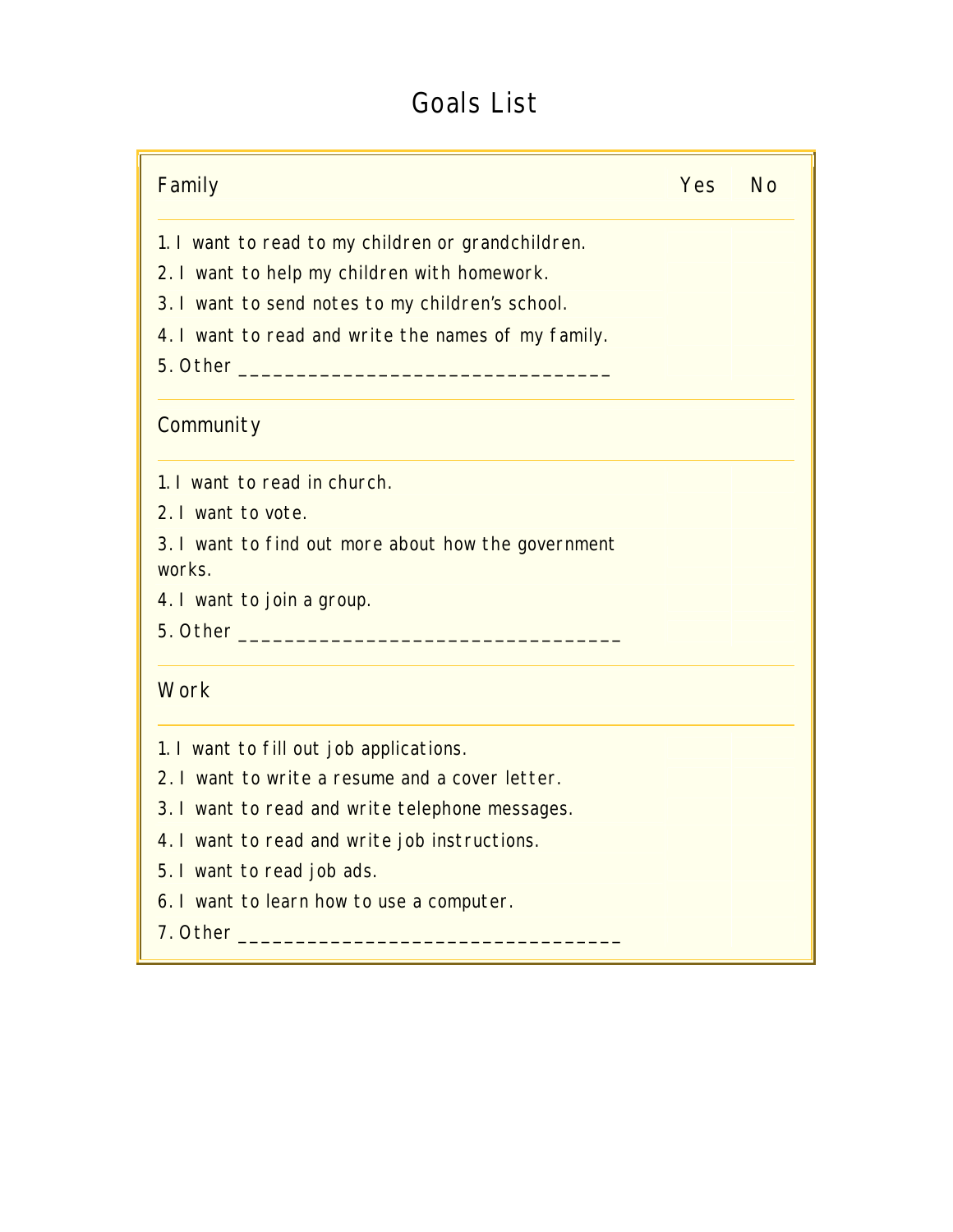| Personal                                | Yes | - No |
|-----------------------------------------|-----|------|
| 1. I want to read and write my address. |     |      |
| 2. I want to write a shopping list.     |     |      |
| 3. I want to write cheques.             |     |      |
| 4. I want to use a banking machine.     |     |      |
| 5. I want to read bills.                |     |      |
| 6. I want to read a menu.               |     |      |
| 7. I want to take my driver's test.     |     |      |
| 8. I want to read leases and contracts. |     |      |
| 9. I want to write letters.             |     |      |
| 10. I want to read the newspaper.       |     |      |
| 11. I want to make a budget.            |     |      |
| 12. I want to read labels and signs.    |     |      |
| 13. I want to read maps.                |     |      |
|                                         |     |      |
| 15. Other the settle of the set         |     |      |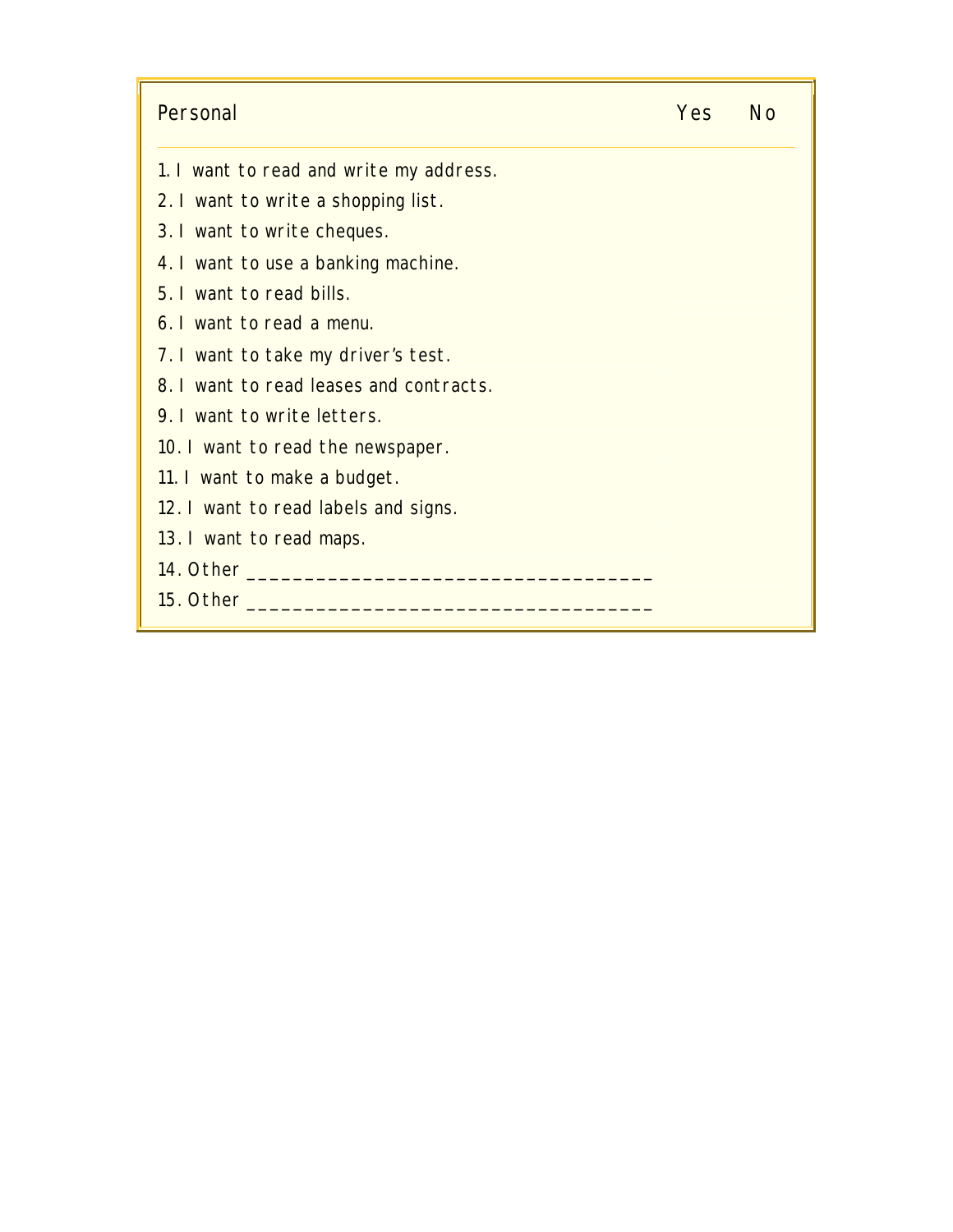| Why I Chose This Work                             |
|---------------------------------------------------|
| 1. I chose this piece because                     |
|                                                   |
|                                                   |
| 2. I would like you to see that                   |
|                                                   |
| 3. One thing I would like to improve next time is |
|                                                   |
|                                                   |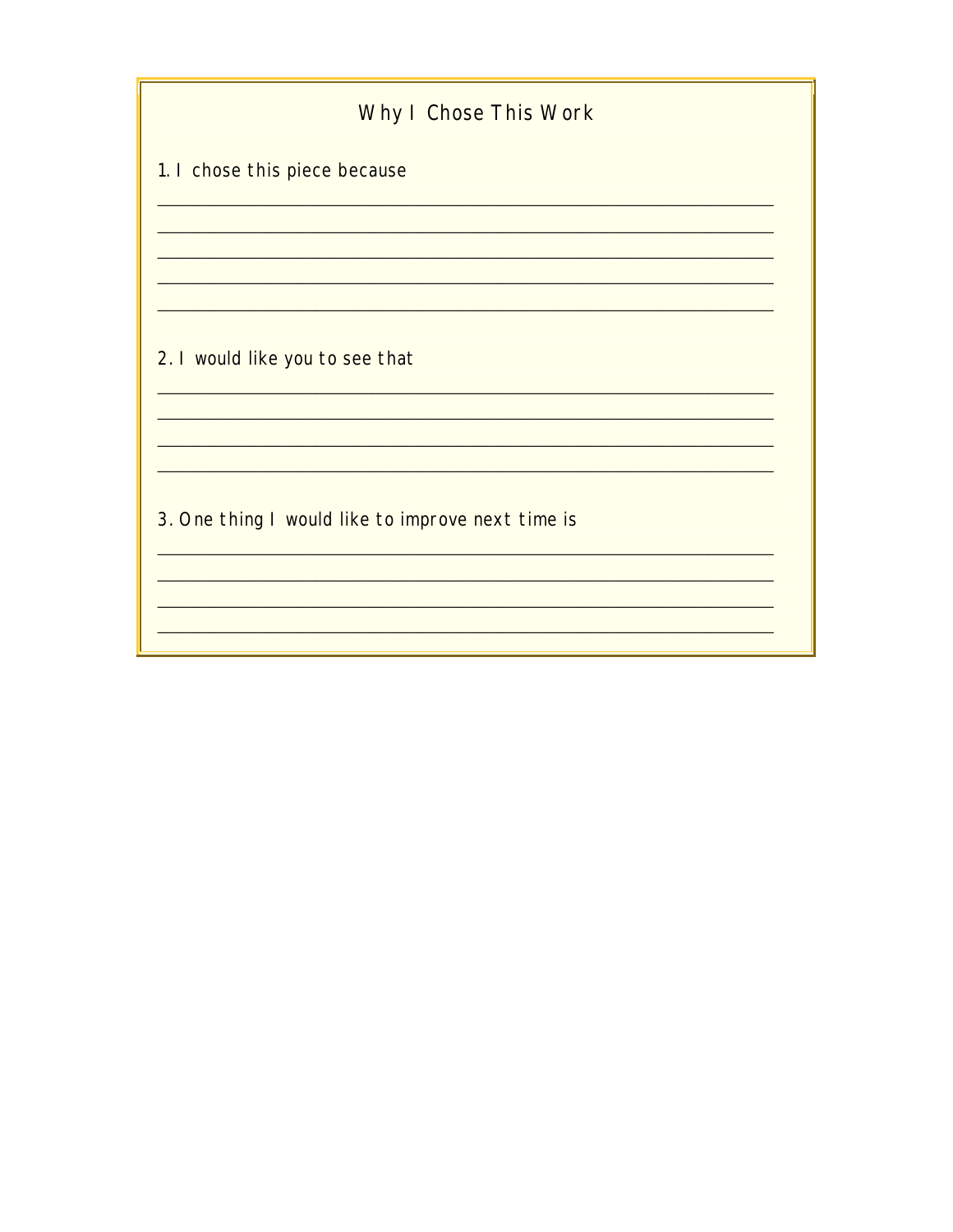| Why I Chose This Work     |  |
|---------------------------|--|
| Date:                     |  |
| Title:                    |  |
| From this work I learned: |  |
|                           |  |
|                           |  |
|                           |  |
| I chose this because      |  |
|                           |  |
|                           |  |
|                           |  |
|                           |  |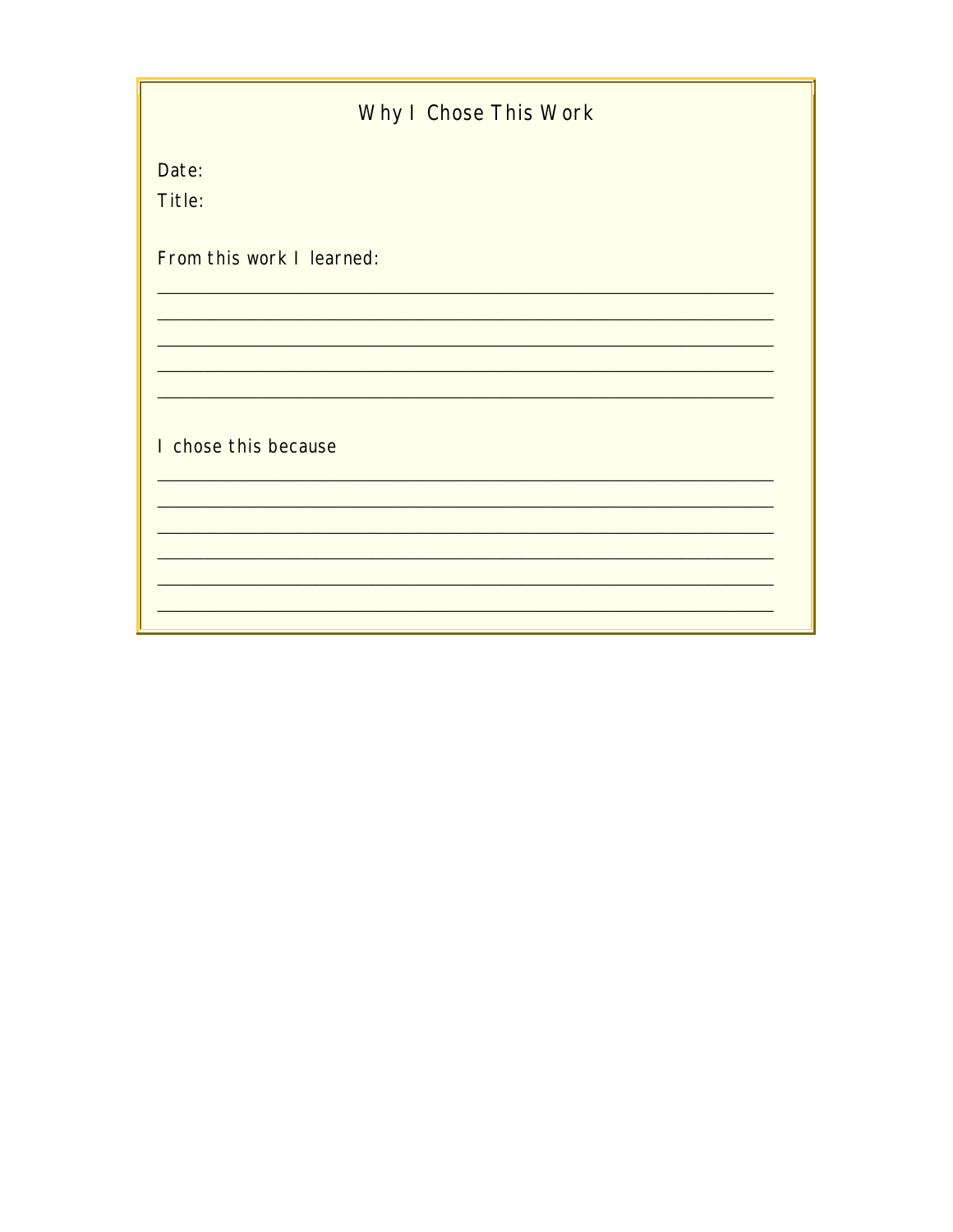| My Best Work                                           |
|--------------------------------------------------------|
| This is my favourite piece of work. I chose it because |
| $\overline{1}$ .                                       |
|                                                        |
| 2.                                                     |
|                                                        |
|                                                        |
| 3.                                                     |
|                                                        |
|                                                        |
| What Do You Think?                                     |
|                                                        |
|                                                        |
|                                                        |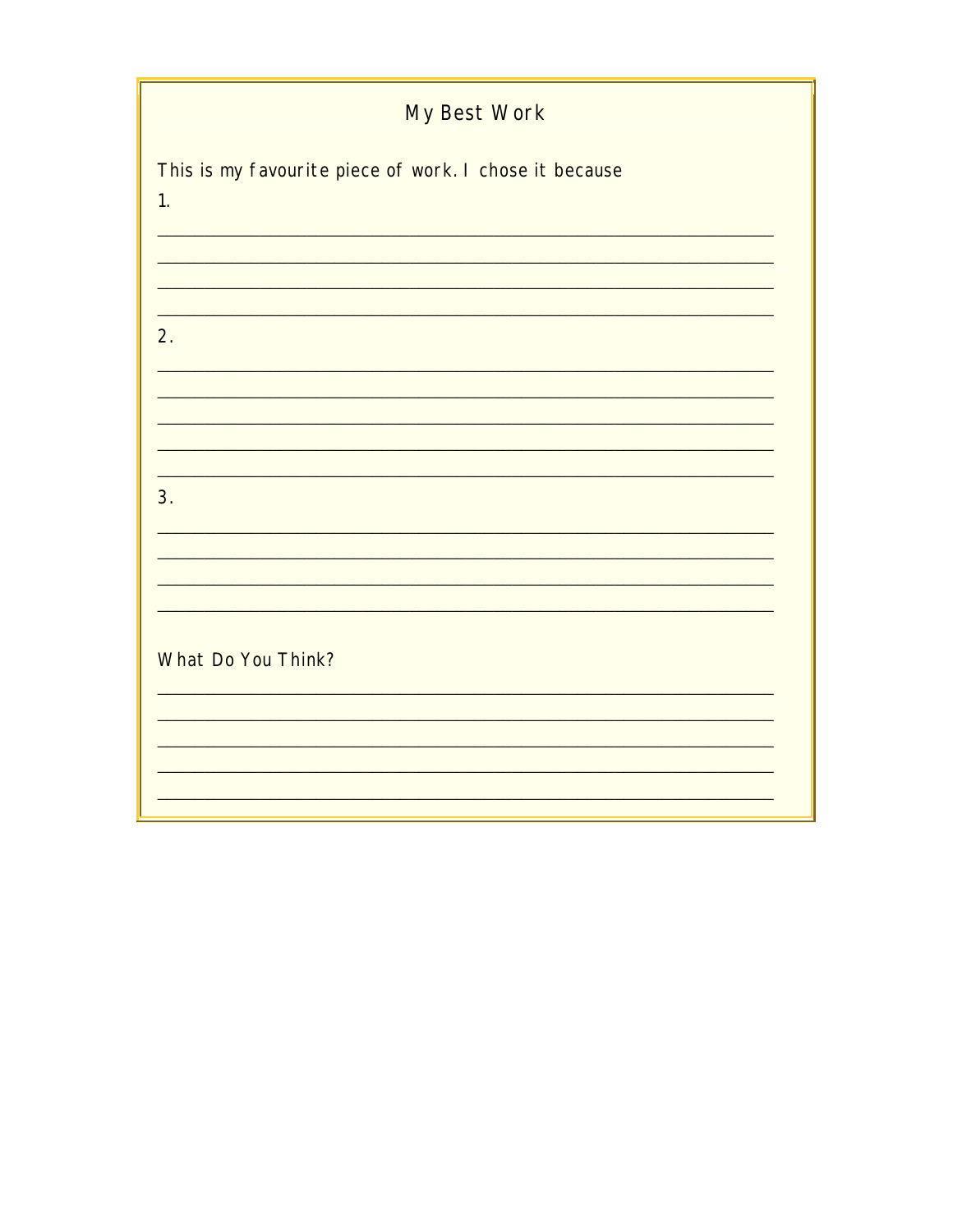| <b>Bi-Weekly Evaluation</b>      |
|----------------------------------|
| The last two weeks I learned     |
|                                  |
| I need to work on                |
|                                  |
|                                  |
| In the next two weeks I plan to: |
|                                  |
|                                  |
|                                  |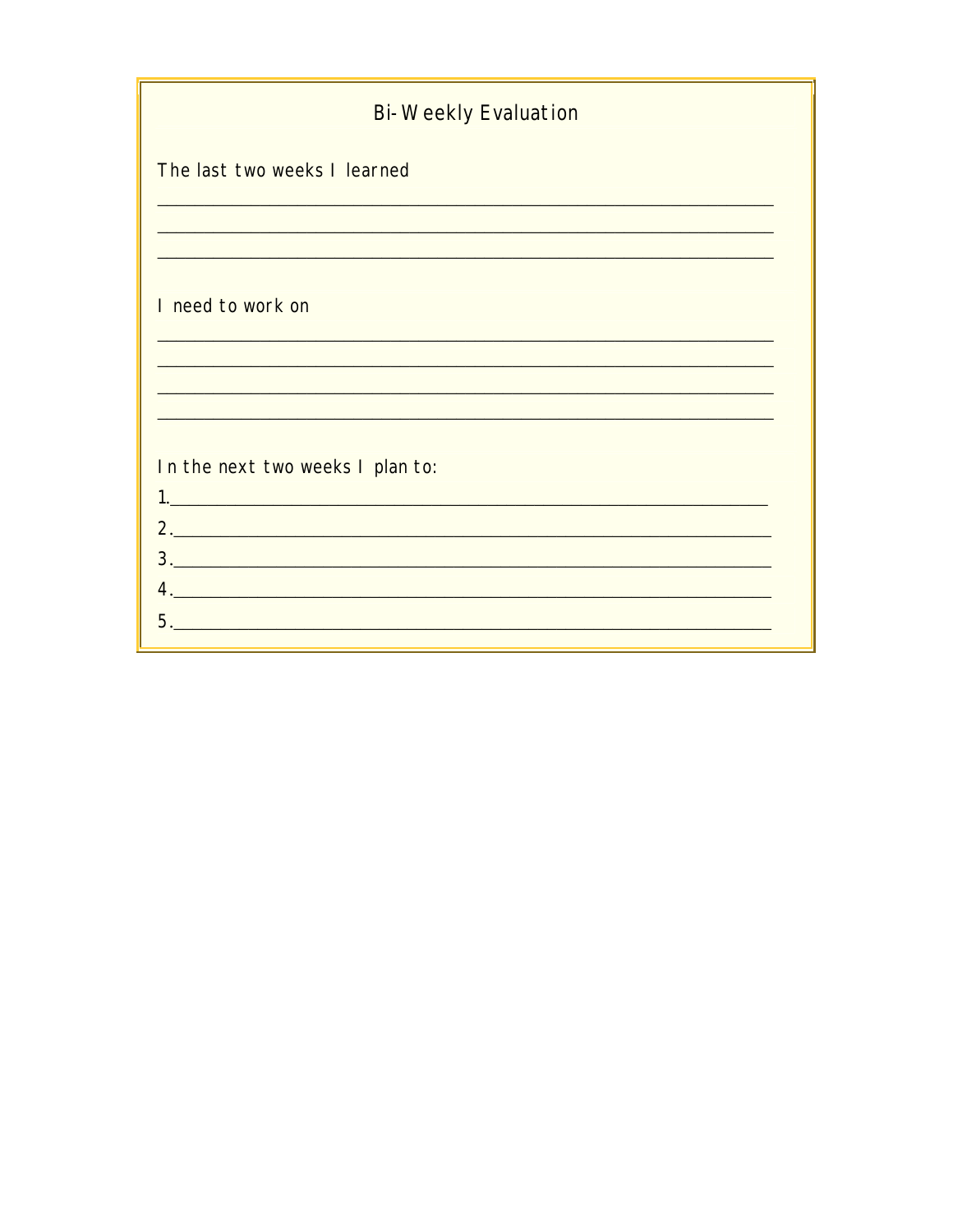# **Monthly Evaluation** What have you been working on? <u> 1989 - Johann Barn, mars eta bainar eta bainar eta baina eta baina eta baina eta baina eta baina eta baina e</u> What did you enjoy the most? What did you enjoy the least? What did you find the most helpful? <u> 1989 - Johann Stoff, Amerikaansk politiker († 1908)</u> <u> 1989 - Johann John Stone, mars eta bainar eta baina eta baina eta baina eta baina eta baina eta baina eta ba</u> What can you do better now? What would you like to work on next? What is the most important thing you can do to improve your learning?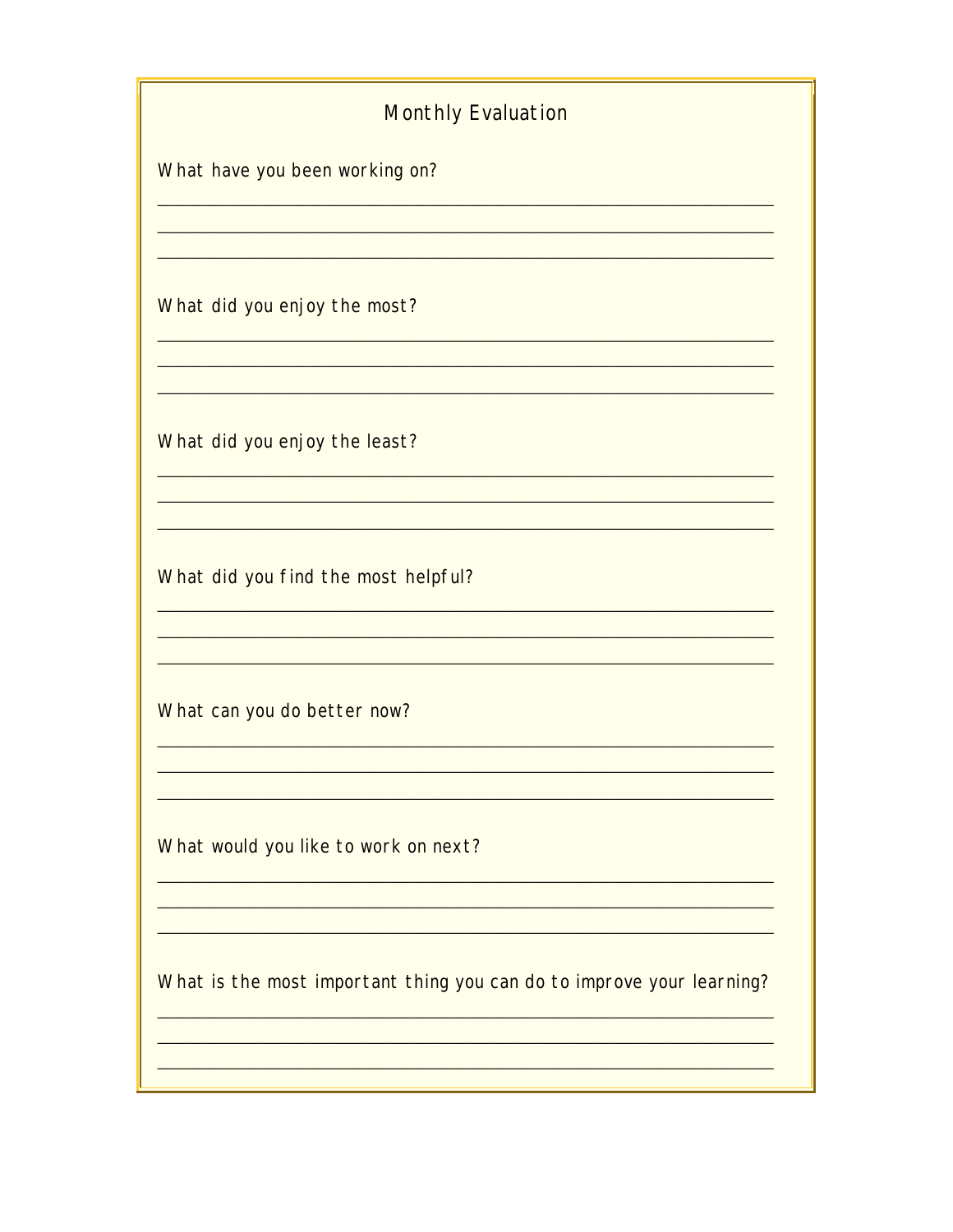#### Final Reflection

Look back through your portfolio. Use the following questions to reflect on your work.

- 1. What do you notice when you look at your earlier work?
- 2. How do you think your work has changed?
- 3. What type of work did you enjoy the most?
- 4. What type of work did you enjoy the least?
- 5. What type of work do you feel most confident about?
- 6. What do you believe are your strengths?
- 7. What area do you need to improve?
- 8. How has what you have learned helped in your daily life?
- 9. How has what you have learned helped you to meet your goals?
- 10. What problems did you meet? How did you solve them?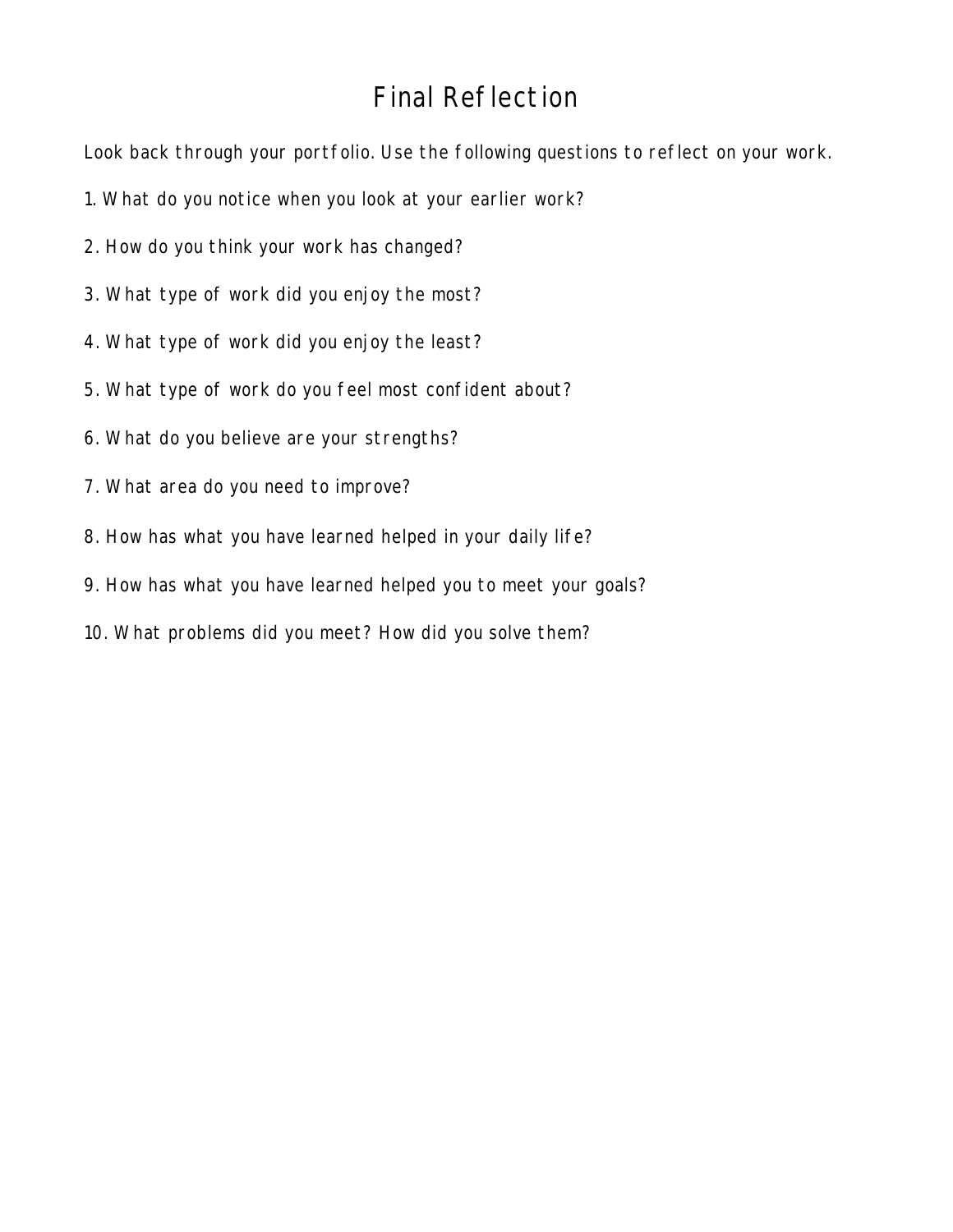#### Section 4 - Suggestions for Further Reading

#### Bibliography

Belanoff, Pat and Dickson Marcia. eds. Portfolios: Process and Product. Portsmouth, NH: Boynton/Cook, 1991

Campbell, Jo-Ann. Enhancing Program Quality: Standards for Community-Based Adult Literacy Programs. Halifax: Nova Scotia Department of Education, Adult Education Division, 1999.

Campbell, Jo-Ann. Assessment Guide for the Curriculum. Halifax: Nova Scotia Department of Education, Adult Education Division, 1999.

Cooper- Downing, Bethalee. Enhancing Human Relations Level 2: A Facilitator's Manual. Halifax: Nova Scotia Department of Education, Adult Education Division, 1999.

Creative Student Assessment: A Guide to Developing Meaningful Evaluation. Literacy and Continuing Branch, Manitoba Education and Training. [\(www.nald.ca\)](http://www.nald.ca)

Danielson, Charlotte and Abrutyn, Leslye. An Introduction to Using Portfolios in the Classroom. Alexandria, Virginia: Association for Supervision and Curriculum Development, 1997.

Davies, Mary Ann and Wavering, Michael. Contemporary Education, Fall 99, Vol.71 Issue 1, p39-45.

De Fina, Allan A, Portfolio Assessment: Getting Started. New York, NY: Scholastic, 1992.

Department of Education, Adult Education Division. Nova Scotia Adult Learning Program. Halifax, NS: 1999.

Leis, Andrea and Rognvaldson, Rosemary. Portfolios in Practice. Ontario, Stratford Campus, Conestoga College, 1996.

MacInnis, Elizabeth., Collicott, Kathryn., Walsh, Diane. Intake Assessment Tools Level 1 and 2., Halifax: Nova Scotia Department of Education, Adult Education Division, 2000.

Porter, Carol and Cleland, Janell. The Portfolio as a Learning Strategy. Portsmouth, NH: Boynton/Cook, 1995

Taylor Maurice. Literacy Portfolio Assessment: A Resource for Literacy Workers. Ottawa: University of Ottawa, Faculty of Education, Partnerships in Learning. 1994.